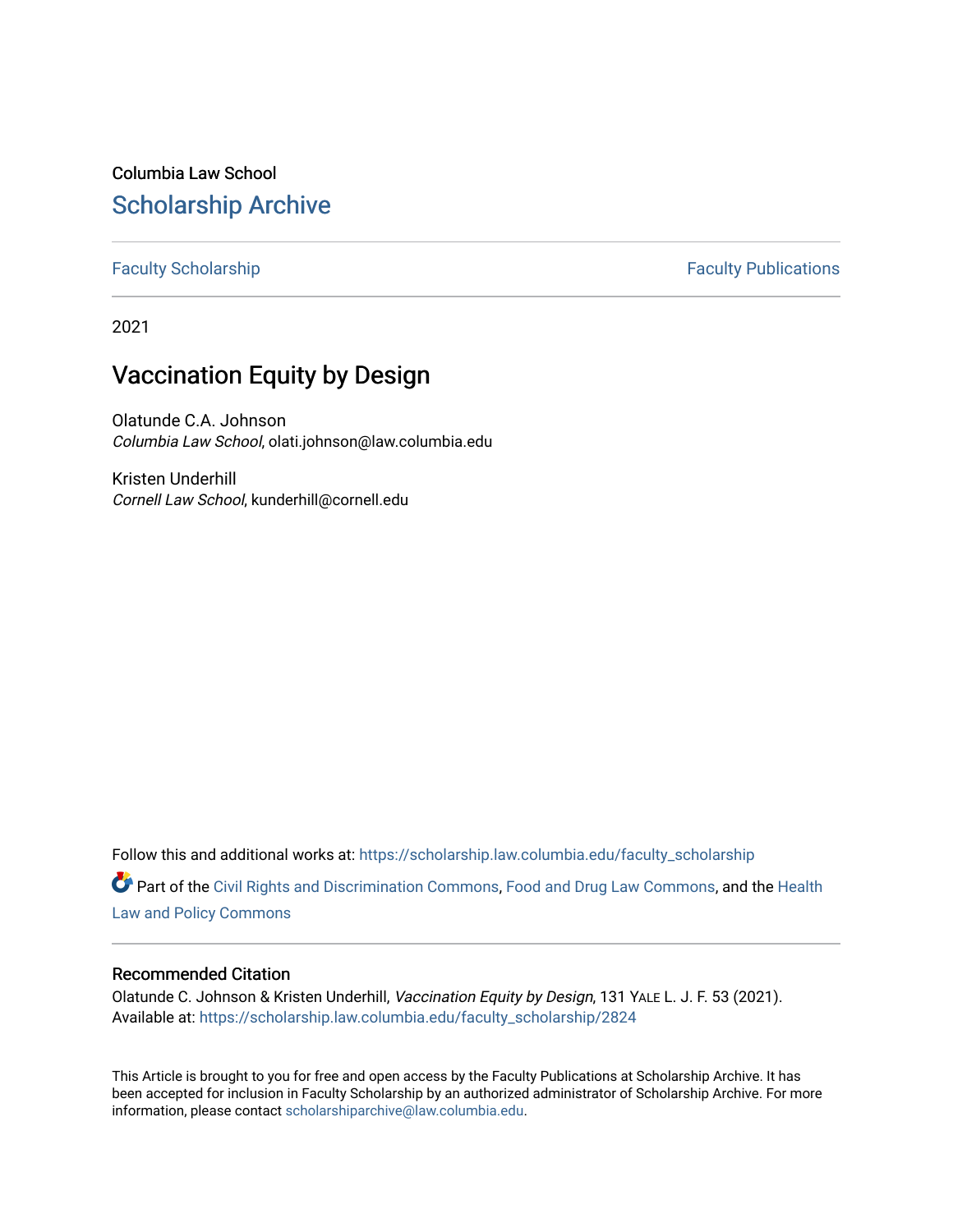# **THE YALE LAW JOURNAL FORUM**

SEPTEMBER 18, 2021

# Vaccination Equity by Design *Kristen Underhill & Olatunde C.A. Johnson*

**abstract.** This Essay examines how states' initial COVID-19 vaccine-distribution strategies tended to disadvantage populations of color, including Black, Latinx, and Native American communities. These dynamics resonate with "inverse equity" effects of other public-health innovations. We argue for a federal regulatory framework to reduce inequity-forcing effects during initial vaccine rollout.

### **introduction**

Racial disparities in COVID-19 exposure, cases, and outcomes have been a salient feature of the U.S. pandemic. From its earliest days in 2020, COVID-19 transmission skyrocketed in Black, Latinx, and Native American communities. Members of these populations have been two to three times more likely to be hospitalized and more than twice as likely to die from COVID-19 as white, non-Hispanic people.<sup>1</sup>

As 2020 came to an end, the Food and Drug Administration (FDA) began to approve vaccine candidates for emergency use.<sup>2</sup> Plans for vaccination rollout sparked optimism that the pandemic—and the disproportionate burdens it had

**<sup>1</sup>***. See Hospitalization and Death by Race/Ethnicity*, CTRS. FOR DISEASE CONTROL & PREVENTION (May 26, 2021), https://www.cdc.gov/coronavirus/2019-ncov/covid-data/investigationsdiscovery/hospitalization-death-by-race-ethnicity.html [https://perma.cc/P8A9-X4B9].

**<sup>2</sup>***. See FDA Takes Key Action in Fight Against COVID-19 by Issuing Emergency Use Authorization for First COVID-19 Vaccine: Action Follows Thorough Evaluation of Available Safety, Effectiveness, and Manufacturing Quality Information by FDA Career Scientists, Input from Independent Experts*, U.S. FOOD & DRUG ADMIN. (Dec. 11, 2020), [https://www.fda.gov/news-events/press-an](https://www.fda.gov/news-events/press-announcements/fda-takes-key-action-fight-against-covid-19-issuing-emergency-use-authorization-first-covid-19)[nouncements/fda-takes-key-action-fight-against-covid-19-issuing-emergency-use-authori](https://www.fda.gov/news-events/press-announcements/fda-takes-key-action-fight-against-covid-19-issuing-emergency-use-authorization-first-covid-19)zation[-first-covid-19](https://www.fda.gov/news-events/press-announcements/fda-takes-key-action-fight-against-covid-19-issuing-emergency-use-authorization-first-covid-19) [https://perma.cc/3KZC-7YNF] (announcing issuance of emergencyuse authorization for Pfizer-BioNTech COVID-19 Vaccine).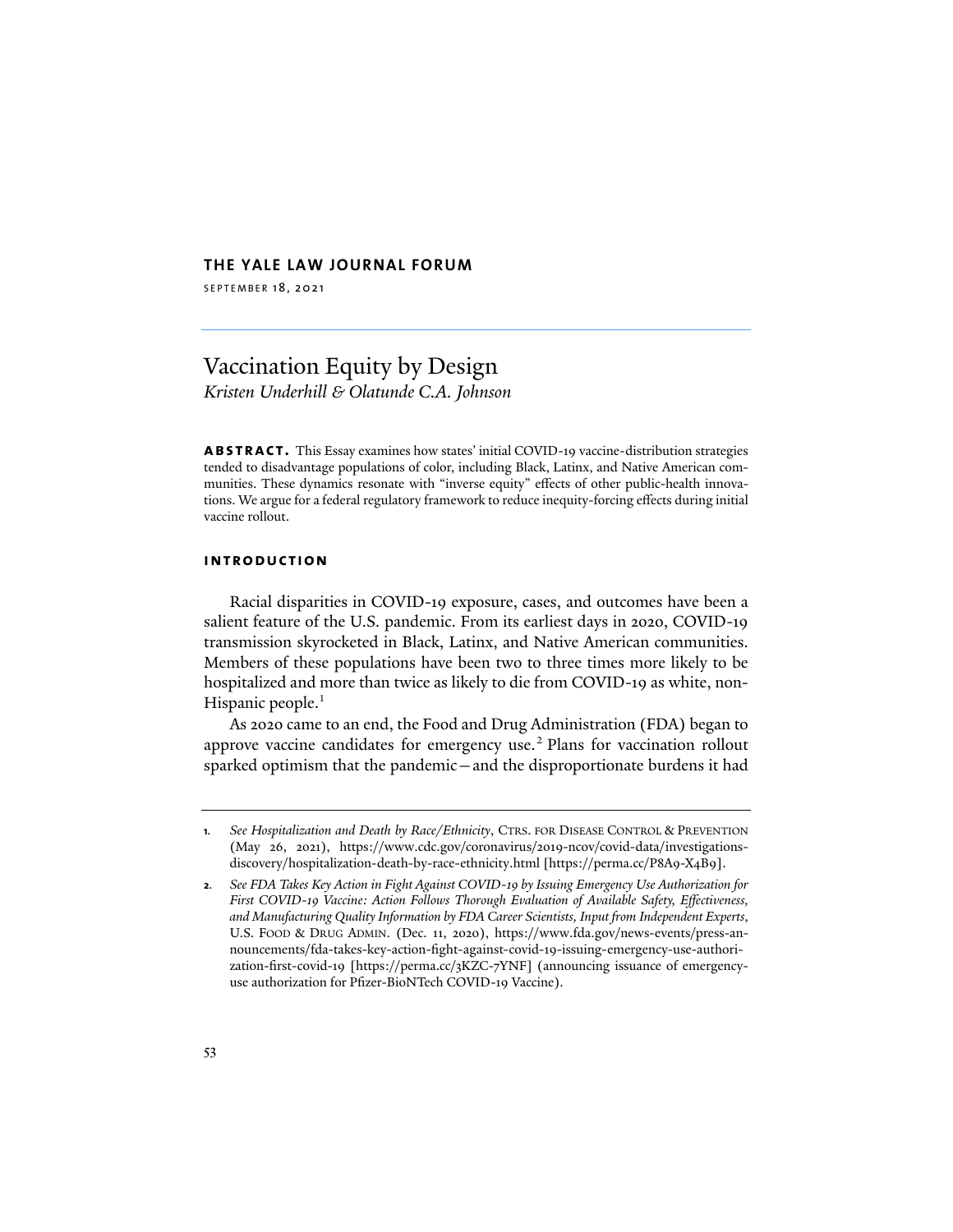placed on communities of color—was coming to an end. In the short term, however, optimism about the equity-promoting effects of COVID-19 vaccination was misplaced. In mid-March 2021, surveillance data from forty-four states revealed "a consistent pattern" of lower vaccination rates in communities of color.<sup>3</sup> At the national level, data trends showed much of the same: by July 2021, the Centers for Disease Control and Prevention (CDC) reported that of the fiftyseven percent of vaccine recipients for whom race was known, sixty-one percent were white, fifteen percent were Latinx, and just nine percent were Black.<sup>4</sup> For Black populations nationwide and in most reporting states,<sup>5</sup> rates of vaccination during the initial vaccine-rollout period were lower than the rates of adverse effects from the disease.

These data were no surprise to public-health scholars of the "inverse equity hypothesis."6 This theory predicts that when health innovations emerge, they are initially adopted by wealthy and connected segments of the population, thereby amplifying rather than reducing inequality.<sup>7</sup> COVID-19 vaccination is a case study, characterized by greater uptake in U.S. counties with higher socioeconomic status, lower proportions of racial and ethnic minorities or limited-Eng-

**5**. Ndugga et al., *supra* note 3.

**<sup>3</sup>**. Nambi Ndugga, Latoya Hill & Samantha Artiga, *Latest Data on COVID-19 Vaccinations by Race/Ethnicity*, KAISER FAM. FOUND. (Sept. 9, 2021)[, https://www.kff.org/coronavirus-covid](https://www.kff.org/coronavirus-covid-19/issue-brief/latest-data-on-covid-19-vaccinations-race-ethnicity/) [-19/issue-brief/latest-data-on-covid-19-vaccinations-race-ethnicity](https://www.kff.org/coronavirus-covid-19/issue-brief/latest-data-on-covid-19-vaccinations-race-ethnicity/) [https://perma.cc /L4GG-SNBF].

**<sup>4</sup>***. See COVID Data Tracker*, CTRS. FOR DISEASE CONTROL & PREVENTION (June 30, 2021), [https:](https://covid.cdc.gov/covid-data-tracker/#vaccination-demographic) [//covid.cdc.gov/covid-data-tracker/#vaccination-demographic](https://covid.cdc.gov/covid-data-tracker/#vaccination-demographic) [https://perma.cc/CHE3- 98LQ] (reporting raw data on known characteristics of vaccine recipients). Many jurisdictions have only limited data on the distribution of vaccines by recipient race and ethnicity*. See*  Elizabeth M. Painter et al., *Demographic Characteristics of Persons Vaccinated During the First Month of the COVID-19 Vaccination Program*, 70 MORBIDITY & MORTALITY WKLY. REP. 174 (2021), https://www.cdc.gov/mmwr/volumes/70/wr/mm7005e1.htm [https://perma.cc /PL8D-CA6J]. But where data exist, they are consistent in showing a disproportionate flow of vaccines to white people despite a lower share of COVID-19 cases and deaths in this group. Ndugga et al., *supra* note 3.

**<sup>6</sup>**. Cesar Gomes Victoria, Gary Joseph, Inacio C.M. Silva, Fatima S. Maia, J. Patrick Vaughan, Fernando C. Barros & Aluisio J.D. Barros, *The Inverse Equity Hypothesis: Analyses of Institutional Deliveries*, *286 National Surveys*, 108 AM. J. PUB. HEALTH 464 (2018). For an early application of this idea to COVID-19 vaccination, see Adam Todd & Clare Bambra, *Learning from Past Mistakes? The COVID-19 Vaccine and the Inverse Equity Hypothesi*s, 31 EUR. J. PUB. HEALTH 2  $(2021).$ 

**<sup>7</sup>**. Victoria et al., *supra* note 6, at 464 ("We postulate that new interventions will initially reach those of higher socioeconomic status and only later affect the poor.").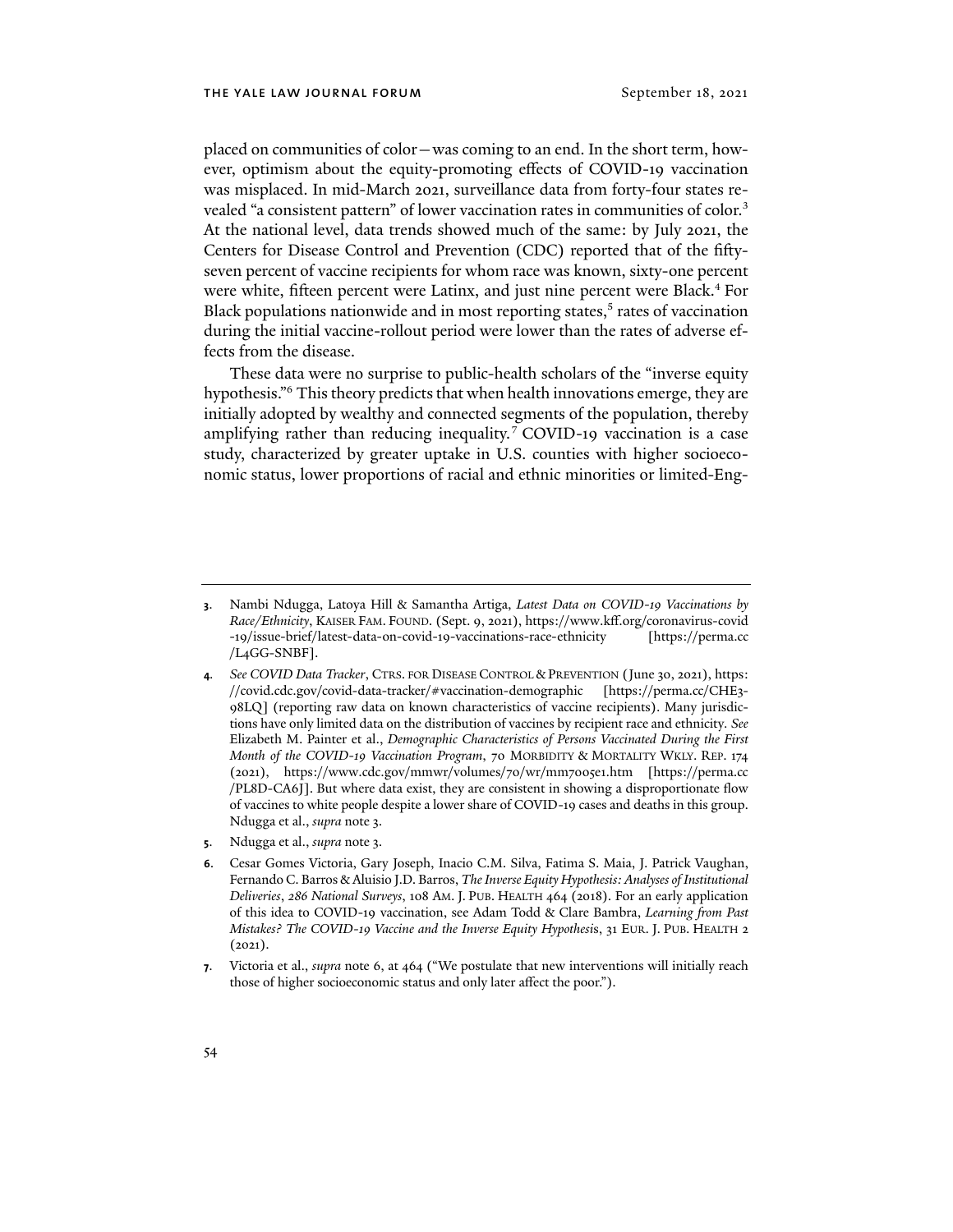lish-proficiency residents, and greater access to quality housing and transportation.8 These dynamics are part of a familiar pattern, in which socially vulnerable communities—particularly communities of color—already carry a larger proportion of illness and death.<sup>9</sup> Vaccines are like other health innovations: they initially widen the gap between the rich and poor. And although these inequalityexacerbating effects tend to abate once there is near-universal access,<sup>10</sup> this is no consolation for the communities who experience greater morbidity and mortality in the meantime.

The inverse equity effect of COVID-19 vaccination is predictable, but not inevitable: early vaccine access depends on the design of distribution systems, and these systems can (and should) account for equity concerns early on. Indeed, designers of distribution systems like the CDC and state departments of health had tools to mitigate inverse equity effects from the beginning of the vaccinerollout period. The progress of vaccination in the United States has been complex, with heterogeneous state distribution programs prioritizing equity, including racial equity, differently.<sup>11</sup> At the federal level, regulatory efforts to promote vaccination equity have been incomplete,<sup>12</sup> which contributes to the haphazard and often belated efforts to expand vaccine access to the racial groups most at risk.

**<sup>8</sup>***. See* Michelle M. Hughes et al., *County-Level COVID-19 Vaccination Coverage and Social Vulnerability—United States, December 14, 2020-March 1, 2021*, 70 MORBIDITY & MORTALITY WKLY. REP. 431 (2021) (reporting vaccination rates by the social vulnerability index, which includes poverty rates, income, unemployment, household density, and disability).

**<sup>9</sup>**. There are important qualifications to this racial- and ethnic-disparity data. States collect data differently, and a February 2021 analysis found that racial and ethnic data were absent for nearly half of those vaccinated. *See* Rebecca Cooper, Ariella Levisohn & Jill Rosenthal, *States Identify and Address COVID-19 Vaccine Disparities Through Targeted Rollout and Outreach*, NAT'L ACAD. FOR STATE HEALTH POL'Y (Feb. 8, 2021), https://www.nashp.org/states-identify-andaddress-covid-19-vaccine-disparities-through-targeted-rollout-and-outreach [https:// perma.cc/6DAM-NND4].

**<sup>10</sup>**. Todd & Bambra, *supra* note 6.

**<sup>11</sup>***. See State Plans for Vaccinating Their Populations Against COVID-19*, NAT'L ACAD. FOR STATE HEALTH POL'Y (Apr. 19, 2021), https://www.nashp.org/each-states-plan-for-vaccinating-itspopulations-against-covid-19 [https://perma.cc/GGM5-25Z4] (identifying how different states prioritized particular populations in each phase of vaccine distribution); Harald Schmidt, Rebecca Weintraub, Michelle A. Williams, Kate Miller, Alison Buttenheim, Emily Sadecki, Helen Wu, Aditi Doiphode, Neha Nagpal, Lawrence O. Gostin & Angela A. Shen, *Equitable Allocation of COVID-19 Vaccines in the United States*, 27 NATURE MED. 1298 (2021) (mapping states' use of different metrics and allocation strategies to promote equity in vaccine distribution).

**<sup>12</sup>***. See infra* Part II (describing state and federal policy choices in vaccine distribution).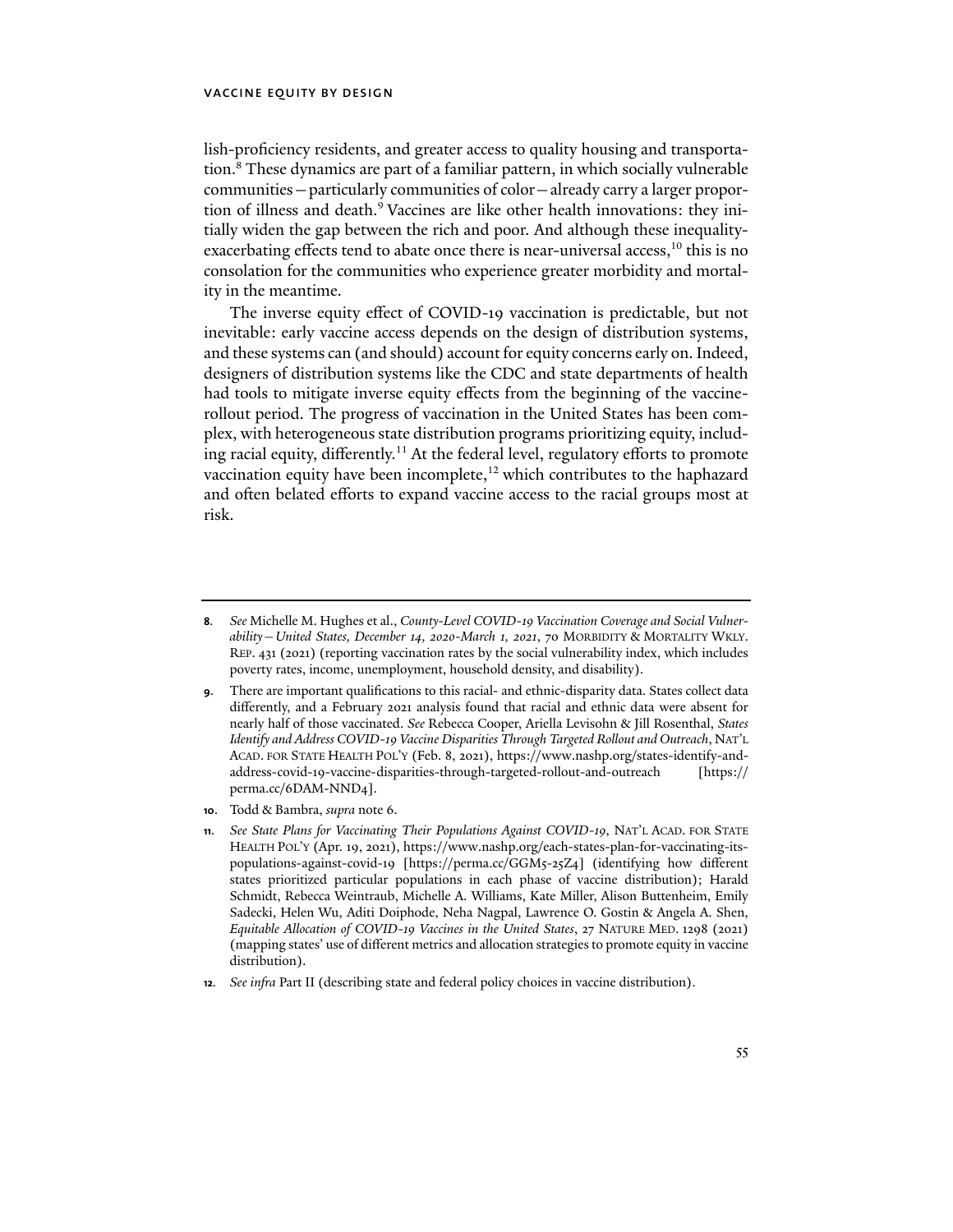In this Essay, we identify policy drivers of racial inequity in early access to the COVID-19 vaccine, including health-system infrastructure, physical distribution channels, opt-in and demand-based signups, access to information and distribution platforms, and justified medical mistrust. We then offer a regulatory framework for addressing inequity in vaccine allocation and distribution. Building on literature from behavioral economics, public health, and civil rights, this Essay advocates for the use of federal regulatory tools to counter inverse equity effects from the start of vaccine rollouts. These tools are designed to encourage delivery mechanisms involving trusted local organizations, opt-out systems to supplement or replace demand-based enrollment strategies, and "targeted universalism"13 priorities that broaden access to more disadvantaged individuals within priority populations. Although state governments take the lead in designing U.S. vaccine-distribution strategies, we prioritize federal regulatory tools because they have nationwide applicability and have not been used to their fullest in the COVID-19 vaccine rollout.

We focus on vaccine equity on the basis of race and ethnicity in the United States. In a pandemic context, equitable or "fair" distribution of vaccines could be defined in multiple ways. Most conceptions of equitable distribution suggest that vaccine allocation should track the epidemiological burdens of the COVID-19 disease: vaccines should be distributed in proportions that correspond to each community's COVID-19-related morbidity and mortality.14 In its weekly *Morbidity and Mortality* reports, the CDC has defined "vaccine equity" along these lines: "preferential access and administration to those who have been most affected by COVID-19 disease."15 This differs from what the CDC has called "vaccine equality," which is characterized by a "similar allocation of vaccine supply proportional to . . . [the] population."<sup>16</sup> Other equity concepts-such as anti-

**<sup>13</sup>***. See* John A. Powell, Stephen Menendian & Wendy Ake, *Targeted Universalism: Policy & Practice*, HAAS INST. (May 2019), https://belonging.berkeley.edu/targeteduniversalism [https:// perma.cc/9MHC-ARU4].

**<sup>14</sup>***. See* Ndugga et al., *supra* note 3.

**<sup>15</sup>**. Hughes, *supra* note 8, at 431. Other commentators have focused on the need to prioritize zip codes most affected by COVID-19. *See, e.g.*, Muriel Jean-Jacques & Howard Bauchner, *Vaccine Distribution—Equity Left Behind?*, 325 J. AM. MED. ASS'N 829, 829 (2021); Daniel Salmon, Douglas J. Opel, Matthew Z. Dudley, Janesse Brewer & Robert Breiman, *Reflections on Governance, Communication, and Equity: Challenges and Opportunities in COVID-19 Vaccination*, 40 HEALTH AFFS. 419, 422 (2021); Kai Kupferschmidt, *Global Plan Seeks to Promote Vaccine Equity, Spread Risks*, 369 SCIENCE 489 (2020).

**<sup>16</sup>**. Hughes et al., *supra* note 8, at 431. Some vaccine-distribution programs have used this definition instead. Maryland, for example, has proposed using the Vaccine Equity Index to track equity, computed as "the percentage of a racial/ethnic group that has received at least a first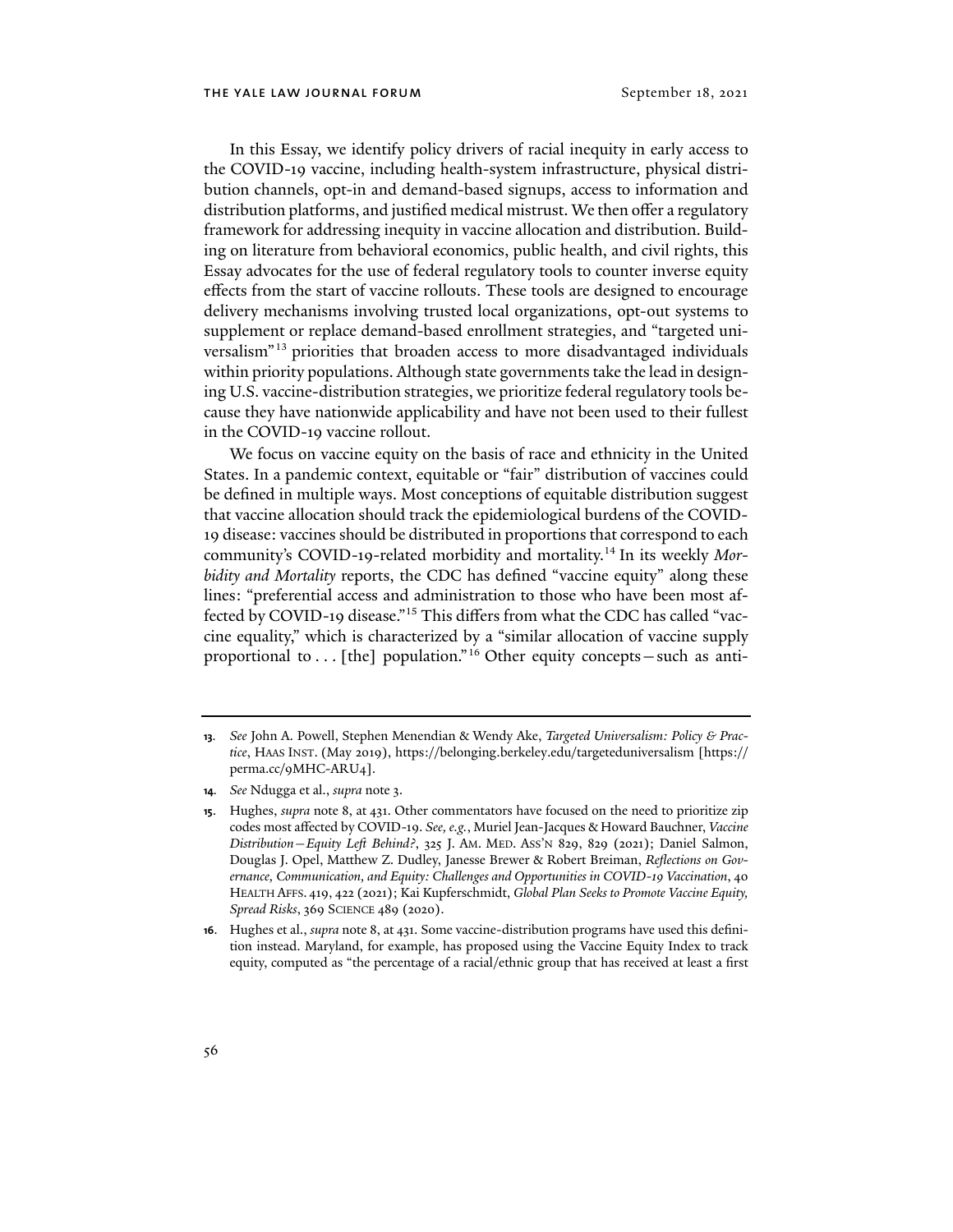subordination (avoiding "practices that enforce the inferior social status of historically oppressed groups"17) and anticlassification (avoiding any practices that "classify on the basis of race"<sup>18</sup>) — can provide useful shorthand in discussions of vaccine equity, but are less responsive (or unresponsive, in the case of anticlassification) to the immediate allocation of disease burden.<sup>19</sup> We will use "equity" to refer to vaccine allocation in proportion to the burden of COVID-19 morbidity and mortality, with a particular focus on racial equity.<sup>20</sup>

Part I of this Essay introduces the inverse equity hypothesis (IEH) and identifies patterns in early COVID-19 vaccination that appear to show inverse equity effects. Part II examines the factors driving vaccine disparity and shows how key design elements of current vaccine-distribution efforts contributed to or failed to mitigate inequities, relative to alternative designs. Part III draws on civil rights, behavioral economics, and public-health scholarship to propose federal regulatory mechanisms to advance equity.

# **i. covid-19 vaccination and the inverse equity hypothesis**

The origins of the inverse equity hypothesis lie in a 1971 *Lancet* article, in which British physician Julian Tudor Hart introduced the "inverse care law."<sup>21</sup> The "inverse care law" captures the idea that, in a market-based system, "the availability of good medical care tends to vary inversely with the need for it in

dose divided by the percentage of that racial/ethnic group in the total population." Andrew Maul, Kavitha Reddy & Maulik Joshi, *Vaccine Equity Index Showed Reduction in Maryland COVID-19 Vaccination Disparity in Less than Two Months*, NEW ENG. J. MED. CATALYST (Apr. 23, 2021), https://catalyst.nejm.org/doi/pdf/10.1056/CAT.21.0126 [https://perma.cc/5UWN -4YUS].

**<sup>17</sup>**. Reva B. Siegel, *Equality Talk: Antisubordination and Anticlassification Values in Constitutional Struggles over Brown*, 117 HARV. L. REV. 1470, 1472 (2004).

**<sup>18</sup>***. Id.* at 1470.

**<sup>19</sup>***. See, e.g*., Govind Persad, Monica E. Peek & Ezekiel J. Emanuel, *Fairly Prioritizing Groups for Access to COVID-19 Vaccines*, 324 J. AM. MED. ASS'N 1601 (2020) ("[A] misperception is that equal concern requires a lottery that gives all recipients identical chances, or chances more similar than preventing harm and prioritizing the disadvantaged would require. Lotteries are preferable to first-come, first-served or ability-to-pay allocation, which unacceptably exacerbate disadvantage. But lotteries are only acceptable when other considerations are approximately equal, which is vanishingly unlikely with a COVID-19 vaccine.").

**<sup>20</sup>**. We note here that our concerns and many of our regulatory suggestions may apply well to other populations at structural disadvantage in the United States. We focus here on racial equity as one dimension of urgent disparities in health-care access and outcomes, and we include statutes that explicitly target race-based inequities, such as Title VI of the 1964 Civil Rights Act. *See infra* Section III.A.

**<sup>21.</sup>** Julian Tudor Hart, *The Inverse Care Law*, 297 LANCET 405, 405 (1971).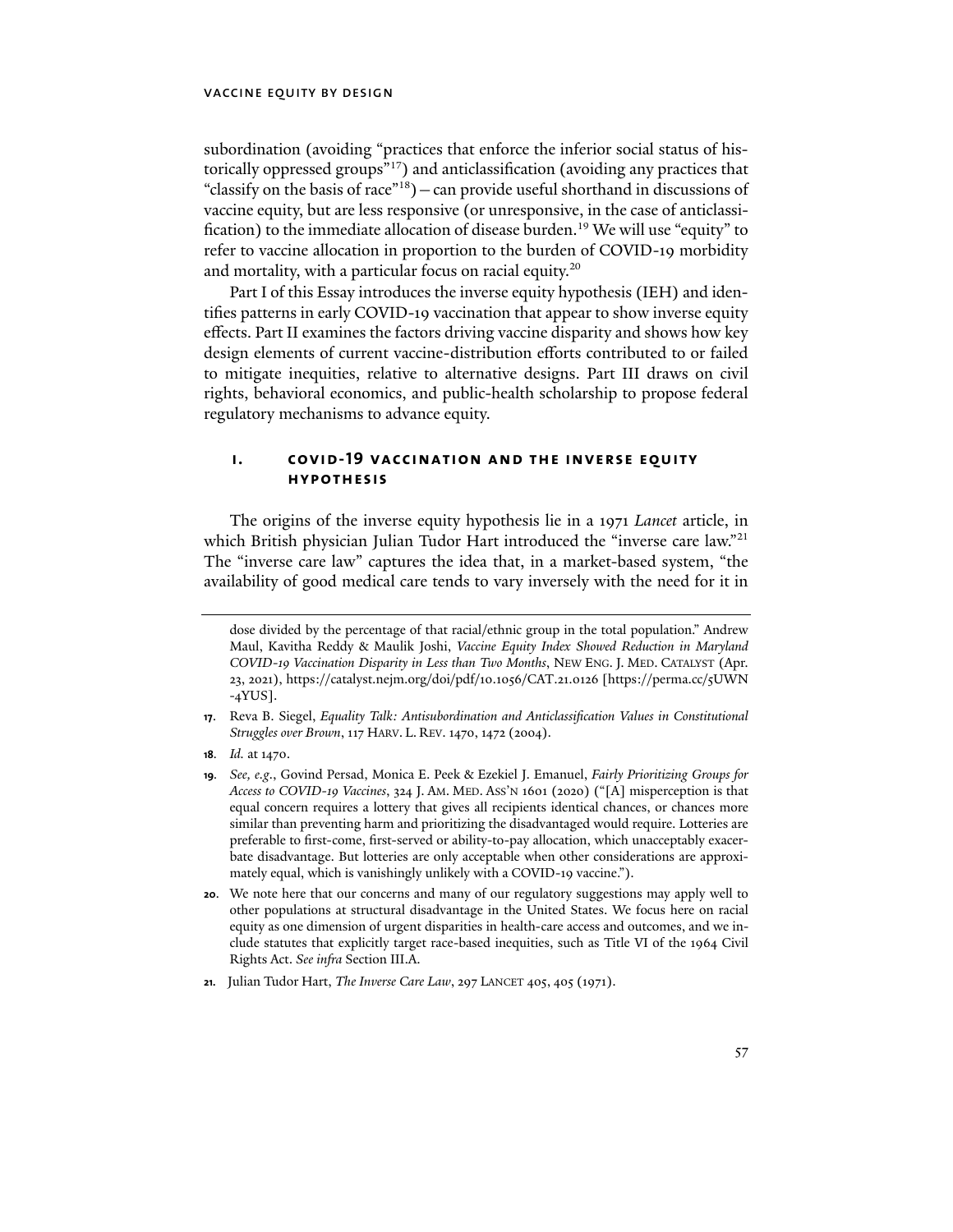the population served."<sup>22</sup> Universal health care through the National Health Service mitigated but did not eliminate this imbalance.<sup>23</sup> Hart's insight has been duplicated across decades, nations, and health-care sectors.<sup>24</sup>

The IEH is an unhappy corollary to Hart's inverse care law. Given inequality in the use of *existing* health-care resources, optimists might hope that *new* healthcare technologies would be allocated in ways that reduce disparities. But this is rarely achieved.<sup>25</sup> Studies of innovations as varied as heart surgeries,<sup>26</sup> immunizations, HIV treatment, dental-cavity prevention, hospital births, vitamin supplements, and safe water have demonstrated that advances in health-care flow first to wealthy people, exacerbating rather than reducing disparities. $27$ 

According to the IEH, new interventions amplify inequality in a predictable pattern. Early in the diffusion of a new technology, such as a vaccine, wealthy people are early adopters.28 As diffusion expands, demand among wealthier and middle-income people becomes saturated, while the poorest people slowly begin to gain access. Eventually, this delay in access drives persistent disparities to the

- **25***. See* Cesar G. Victoria, J.P. Vaughan, F.C. Barros, A.C. Silva & E. Tomasi, *Explaining Trends in Inequalities: Evidence from Brazilian Child Health Studies*, 356 LANCET 1093, 1093 (2000).
- **26***. See* Rosemary J. Korda, Mark S. Clements & Jane Dixon, *Socioeconomic Inequalities in the Diffusion of Health Technology: Uptake of Coronary Procedures as an Example*, 72 SOC. SCI. & MED. 224, 224 (2011).
- **27***. See* Victoria et al., *supra* note 6; *see also* Cesar G. Victoria, Bridget Fenn, Jennifer Bryce & Betty R. Kirkwood, *Co-Coverage of Preventive Interventions and Implications for Child-Survival Strategies: Evidence from National Surveys*, 366 LANCET 1460, 1460, 1463-64 (2005) (reviewing primary sources showing the distribution of other innovations mentioned above).
- **28**. This produces what is called "top inequality," where the wealthiest gain more rapidly than all other groups. Victoria et al., *supra* note 6, at 464. Some of the more fascinating demonstrations of the inverse equity hypothesis (IEH) are where a health-care practice is initially *thought*  to be helpful (and is taken up quickly by the wealthy), but where subsequent research shows that it is in fact harmful, such as using C-sections without medical need or refusing the MMR vaccine. *Id.*

**<sup>22</sup>**. *Id*. Hart described variations in all-cause and infant mortality by social class throughout the United Kingdom, demonstrating striking disparities favoring wealthier groups.

<sup>23.</sup> Michael Marmot, *An Inverse Care Law for Our Time*, 362 BRIT. MED. J. k3216 (2018); Graham Watt, *The Inverse Care Law Today*, 360 LANCET 252, 252 (2002).

**<sup>24</sup>**. Marmot, *supra* note 23, at k3216; *see also* Richard Cookson, Tim Doran, Miqdad Asaria, Indrani Gupta & Fiorella Parra Mujica, *The Inverse Care Law Re-Examined: A Global Perspective*, 397 LANCET 828, 828 (2021) (finding that the inverse care law "persists in almost all low-income and middle-income countries, whereby socially disadvantaged people receive less, and lower-quality, health care despite having greater need"). Cookson et al. extend this idea to the "disproportionate care law" prevalent in richer countries, in which disadvantaged people may receive *more* care than the wealthy, but that this care is lower quality and insufficient to meet poor people's heightened burden of illness. Cookson et al., *supra*, at 828-29*.*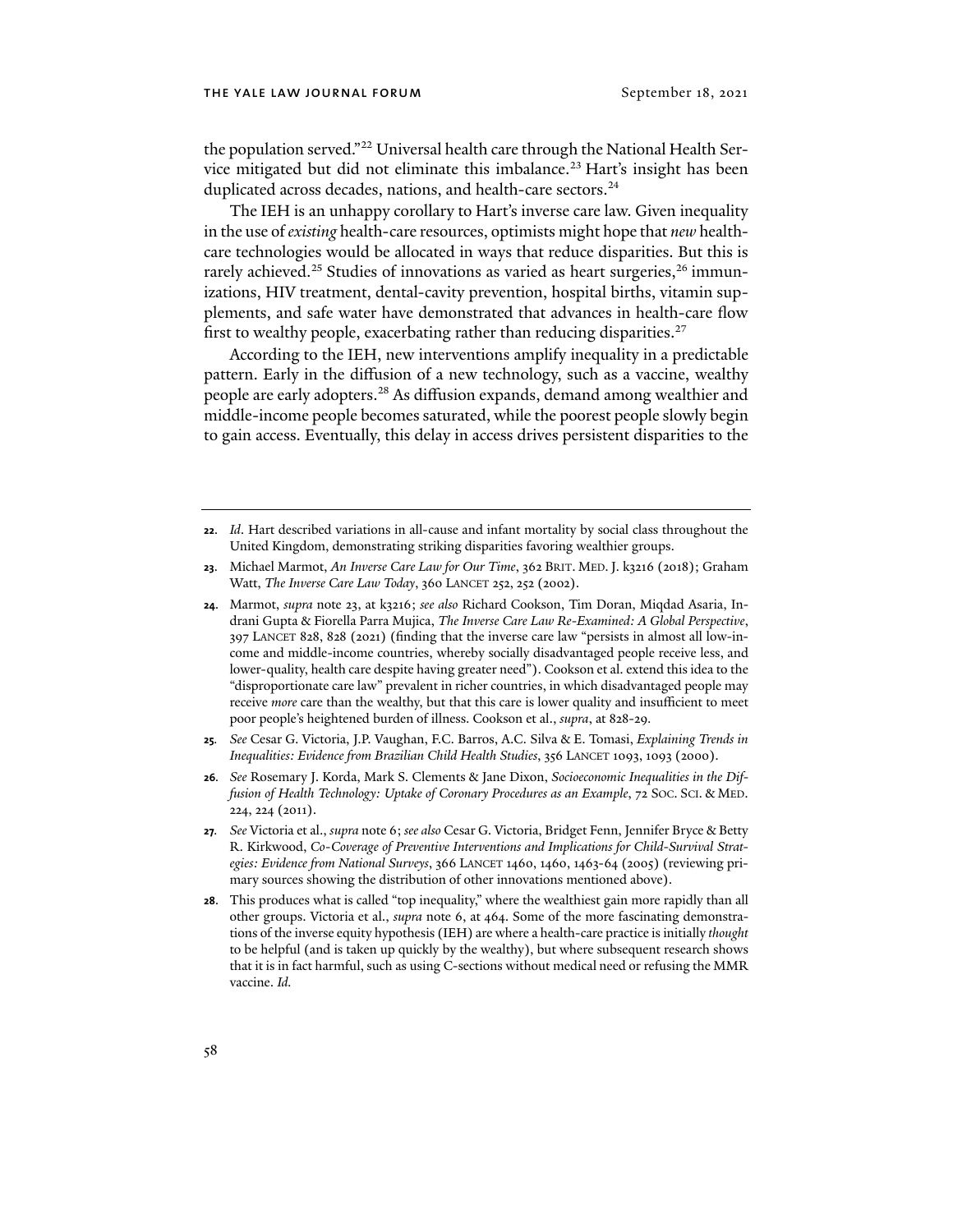detriment of the most disadvantaged.<sup>29</sup> Vaccines and other innovations thus aggravate inequality when they are first introduced. It is only later, when coverage is widespread and the wealthy have extracted their full benefit, that expanding access to the innovation can narrow health-status gaps between the rich and the poor.<sup>30</sup>

In the United States, the health gap between the rich and poor tracks longstanding racial disparities in wealth and health care that disadvantage people of color.31 Racial disparities in health care reflect not only structural racism (e.g., socioeconomic exclusion, unequal insurance availability, residential segregation, inaccessibility of health-care facilities, and exposure to incarceration $^{32}$ ), but also explicit and implicit racial biases among care providers.<sup>33</sup> As applied to the United States, the dynamics of the IEH reflect not only rapid demand for new innovations among wealthier and whiter patients, but also inadequate supply of new innovations among patients of color due to institutional and interpersonal racism, even when socioeconomic status is held constant.

- **29***. Id.* at 467 ("[A]bsolute inequalities in population coverage . . . tend to increase as national coverage rises to about 50%, and to decline at higher levels of coverage, resulting in an inverted U-shaped pattern . . . . [I]nequalities will necessarily be small when national coverage is either very low or very high."); *see also* John Tayu Lee, Zhilian Huang, Sanjay Basu & Christopher Millett, *The Inverse Equity Hypothesis: Does It Apply to Coverage of Cancer Screening in Middle-Income Countries?*, 69 J. EPIDEMIOLOGY CMTY. HEALTH 149, 151 (2015) (finding continued lack of access to cancer screening in the poorest quintiles of low-income and middle-income countries).
- **30**. Victoria et al., *supra* note 6, at 1093 ("We postulate that new interventions will initially reach those of higher socioeconomic status and only later affect the poor. This results in an early increase in inequity ratios for coverage, morbidity, and mortality indicators, followed later by a reduction when the poor gain greater access to the interventions and the rich reach minimum achievable levels for morbidity and mortality, beyond which there are unlikely to be substantial further improvements."). *But see, e.g.*, Martin White, Jean Adams & Peter Heywood, *How and Why Do Interventions that Increase Health Overall Widen Inequalities Within Populations?*, SOC. INEQ. & PUB. HEALTH 65, 75 (Salvatore J. Babones ed., 2009) (criticizing the IEH as overbroad and presenting theoretical alternatives).
- **31***. See, e.g.*, Zinzi D. Bailey, Nancy Krieger, Madina Agénor, Jasmine Graves, Natalia Linos & Mary T. Bassett, *Structural Racism and Health Inequities in the USA: Evidence and Interventions*, 389 LANCET 1453 (2017) (describing drivers of structural racism in health-care access); Ruqaiijah Yearby, *Racial Disparities in Health Status and Access to Healthcare: The Continuation of Inequality in the United States Due to Structural Racism*, 77 AM.J. ECON. & SOC. 1113 (2018).
- **32***. See* Bailey et al., *supra* note 31 (reviewing pathways between structural racism and adverse health outcomes for people of color).
- **33***. Id.* at 1456; William J. Hall, Mimi V. Chapman, Kent M. Lee, Yesenia M. Merino, Tainayah W. Thomas, B. Keith Payne, Eugenia Eng, Steven H. Day & Tamera Coyne-Beasley, *Implicit Racial/Ethnic Bias Among Health Care Professionals and Its Influence on Health Care Outcomes: A Systematic Review*, 105 AM.J. PUB. HEALTH 60 (2015).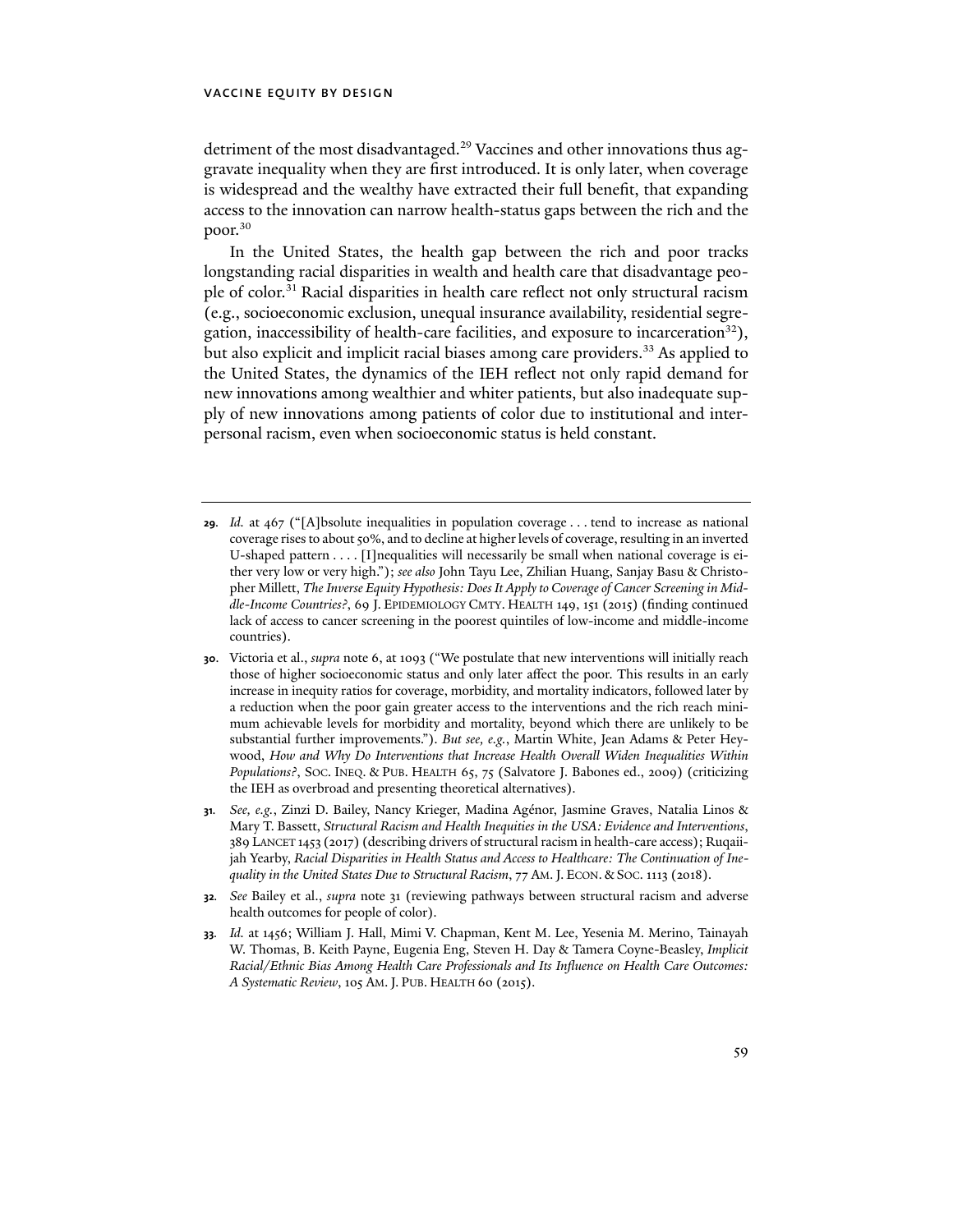Pre-exposure prophylaxis medication, which prevents HIV infection among people who are HIV-negative, provides a case study. Access has lagged among Black individuals despite the elevated burden of HIV infection among people of  $color<sub>34</sub>$  and implicit racial bias likely contributes to this effect.<sup>35</sup> Many other studies show lagging access among people of color to health-care technologies, including cancer screenings,  $36$  seasonal flu vaccination,  $37$  pediatric care,  $38$  and organ transplantation.39

Experiences with racism in health care have also prompted justified mistrust among populations of color in the United States,<sup>40</sup> particularly given the exploitation of Black people by the medical system since slavery.<sup>41</sup> Much of the scholarship on medical mistrust cites to awareness of the Tuskegee Syphilis Study, which withheld penicillin from low-income Black men until as late as 1972 in order to observe the long-term effects of syphilis infection.<sup>42</sup> But medical exploitation and neglect of Black communities long predates the events of Tuskegee, and ongoing experiences of discrimination reinforce the view that the health-

- **34***. See* Bisola O. Ojikutu, Laura M. Bogart, Molly Higgins-Biddle, Sannisha K. Dale, Wanda Allen, Tiffany Dominique & Kenneth H. Mayer, *Facilitators and Barriers to Pre-Exposure Prophy*laxis (PrEP) Use Among Black Individuals in the United States: Results from the National Survey *on HIV in the Black Community*, 22 AIDS & BEHAV. 3576 (2018).
- **35**. Sarah K. Calabrese, Valerie A. Earnshaw, Kristen Underhill, Nathan B. Hansen & John F. Dovidio, *The Impact of Patient Race on Clinical Decisions Related to Prescribing HIV Pre-Exposure Prophylaxis (PrEP)*, 18 AIDS & BEHAV. 226 (2014).
- **36**. Arica White, Trevor D. Thompson, Mary C. White, Susan A. Sabatino, Janet de Moor, Paul V. Doria-Rose, Ann M. Geiger & Lisa C. Richardson, *Cancer Screening Test Use—United States, 2015*, 66 MORBIDITY & MORTALITY WKLY. REP. 201 (2017).
- **37***. See* Anna Rouw, Adam Wexler, Lindsey Dawson, Jennifer Kates & Samantha Artiga, *State Variation in Seasonal Flu Vaccination: Implications for a COVID-19 Vaccine*, KAISER FAM. FOUND. (Nov. 2, 2020), https://www.kff.org/coronavirus-covid-19/issue-brief/state-variation-inseasonal-flu-vaccination-implications-for-a-covid-19-vaccine [https://perma.cc/33GV-WAMP].
- **38***. See* Glenn Flores, *Racial and Ethnic Disparities in the Health and Health Care of Children*, 125 PEDIATRICS 979 (2010).
- **39***. See* Rhiannon D. Reed & Jayme E. Locke, *Social Determinants of Health: Going Beyond the Basics to Explore Racial Disparities in Kidney Transplantation*, 104 TRANSPLANTATION 1324 (2020).
- **40***. See* Jessica Jaiswal & Perry N. Halkitis, *Towards a More Inclusive and Dynamic Understanding of Medical Mistrust Informed by Science*, 45 BEHAV. MED. 79 (2019); Kimberly D. Manning, *The Art of Medicine: More than Medical Mistrust*, 396 LANCET 1481 (2020); Lillie D. Williamson, Marisa A. Smith & Cabral A. Bigman, *Does Discrimination Breed Mistrust?*, 24 J. HEALTH COMMC'N 791 (2019).
- **41***. See generally*HARRIET A.WASHINGTON,MEDICAL APARTHEID:THE DARK HISTORY OF MEDICAL EXPERIMENTATION ON BLACK AMERICANS FROM COLONIAL TIMES TO THE PRESENT (2008) (documenting centuries of medical exploitation of Black people in the United States).
- **42***. Id.* at 80.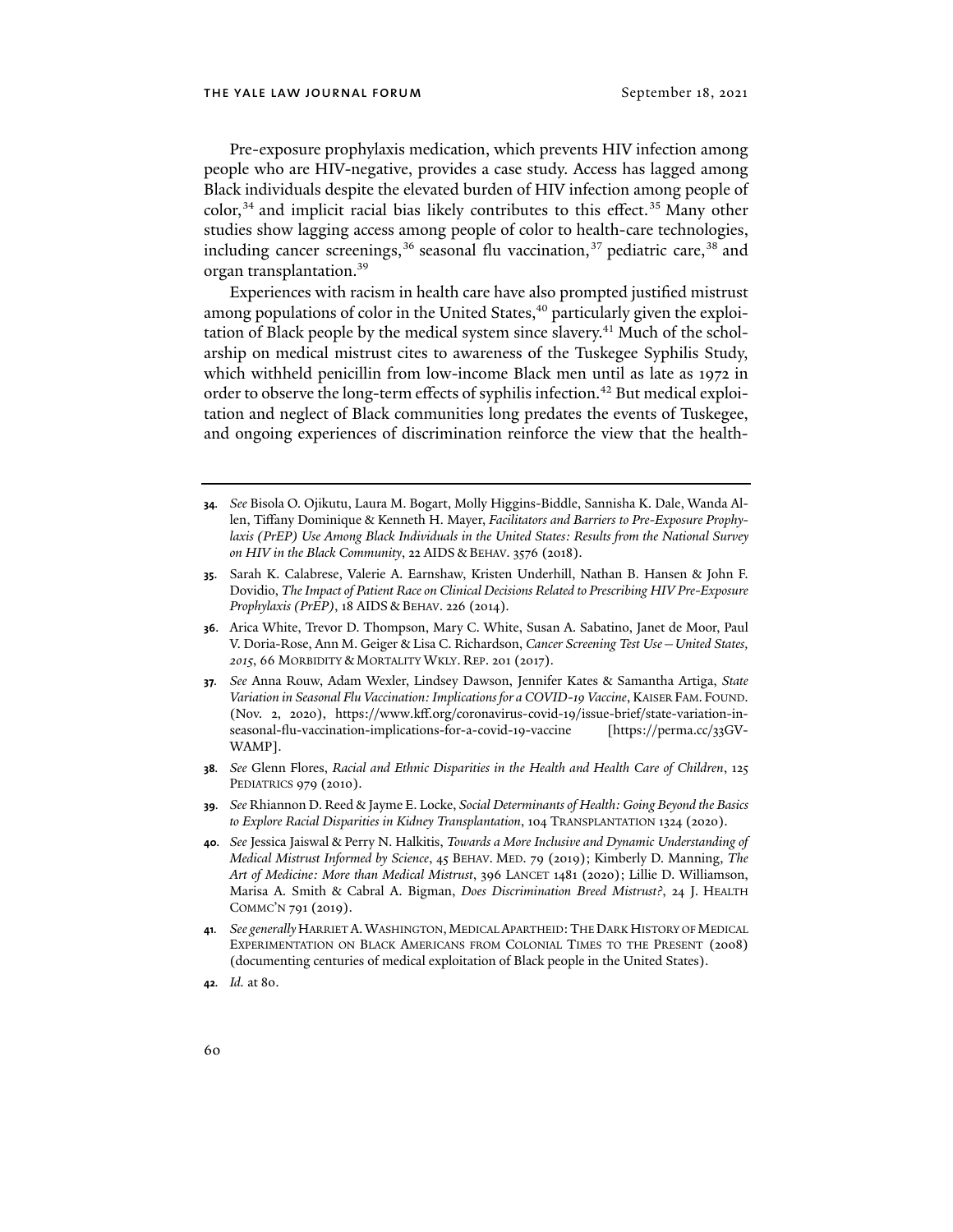care system acts against the health interests of Black people.<sup>43</sup> Prior work has found that mistrust can cause delays in seeking care and reduced adherence to treatment, and that experiences of health-care discrimination can augment this mistrust.44 In these ways, justified medical mistrust can present an additional access barrier to new health-care technologies among people of color, and it is likely to affect vaccination access in the COVID-19 context.<sup>45</sup>

The COVID-19 pandemic has generated novel medical interventions, including tests, treatments, and vaccines. With many of these innovations, patterns of uptake in the United States and elsewhere have been consistent with the IEH.46 In some countries, and on a global scale, this manifests in socioeconomic disparities driven by early access for the wealthy, followed by lagging access for the most disadvantaged.<sup>47</sup> In the United States, the IEH also reflects racial disparities, demonstrated by early access for whiter (and wealthier) communities,

#### **43***. Id.*

- **45***. See* Hayley S. Thompson et al., *Factors Associated with Racial/Ethnic Group-Based Medical Mistrust and Perceptions on COVID-19 Vaccine Trial Participation and Vaccine Uptake in the US*, 4 J. AM. MED. ASS'N NETWORK OPEN (May 27, 2021), [https://jamanetwork.com/journals](https://jamanetwork.com/journals/jamanetworkopen/fullarticle/2780402) [/jamanetworkopen/fullarticle/2780402](https://jamanetwork.com/journals/jamanetworkopen/fullarticle/2780402) [https://perma.cc/VEX9-M2Q8]. We use the phrase "justified medical mistrust" to emphasize that the institutions that create or reinforce mistrust should bear the burden of correcting these barriers, rather than the communities that experience discrimination. *See* Jaiswal & Halkitis, *supra* note 40, at 81 ("Medical mistrust, and conspiracy beliefs in particular, have been conceptualized as a 'cultural barrier,' insinuating that such mistrust is a characteristic of populations of color in the United States. This framing is problematic and likely racist in that it situates the onus to overcome medical mistrust on the population experiencing structural, social, political, and economic exclusion and marginalization, rather than the institutions and entities that have created environments that engender mistrust and sustain institutionalized inequalities.").
- **46**. *See* Ndugga et al., *supra* note 3, fig.4 (reporting vaccination by race in the United States from March through September 2021, and showing the predictable IEH pattern of initially small inequalities at the moment of first rollout, followed by increased disparities between the proportions of white and Black recipients, followed by narrowing disparities in later phases of rollout); Anna Rouw, Adam Wexler, Jennifer Kates & Josh Michaud, *Tracking Global COVID-19 Vaccine Equity*, KAISER FAM. FOUND. figs.1 & 5 (July 21, 2021), https://www.kff.org/coronavirus-covid-19/issue-brief/tracking-global-covid-19-vaccine-equity [https://perma.cc /RQ72-QWGT] (demonstrating inequality in vaccine distribution on the basis of countrylevel income, with sharp rises in equality driven by high-income country behavior in the months after vaccine approval).
- **47**. This is true in other countries as well as globally. *See, e.g.*, Julien Riou, Radoslaw Panczak, Christian L. Althaus, Christoph Junker, Damir Perisa, Katrin Schneider, Nicola G Criscuolo, Nicola Low & Matthias Egger, *Socioeconomic Position and the COVID-19 Care Cascade from Testing to Mortality in Switzerland: A Population-Based Analysis*, LANCET (July 9, 2021), [https://](https://www.thelancet.com/journals/lanpub/article/PIIS2468-2667(21)00160-2/fulltext)

**<sup>44</sup>**. Dayna Bowen Matthew, *Legal Battles Against Discrimination in Healthcare*, *in* THE OXFORD HANDBOOK OF U.S. HEALTH LAW 167, 172 (I. Glenn Cohen, Allison K. Hoffman & William M. Sage eds., 2017).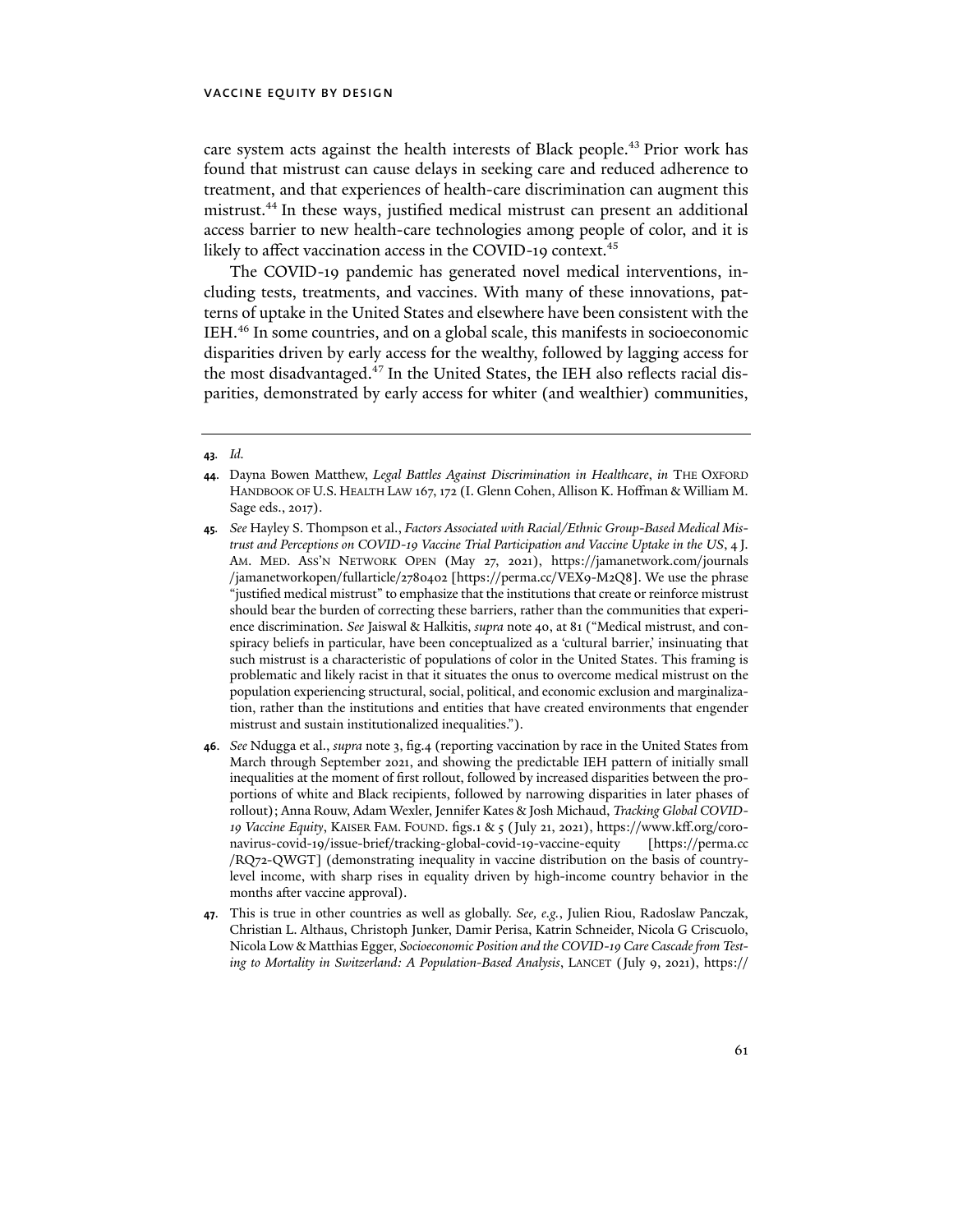with lagging access for communities of color. From the start, racial disparities in infection have been striking, as have disparities in hospitalization, with people of color more likely to be exposed, infected, and hospitalized.48 Among hospitalized patients, several U.S. studies have shown no racial disparities in mortality, suggesting similar outcomes once patients access hospital care.<sup>49</sup> But these findings focus exclusively "on individuals able to access hospital care,"50 and racial disparities persist for access to many hospital services.<sup>51</sup>

Overall, U.S. data have shown that white individuals have accessed COVID-19 vaccination at rates that exceed their share of cases, while Black and Latinx individuals have been vaccinated at lower rates.<sup>52</sup> In the first month of vaccine

[www.thelancet.com/journals/lanpub/article/PIIS2468-2667\(21\)00160-2/fulltext](https://www.thelancet.com/journals/lanpub/article/PIIS2468-2667(21)00160-2/fulltext) [https:// perma.cc/8Z49-4EYV]; Julien Riou, Radoslaw Panczak, Christian L. Althaus, Christoph Junker, Damir Perisa, Katrin Schneider, Nicola G. Criscuolo, Nicola Low & Matthias Egger, *Socioeconomic Position and the Cascade from SARS-CoV-2 Testing to COVID-19 Morality: Analysis of Nationwide Surveillance Data* (2021) (unpublished manuscript), https://osf.io/m75vp [https://perma.cc/42F8-AEDQ] (finding disparities in testing based on socioeconomic status); Anna Rouw, Adam Wexler, Jennifer Kates & Josh Michaud, *Global COVID-19 Vaccine Access: A Snapshot of Inequality*, KAISER FAM. FOUND. (Mar. 17, 2021), [https://www.kff.org](https://www.kff.org/policy-watch/global-covid-19-vaccine-access-snapshot-of-inequality/) [/policy-watch/global-covid-19-vaccine-access-snapshot-of-inequality](https://www.kff.org/policy-watch/global-covid-19-vaccine-access-snapshot-of-inequality/) [https://perma.cc /V9EY-GLAZ] (documenting access to COVID-19 vaccination on the basis of national income).

**<sup>48</sup>**. Clyde W. Yancy, *COVID-19 and African Americans*, 323 J. AM. MED. ASS'N 1891 (2020); Don Bambino Geno Tai, Aditya Shah, Chyke A. Doubeni, Irene G. Sia & Mark L. Wieland, *The Disproportionate Impact of COVID-19 on Racial and Ethnic Minorities in the United States*, 72 CLINICAL INFECTIOUS DISEASES 703 (2021); *COVID-19 Racial and Ethnic Health Disparities*, CTRS. FOR DISEASE CONTROL & PREVENTION (Dec. 10, 2020), https://www.cdc.gov/coronavirus/2019-ncov/community/health-equity/racial-ethnic-disparities/index.html [https:// perma.cc/T86F-VM5W].

**<sup>49</sup>***. See, e.g.*, Baligh R. Yehia, Angela Winegar, Richard Fogel, Mohamad Fakih, Allison Ottenbacher, Christine Jesser, Angelo Bufalino, Ren-Huai Huang & Joseph Cacchione, *Association of Race with Mortality Among Patients Hospitalized with Coronavirus Disease 2019 (COVID-19) at 92 US Hospitals*, 3 J. AM. MED. ASS'N NETWORK OPEN (2020).

**<sup>50</sup>***. Id.* at 8.

**<sup>51</sup>***. See, e.g.*, Ben Harder, Ronan Corgel & Tavia Binger, *Analysis of Racial Gaps in Hospital Care*, U.S. NEWS & WORLD REP. (July 27, 2021), [https://health.usnews.com/health-news/blogs](https://health.usnews.com/health-news/blogs/second-opinion/articles/2021-07-27/analysis-of-racial-gaps-in-hospital-care) [/second-opinion/articles/2021-07-27/analysis-of-racial-gaps-in-hospital-care](https://health.usnews.com/health-news/blogs/second-opinion/articles/2021-07-27/analysis-of-racial-gaps-in-hospital-care) [https:// perma.cc/Z5EH-5MA3] (describing results of an equity analysis of the publication's bestranked hospitals during 2015-2019; noting that "racial and ethnic minorities are underrepresented among patients who access many common services" at approximately four out of five hospitals, and that fewer than one-third of hospitals "treated a proportion of Black patients that was comparable to or higher than the proportion of Black residents in the community").

**<sup>52</sup>**. Ndugga et al., *supra* note 3.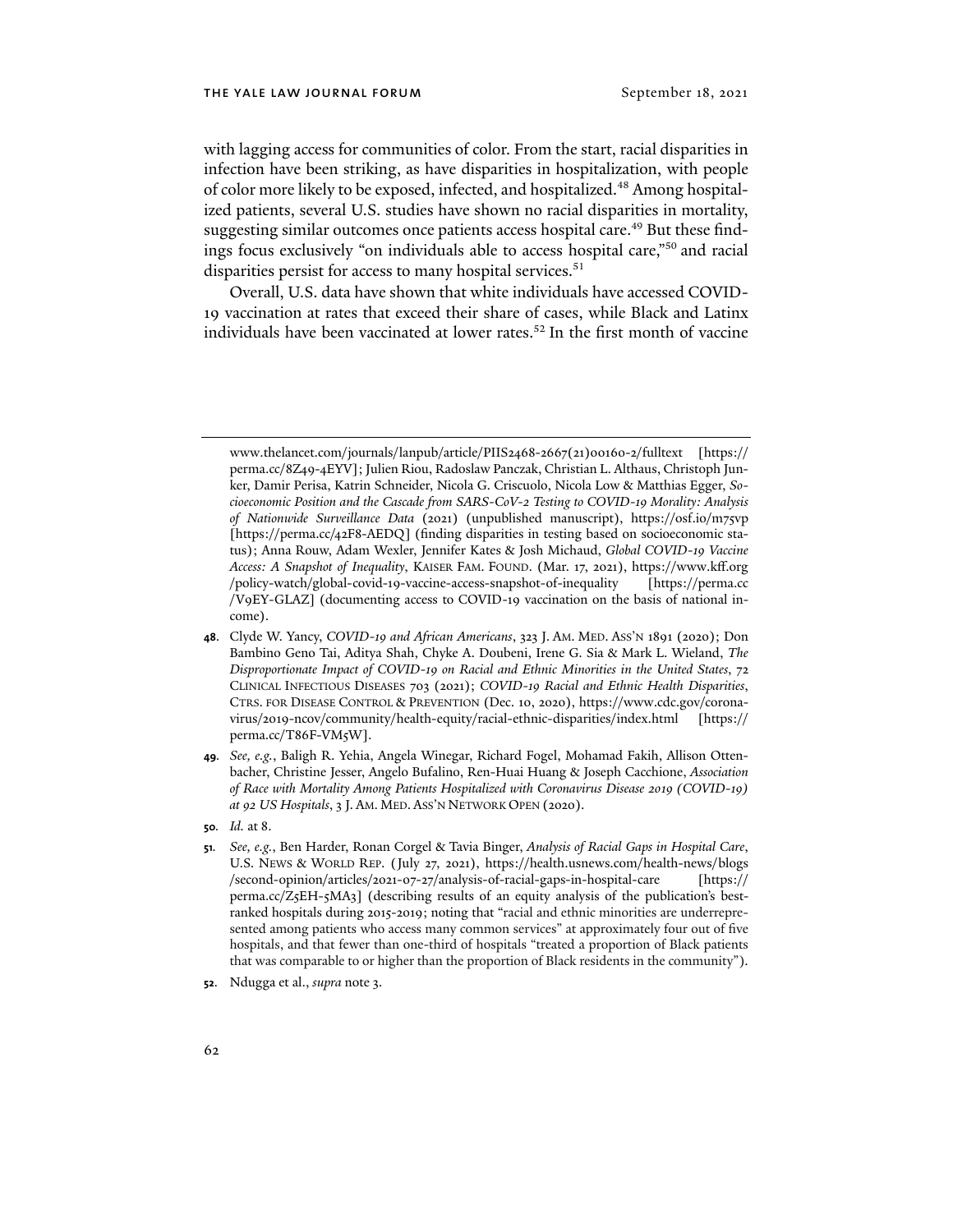availability, sixty percent of recipients were white, in part due to overall demographics in the prioritized population of health-care personnel.<sup>53</sup> But inequitable burdens persist *within* priority populations. For example, among healthcare personnel, a majority of deaths were among people of color, including Black, Latinx, and Asian care workers.<sup>54</sup> Some studies have documented higher rates of vaccine hesitancy among Black populations, linked to justifiable medical mistrust.<sup>55</sup> However, disparities are present even among people who reported that they were willing to be vaccinated,<sup>56</sup> which is an important note given many other differences between people willing and unwilling to receive the vaccine in the United States.<sup>57</sup> Racial disparities are one part of overall disparities on the basis of social vulnerability and community disadvantage,<sup>58</sup> and findings from December 2020 through April 2021 show that disparities on the basis of social vulnerability increased as vaccine eligibility expanded to include more categories of people.59

These findings are discouraging. But not all health-care diffusion follows the inverse equity path. Governments, health-care systems, and providers can roll out innovations in ways that deliberately reduce inequality from the earliest

**58***. See* Hughes et al., *supra* note 8, at 431.

**<sup>53</sup>**. Painter et al., *supra* note 4, at 174.

**<sup>54</sup>***. See* Samantha Artiga, Matthew Rae, Olivia Pham, Liz Hamel & Cailey Muñana, *COVID-19 Risks and Impacts Among Health Care Workers by Race/Ethnicity*, KAISER FAM. FOUND. (Nov. 11, 2020), https://www.kff.org/racial-equity-and-health-policy/issue-brief/covid-19-risks-impacts-health-care-workers-race-ethnicity [https://perma.cc/KD85-RYMN]; *see also Our Key Findings About US Healthcare Worker Deaths in the Pandemic's First Year*, GUARDIAN (Apr. 8, 2021), https://www.theguardian.com/us-news/ng-interactive/2020/dec/22/lost-on-thefrontline-our-findings-to-date [https://perma.cc/SJ89-MP2Z] (finding that nearly sixtyfour percent of health-care worker deaths in the United States were among people of color).

**<sup>55</sup>***. See* Lauren Bunch, *A Tale of Two Crises: Addressing COVID-19 Vaccine Hesitancy as Promoting Racial Justice*, 33 HEC F. 143, 146-49 (2021); Amyn A. Malik, SarahAnn M. McFadden, Jad Elharake & Saad B. Omer, *Determinants of COVID-19 Vaccine Acceptance in the US*, 26 ECLIN-ICAL MED. 100495, 100497-99 (2020).

**<sup>56</sup>***. See* Long H. Nguyen et al., Racial and Ethnic Differences in COVID-19 Vaccine Hesitancy and Uptake (Feb. 28, 2021) (unpublished manuscript) (on file with authors).

**<sup>57</sup>***. See, e.g.*, Paul L. Reiter, Michael L. Pennell & Mira L. Katz, *Acceptability of a COVID-19 Vaccine Among Adults in the United States: How Many People Would Get Vaccinated?*, 38 VACCINE 6500 (2020); Cheryl Lin, Pikuei Tu & Leslie M. Beitsch, *Confidence and Receptivity for COVID-19 Vaccines: A Rapid Systematic Review*, 9 VACCINES 16 (2021).

**<sup>59</sup>**. Vaughan Barry et al., *Patterns in COVID-19 Vaccination Coverage, by Social Vulnerability and Urbanicity, United States*, 70 MORBIDITY & MORTALITY WKLY. REP. 818, 818 (2021).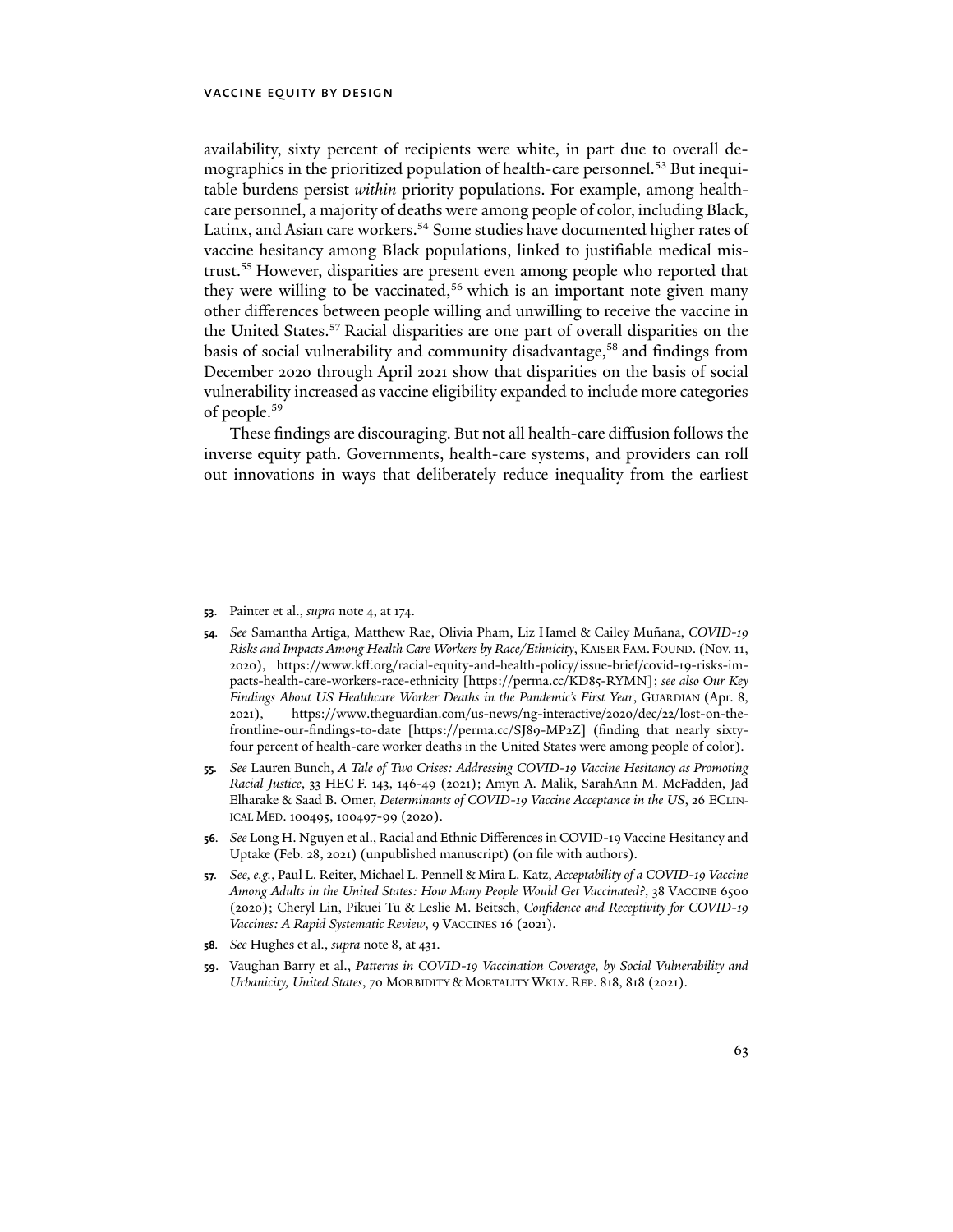stages.<sup>60</sup> Researchers have sought to identify the features of health-care innovations that lead to inequality-amplifying initial effects. For example, systems using voluntary opt-in approaches can increase inequality, as opposed to opt-out or mandatory policies.<sup>61</sup> This is true for COVID-19 vaccination distribution, which requires individuals to actively seek out the vaccine, rather than defaulting to vaccination (i.e., requiring opt-outs). In contrast, interventions that specifically target vulnerable populations—or the use of multiple delivery options—can mitigate inverse equity effects.<sup>62</sup> These include, for example, offering financial incentives, reducing financial or access barriers, or specifically tailoring interventions to disadvantaged groups.<sup>63</sup>

COVID-19 has revealed continuing sources of race-based disadvantage in access to health-care innovations. We now turn to the distribution choices that shaped inverse equity effects in U.S. vaccine distribution.

#### **ii. choosing inequitable vaccine distribution**

Key elements of the early design and distribution of the COVID-19 vaccines contributed to racial, ethnic, and socioeconomic disparities in initial access. As

- **62***.* Victoria et al., *supra* note 6, at 464-65.
- **63***. Id.* at 469 (offering strategies such as providing free services in needy areas, adjusting some interventions to allow for preferred local practices, and planning rollout such that "all interventions should be initially deployed in the neediest areas"). Financial incentives for individual vaccine uptake may be part of the solution, but it will not solve access problems more generally. *See, e.g.*, Kevin G. Volpp & Carolyn C. Cannuscio, *Incentives for Immunity – Strategies for Incentivizing Covid-19 Vaccine Uptak*e, 385 NEW. ENG. J. MED. 381 (2021) (aggregating examples of state financial-incentives programs for vaccination and emphasizing that "though a well-designed incentive program could boost vaccination rates in the short term, there are likely to be significant hiccups in implementation"); Rebeca Carmo de Souza Cruz, Leides Barroso Azevedo de Moura & Joaquim José Soares Neto, *Conditional Cash Transfers and the Creation of Equal Opportunities for Health for Children in Low and Middle-Income Countries: A Literature Review*, 167 INT'L J. EQUITY HEALTH 161 (reviewing studies finding that cash financial incentives can improve childhood vaccination but noting that "cash transfers alone . . . may not be able to mitigate poverty and health inequalities in the presence of poor health services").

**<sup>60</sup>**. Cesar Victoria et al., who originally generated the IEH, have also noted early successes in equitable distribution of vitamin A treatment for children, HIV treatment, institutional birth support, and flu vaccination prioritizing high-mortality populations. Victoria et al., *supra* note 6, at 464-65.

**<sup>61</sup>**. *See* White et al., *supra* note 30, at 71 ("A common attribute of interventions that lead to increased socio-economic inequalities in health appears to be a reliance on voluntary behaviour change." (citing David Mechanic, *Disadvantage, Inequality, and Social Policy*, 21 HEALTH AFFS. 48, 48-59 (2002))).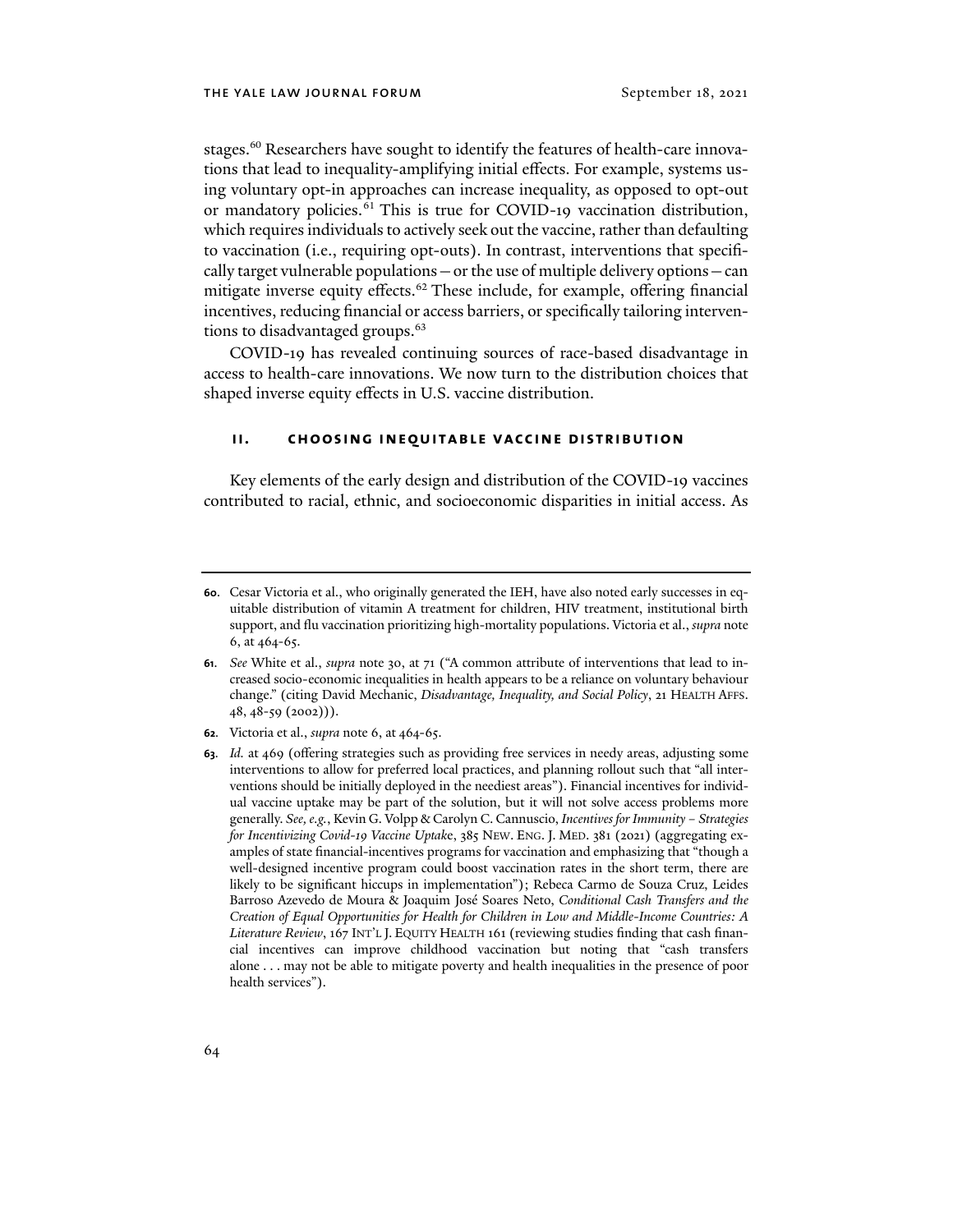the IEH predicts, as supply of the vaccine has expanded, disparities have narrowed.<sup>64</sup> Yet early differences in vaccination meant that illness and hospitalization rates remained higher in communities of color and low-income communities well after vaccines became available. 65 In addition, racial and ethnic disparities in vaccination rates have persisted months after the initial authorization of the vaccine, particularly as measured against COVID-19 deaths.<sup>66</sup> These disparities will reverberate beyond the current pandemic because they are missed opportunities to strengthen public-health systems and to increase trust within underserved communities.

After emergency-use authorization of the Pfizer and Moderna vaccines in late 2020, federal regulators needed to tackle the difficult logistical, health, and ethical dimensions of providing access to what was still then a scarce resource. From the outset, federal regulators built in equity considerations when planning for vaccine rollout. The CDC announced its initial guidelines (developed by its Advisory Committee on Immunization Practice (ACIP)) in late 2020 and early 2021. The ACIP was explicit about its goal of reducing disparities given the extensive data on the racial and ethnic distribution of those most affected by COVID-19, as well "inequities in social determinants of health that are linked to COVID-19 risk."67 Accordingly, an announced goal of the vaccine-allocation framework was to reduce and not exacerbate disparities. 68 The guidelines therefore recommended prioritizing access to individuals at high risk because of their age, nature of employment, confinement in long-term care facilities, and medical risk.<sup>69</sup> Although this phasing-in system indirectly prioritized many individuals of color by

**68***. Id*.

**<sup>64</sup>***. See* Ndugga et al., *supra* note 3 ("CDC data also show that recent vaccinations are reaching larger shares of Hispanic and Black populations compared to overall vaccinations."); sources cited *supra* note 46.

**<sup>65</sup>***. See, e.g.*, Carla K. Johnson, Olga R. Rodriguez & Angeliki Kastanis, *As US COVID-19 Death Toll Nears 600,000, Racial Gaps Persist*, AP NEWS (June 14, 2021), [https://apnews.com/article](https://apnews.com/article/baltimore-california-coronavirus-pandemic-race-and-ethnicity-health-341950a902affc651dc268dba6d83264) [/baltimore-california-coronavirus-pandemic-race-and-ethnicity-health-](https://apnews.com/article/baltimore-california-coronavirus-pandemic-race-and-ethnicity-health-341950a902affc651dc268dba6d83264)[341950a902affc651dc268dba6d83264](https://apnews.com/article/baltimore-california-coronavirus-pandemic-race-and-ethnicity-health-341950a902affc651dc268dba6d83264) [https://perma.cc/YFZ4-25EV] (reporting in June 2021—six months after vaccines received authorization—that Black and Latinx populations continued to experience greater mortality from COVID-19 compared to other groups, and noting lower rates of vaccination as a possible contributing cause).

**<sup>66</sup>***. See* Ndugga et al., *supra* note 3.

**<sup>67</sup>**. Nancy McClung et al., *The Advisory Committee on Immunization Practices' Ethical Principles for Allocating Initial Supplies of COVID-19 Vaccine—United States, 2020*, 69 MORBIDITY &MORTAL-ITY WKLY. REP. 1782, 1783 (Nov. 27, 2020) ("Efforts should be made to identify and remove obstacles and barriers to receiving COVID-19 vaccine, including limited access to health care or residence in rural, hard-to-reach areas.").

**<sup>69</sup>**. On December 1, 2020, the Advisory Committee on Immunization Practice (ACIP) recommended that health-care personnel and residents of long-term care facilities be offered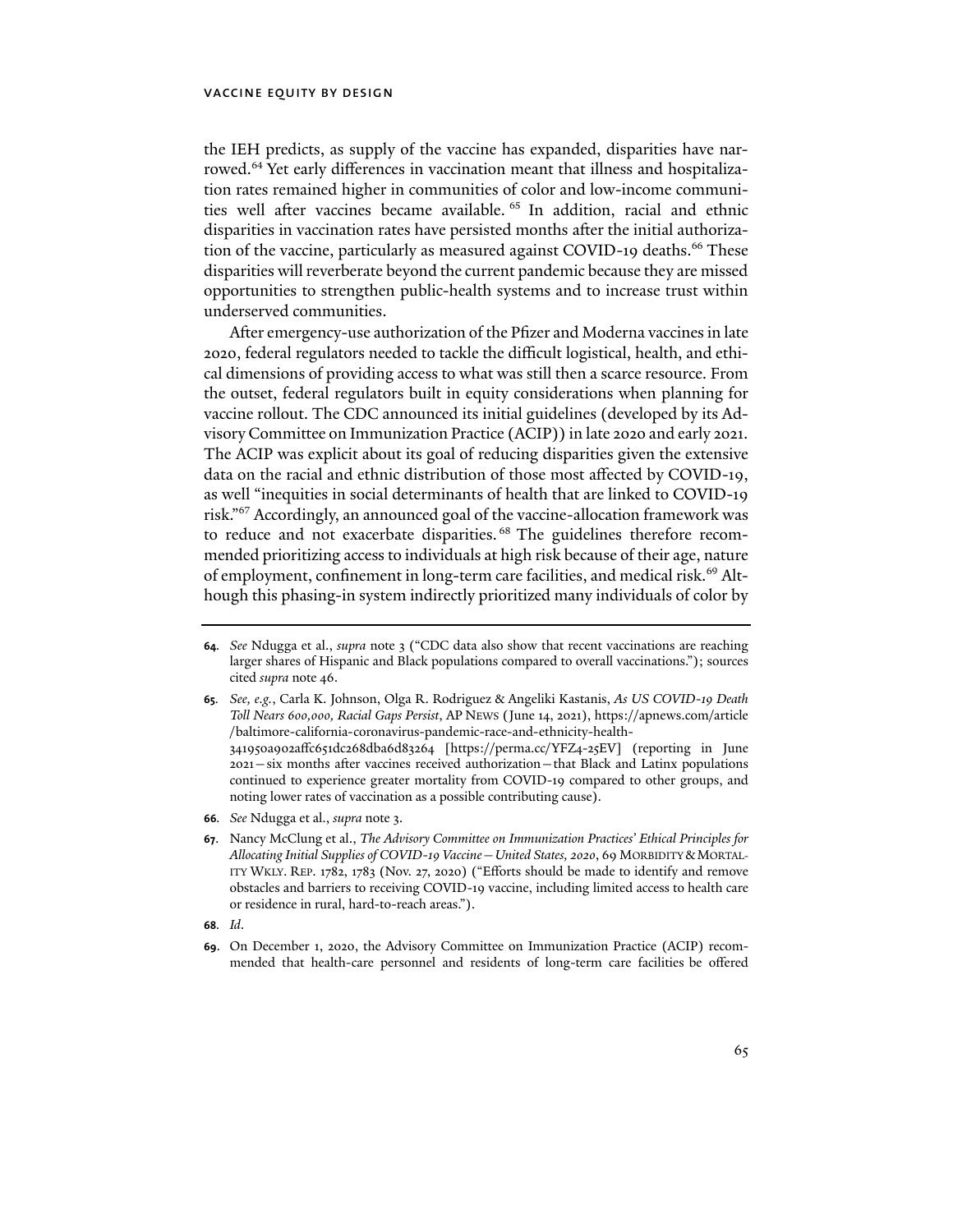listing high-risk workers, essential workers,<sup>70</sup> and those at high medical risk, the guidelines did not explicitly list race, ethnic, or socioeconomic considerations in their allocation plans.<sup>71</sup> These guidelines were not binding on states, though most states used key aspects of the CDC framework in designing their own distribution systems.<sup>72</sup>

Despite this early attention to equity considerations at the federal level and in many states, the first phase of vaccine distribution efforts did not avoid the inverse equity trap. Instead, ambiguity in the CDC guidance and the initial distribution decisions made by many states likely contributed to race- and ethnicity-based inverse equity effects. Governments rightly sought to distribute the vaccine rapidly, but they missed opportunities to mitigate racial, ethnic, and socioeconomic inequities.73 The tendency by most jurisdictions in the initial distribution stages to rely heavily on opt-in, demand-based vaccine sign-ups, which depended on information and technology infrastructures that were already inequitably distributed, was a critical mistake. These systems interacted detrimentally with longstanding disparities in access to health care and technology like

**71***. See* Dooling et al., *supra* note 69*.*

COVID-19 vaccination first, in Phase 1a of the vaccination program. Then, on December 20, 2020, ACIP recommended that in Phase 1b, the vaccine should be offered to individuals over seventy-five years of age, and an expanded set of frontline essential workers. In Phase 1c, individuals sixty-five to seventy-four years of age, those with high-risk medical conditions, and other essential workers should be offered the vaccine. *See* Kathleen Dooling, Mona Marin, Megan Wallace, Nancy McClung, Mary Chamberland, Grace M. Lee, H. Keipp Talbot, José R. Romero, Beth P. Bell & Sara E. Oliver, *The Advisory Committee on Immunization Practices' Updated Interim Recommendation for Allocation of COVID-19 Vaccine—United States, December 2020*, 69 MORBIDITY & MORTALITY WKLY. REP. 1657 (Jan. 1, 2021).

**<sup>70</sup>***.* People of color are overrepresented in essential occupations (frontline industries) in the United States; a 2020 analysis found that before the pandemic, Black people constituted 12% of all workers but 17% of workers in frontline industries. Hye Jin Rho, Hayley Brown & Shawn Fremstad, *A Basic Demographic Profile of Workers in Frontline Industries*, CTR. FOR ECON. & POL'Y RSCH. tbl.1 (Apr. 2020), https://cepr.net/wp-content/uploads/2020/04/2020-04- Frontline-Workers.pdf [https://perma.cc/WY79-P6M7].

**<sup>72</sup>***. See id.* (describing guidelines as "guidance" and "recommendations" for jurisdictions); *State Covid-19 Vaccine Priority Populations*, KAISER FAM. FOUND. (Apr. 19, 2021), [https://www.kff](https://www.kff.org/other/state-indicator/state-covid-19-vaccine-priority-populations/?currentTimeframe=0&sortModel=%7B%22colId%22:%22Location%22,%22sort%22:%22asc%22%7D) [.org/other/state-indicator/state-covid-19-vaccine-priority-populations](https://www.kff.org/other/state-indicator/state-covid-19-vaccine-priority-populations/?currentTimeframe=0&sortModel=%7B%22colId%22:%22Location%22,%22sort%22:%22asc%22%7D) [https://perma.cc /5LUZ-MP7T]; *see also* Dep't Health, *Plan Announced for Next Phase of Covid-19 Vaccine Distribution*, R.I. GOV'T (Jan. 28, 2021), https://www.ri.gov/press/view/40307 [https://perma.cc /M8GN-S26Y] (listing states that following ACIP guidance and those instances in which states deviated).

**<sup>73</sup>***. See* Cooper et al., *supra* note 9 (noting that federal and state officials sought to balance quick vaccination with the need to vaccinate the most vulnerable communities, and that "[s]tate officials note that balancing speed and equity is one of the biggest challenges they face").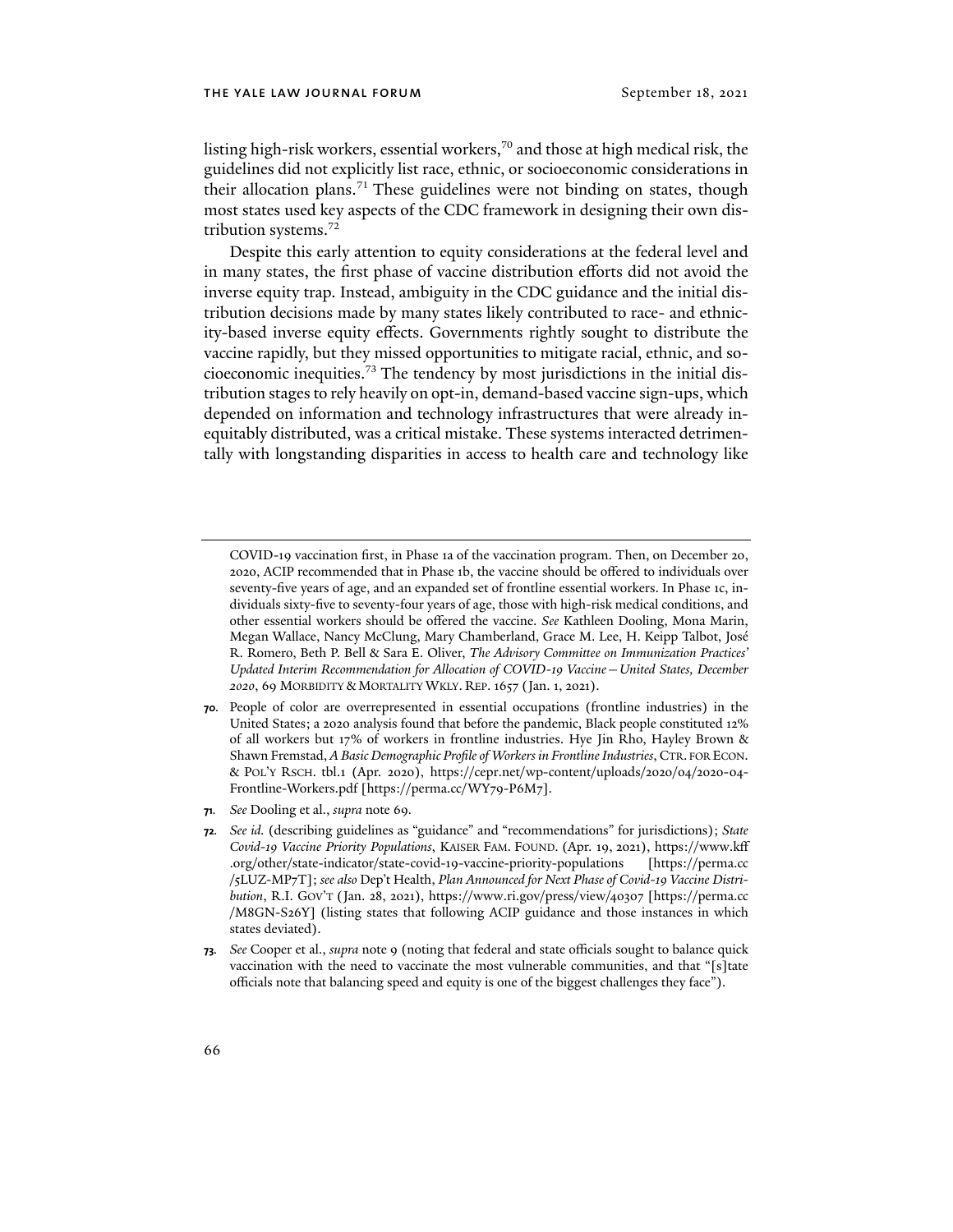broadband internet.<sup>74</sup> The heavy reliance on online opt-in systems predictably increased barriers to accessing the vaccine for communities of color, adding to the obstacles already posed by justified mistrust in health-care systems.<sup>75</sup>

The remainder of this Part will consider three categories of choices that contributed to inverse equity effects: (A) decisions about the specificity of federal regulatory guidance, (B) state and local decisions to use demand-based and sometimes resource-intensive sign-up systems, and (C) decisions to centralize vaccine distribution in particular geographical locations and institutions.

#### *A. Gaps in the CDC Guidance*

First, the CDC prioritization guidelines excluded certain high-risk categories. By relying on broad categories of age, work status, and medical risk for initial prioritization, the guidelines effectively excluded additional ways of measuring social and health vulnerability that might have diminished racial and ethnic impact.76 For instance, the initial guidelines chose not to prioritize communities at high risk or who had suffered high rates of COVID-19 infection and adverse consequences, many of which were communities of color or low-income communities.77

Subsequently, several states adopted prioritization strategies that diverged from the ACIP guidelines. Some states chose to prioritize social vulnerability differently: by high-risk neighborhoods in Rhode Island,<sup>78</sup> by multigenerational

- **75***. See* Hayley S. Thompson et al., *supra* note 45, at 6-9 (finding that elevated rates of rejection of COVID-19 vaccine-trial participation and uptake were attributable in part to group-based medical mistrust).
- **76***. See supra* note 69 and accompanying text.
- **77***. See id.*
- **78***. See* KAISER FAM. FOUND., *supra* note 72 (describing the then-forthcoming Phase 2 shift away from occupation to "age, geography, and high-risk conditions").

**<sup>74</sup>***. See, e.g.*, *Internet/Broadband Fact Sheet*, PEW RSCH. CTR. (Apr. 7, 2021), https://www.pewresearch.org/internet/fact-sheet/internet-broadband/?menuItem=3109350c-8dba-4b7f-ad52 a3e976ab8c8f [https://perma.cc/5XHQ-9MV2] (finding persistent racial gaps in access to a broadband connection at home, although percentages of adults who say that they use the internet differed little by race in recent years).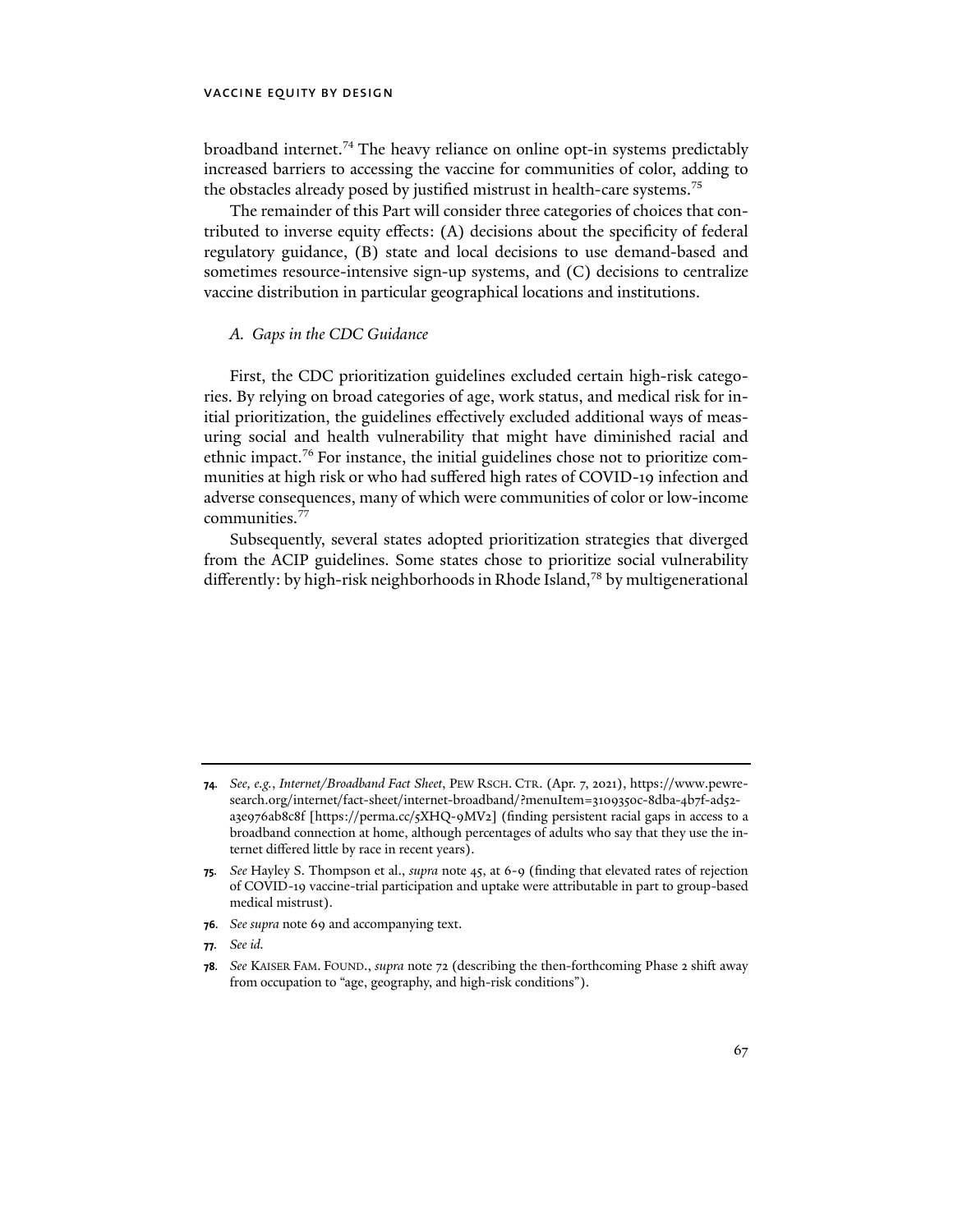households in Oregon and Washington,<sup>79</sup> and by communities of color (particularly Native American communities) in Montana.<sup>80</sup> By the late winter and early spring, as vaccine supply increased, some states targeted particular neighborhoods to reach communities that were most affected by the pandemic, but that had lower vaccination rates relative to the general population.<sup>81</sup> This response, while likely helpful, has made visible the initial design choice not to incorporate more direct targeting into early-stage guidelines.

With more specific guidance, the CDC may have prompted more equitable allocation priorities in state vaccination plans. This guidance could have taken several forms. One strategy would have been to keep ACIP's priority categories

**<sup>79</sup>**. *Id.* National data show that households of color are significantly more likely to be multigenerational. ACIP provided data showing that Black and Latino individuals over the age of seventy-five were more likely to live in multigenerational households. *See* Dooling et al., *supra* note 69.

**<sup>80</sup>**. KAISER FAM. FOUND., *supra* note 72. On April 1, two weeks before vaccinations were open to all adults in the state, Vermont indicated that it would prioritize Black, Indigenous, and People of Color (BIPOC) communities for receipt of the vaccine. *See* Phil Galewitz, *Vermont to Give Minority Residents Vaccine Priority*, KHN (Apr. 5, 2021), https://khn.org/news/article/vermont-gives-blacks-and-other-minority-residents-vaccine-priority [https://perma.cc/G4S9- Q6J6]. The explicit use of race as a sole factor raised some criticism. *Vermont's Race-Base Vaccine Policy Raises Legal Questions*, ECONOMIST (Apr. 11, 2021), [https://www.economist.com](https://www.economist.com/united-states/2021/04/11/vermonts-race-based-vaccine-policy-raises-legal-questions) [/united-states/2021/04/11/vermonts-race-based-vaccine-policy-raises-legal-questions](https://www.economist.com/united-states/2021/04/11/vermonts-race-based-vaccine-policy-raises-legal-questions) [https://perma.cc/VES8-KZD4]. Below, we suggest a more cautious approach toward considering race as a factor for outreach and targeting, alongside other indicia of social vulnerability. *See infra* note 96 and accompanying text.

**<sup>81</sup>***. See* Nambi Ndugga, Samantha Artiga & Olivia Pham, *How Are States Addressing Racial Equity in COVID-19 Vaccine Efforts?*, KAISER FAM. FOUND. (Mar. 10, 2021), https://www.kff.org/racial-equity-and-health-policy/issue-brief/how-are-states-addressing-racial-equity-in-covid-19-vaccine-efforts [https://perma.cc/P8ZZ-8DMA] (describing a range of efforts adopted in February 2021 to address racial disparities, including opening clinics in high-risk neighborhoods, allowing residents of heavily impacted neighborhoods to have the priority in appointment scheduling, and establishing partnerships with trusted community-based organizations). As an example, in March 2021, New York State moved away from exclusive reliance on opt-in systems and mass-distribution sites and adopted a range of strategies to address racial and socioeconomic inequities in vaccine distribution, including developing "pop-up clinics" in low-income and hard-hit communities, partnering with faith-based institutions, and establishing vaccination centers in public housing projects and senior centers. *See Governor Cuomo Announces 12 Community-Based Pop-Up Vaccination Sites Coming on Line this Week to Vaccinate 4,000 New Yorkers*, N.Y. STATE (Mar. 4. 2021), [https://www.governor.ny.gov/news](https://www.governor.ny.gov/news/governor-cuomo-announces-12-community-based-pop-vaccination-sites-coming-line-week-vaccinate) [/governor-cuomo-announces-12-community-based-pop-vaccination-sites-coming-line](https://www.governor.ny.gov/news/governor-cuomo-announces-12-community-based-pop-vaccination-sites-coming-line-week-vaccinate)[week-vaccinate](https://www.governor.ny.gov/news/governor-cuomo-announces-12-community-based-pop-vaccination-sites-coming-line-week-vaccinate) [https://perma.cc/RJJ7-YKCT] (detailing outreach and targeted efforts to enhance equity and fairness in vaccine distribution).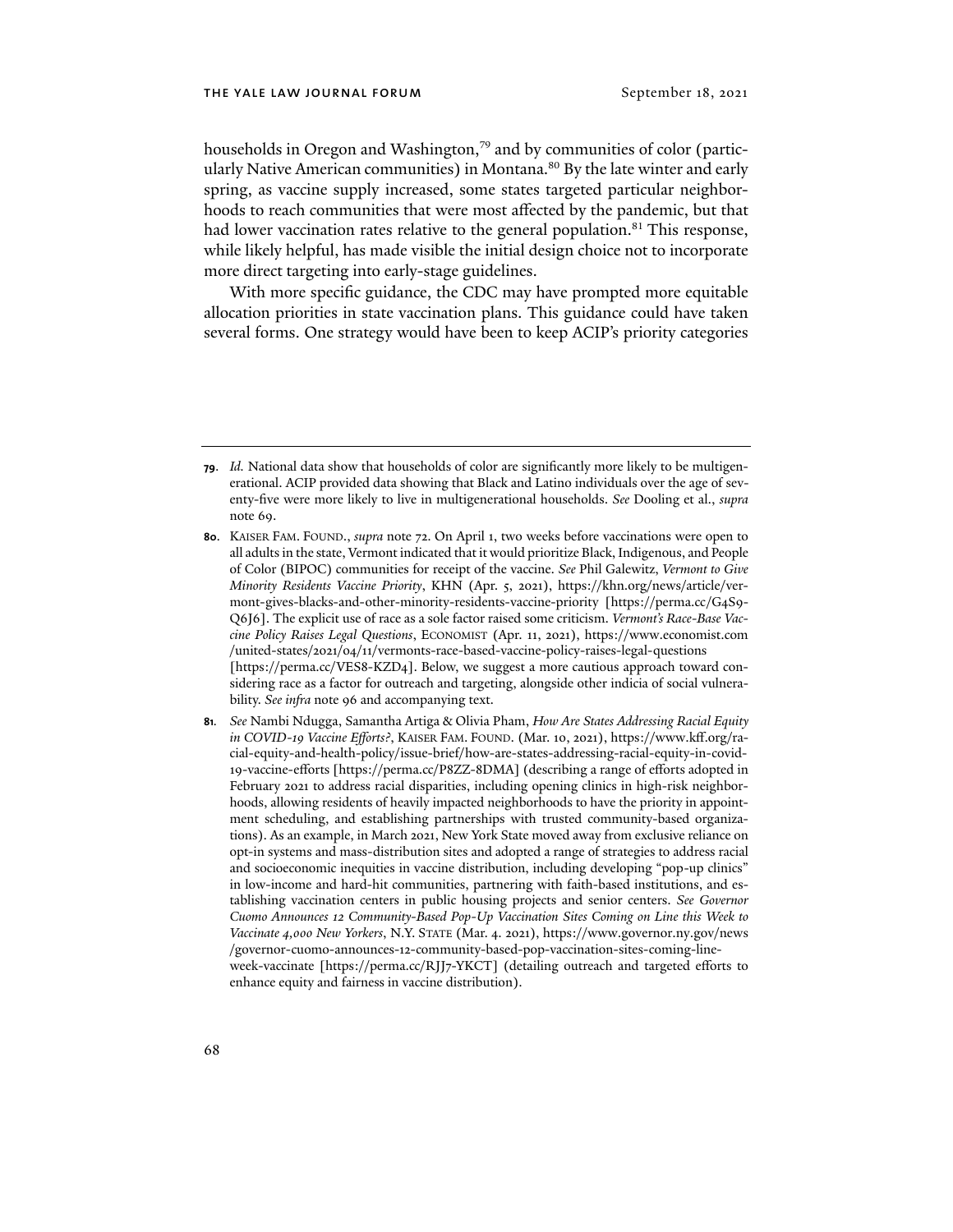(e.g., employment categories $^{82}$ ), but to further prioritize the hardest-hit communities *within* those groups – a strategy that might be thought of as "nested" priorities. Several public-health researchers advocated for this strategy early on,<sup>83</sup> based on findings showing racial and ethnic disparities within priority categories. For example, there has been greater mortality among Black health-care workers due to workplace conditions, including the shortage of personal protective equipment (PPE).<sup>84</sup> A subcommittee of the National Academies of Science, Engineering, and Medicine (NASEM) recommended designs that embedded priorities even within priority groups—for instance, prioritizing health-care workers of color or workers operating in high-risk communities.<sup>85</sup> These designs, however, were not specifically recommended by the CDC.<sup>86</sup> A survey of U.S. adults suggests that most people supported approaches tailored to age, mortality risk, and employment, but the survey did not give participants the option to weigh in on race-based prioritization criteria.<sup>87</sup> An allocation mechanism that maintains universalist priority groups but also targets vulnerabilities *within*  those groups may be publicly acceptable.

Another more specific strategy—one also recommended by NASEM in response to a request from the National Institutes of Health (NIH) and the CDC to develop a vaccine-allocation strategy for the initial stages of short supply $88-$ 

- **82**. The CDC guidelines suggested that selecting the right employment categories, including occupations disproportionately held by people of color, could address disparate impact. *See* Dooling et al., *supra* note 69 (noting that "certain essential worker groups have high proportions of some racial and ethnic minority groups who have experienced disproportionate COVID-19 incidence, morbidity, and mortality").
- **83***. See* Samantha Artiga & Jennifer Kates, *Addressing Racial Equity in Vaccine Distribution*, KAISER FAM. FOUND. (Dec. 3, 2020), https://www.kff.org/racial-equity-and-health-policy/issuebrief/addressing-racial-equity-vaccine-distribution [https://perma.cc/2ABR-C6KE].
- **84***. See* Artiga et al., *supra* note 54 (showing differential mortality of health-care workers by race).
- **85***. See* Helene D. Gayle & James F. Childress, *Race, Racism, and Structural Injustice: Equitable Allocation and Distribution of Vaccines for the COVID-19*, 21 AM. J. BIOETHICS 4-7 (2021) (recommending embedding equity in "each phase of the vaccination process" and recommending "when prioritizing vaccination among health care workers, our efforts must specifically avoid prioritizing only highly paid physicians and nurses, but also all others involved in patient care, such as the other front-line workers who are responsible for transporting patients, providing therapies, and other roles that require close contact with patients with COVID-19").
- **86***. See Framework for Equitable Allocation of COVID-19 Vaccine*, NAT'L ACADS. SCI., ENG'G & MED. (2020), https://www.ncbi.nlm.nih.gov/books/NBK562672/pdf/Bookshelf\_NBK562672.pdf [https://perma.cc/4ZPB-BJA].
- **87***. See* Sarah E. Gollust, Brendan Saloner, Robert Hest & Lynn A. Blewett, *US Adults' Preferences for Public Allocation of a Vaccine for Coronavirus Disease 2019*, J.AM.MED.ASS'N NETWORK OPEN (Sept. 29, 2020), https://jamanetwork.com/journals/jamanetworkopen/fullarticle/2770976 [https://perma.cc/8GLS-6LTD].
- **88***. See* NAT'L ACADS. SCI., ENG'G & MED., *supra* note 86, at 2.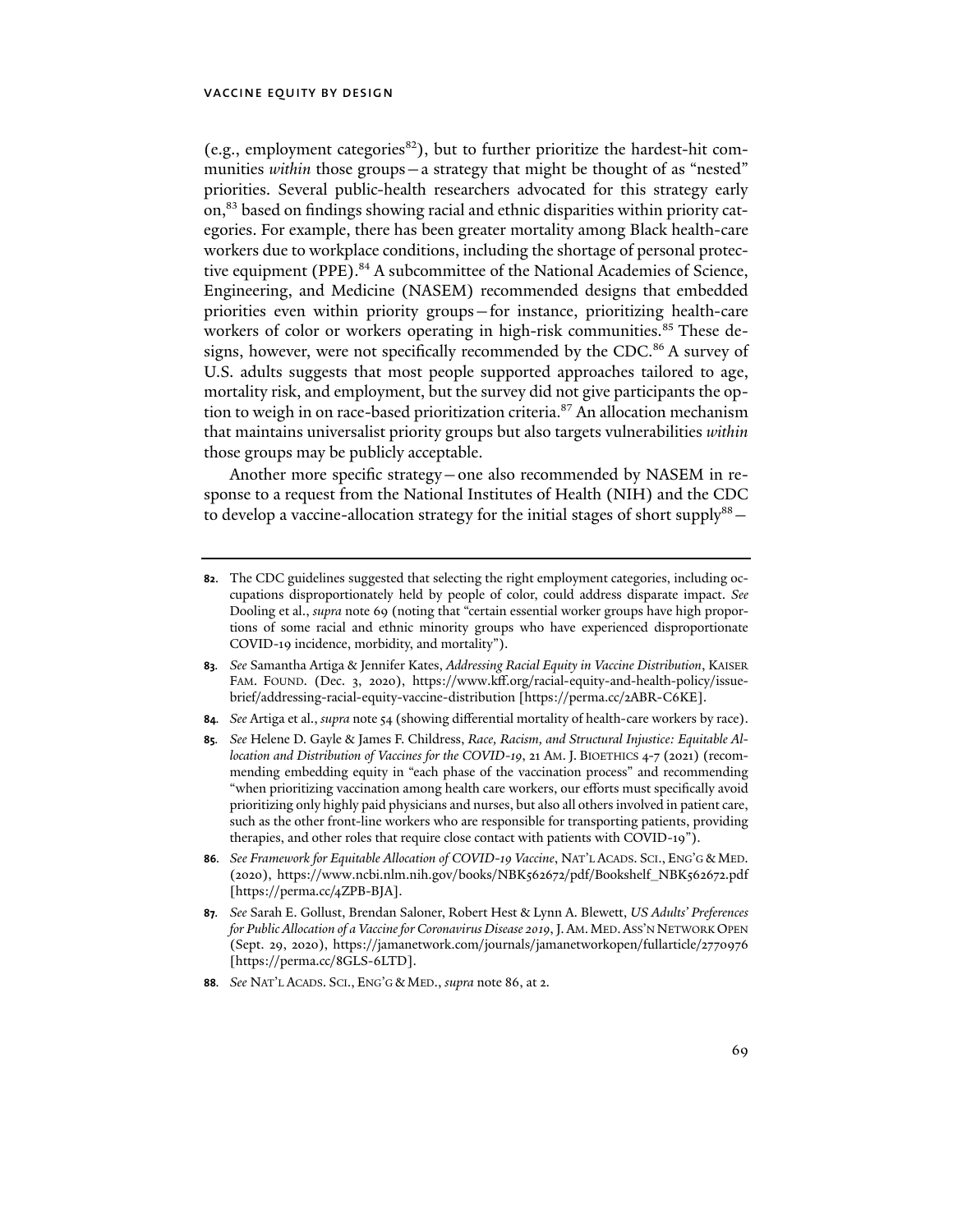would have been to allocate vaccine priority based on measures of social vulnerability. Elsewhere, the CDC has used the Social Vulnerability Index, a measure that has predicted disparities in COVID-19 risk, hospitalization, and death and correlates with race-based disparities.<sup>89</sup> NASEM agreed with this measure and recommended prioritizing geographic areas "identified as vulnerable through CDC's Social Vulnerability Index or another more specific index" for vaccine access.90 Some states approximated measures of social vulnerability in other ways. Rhode Island, for example, incorporated measures of hospitalization, death, and cases to allocate vaccines geographically.<sup>91</sup> The state pinpointed these locations, and then made vaccines accessible locally via community clinics, housing, and pharmacies.<sup>92</sup>

In addition to these strategies, the CDC could have prompted more equitable vaccine distribution by explicitly invoking race and ethnicity alongside other indicators of vulnerability, using a more targeted approach. The faith that employment and age-based priority categories would capture the racially disproportionate impact of COVID-19 ignores the lessons of past universalist approaches that fail to respond to specific mechanisms of subordination or disadvantage.<sup>93</sup> Uni-

- **89***. See id*. at 8-9. For an investigation of the relationship between social vulnerability and COVID-19 deaths, see Sage J. Kim & Wendy Bostwick, *Social Vulnerability and Racial Inequality in Covid-19 Deaths in Chicago*, 47 HEALTH EDUC. & BEHAV. 509, 509 (2020), which found "significant spatial clusters of social vulnerability and risk factors, both of which are significantly associated with the increased COVID-19-related death rates."
- **90***.* NAT'L ACADS. SCI., ENG'G & MED., *supra* note 86, at 8-9. Some have also advocated for the use of the Area Deprivation Index, which uses similar criteria to the Social Vulnerability Index but does not explicitly factor in race. Harald Schmidt, Lawrence O. Gostin & Michelle A. Williams, Opinion, *Is It Lawful and Ethnical to Prioritize Racial Minorities for COVID-19 Vaccines?*, J. AM. MED. ASS'N (Oct. 14, 2020), [https://jamanetwork.com/journals/jama/fullarticle](https://jamanetwork.com/journals/jama/fullarticle/2771874) [/2771874](https://jamanetwork.com/journals/jama/fullarticle/2771874) [https://perma.cc/YS9M-6X3M].
- **91**. Cooper et al., *supra* note 9.
- **92***. Id.*

**<sup>93</sup>***. See* Samuel R. Bagenstos, *Universalism and Civil Rights (with Notes on Voting Rights After*  Shelby), 123 YALE L.J. 2838, 2842 (2014) (defining a universalist approach to civil-rights law "as one that either guarantees a uniform floor of rights or benefits for all persons or, at least, guarantees a set of rights or benefits to a broad group of people not defined according to the identity axes (e.g., race, sex) highlighted by our antidiscrimination laws"); *id.* at 2859 (noting that a limitation of universalist approaches is that they "will often address broader problems of inequality and injustice only by taking for granted, and indeed entrenching, pre-existing group-based inequalities"); Powell et al., *supra* note 13, at 5, 10 (providing the example of Massachusetts's universal health-insurance programs, which faced an initial exacerbation of health-insurance disparities, but advanced a framework of "targeted universalism," in which "universal goals are established for all groups concerned [and the] strategies developed to achieve those goals are targeted, based upon how different groups are situated within structures, culture, and across geographies to obtain the universal goal").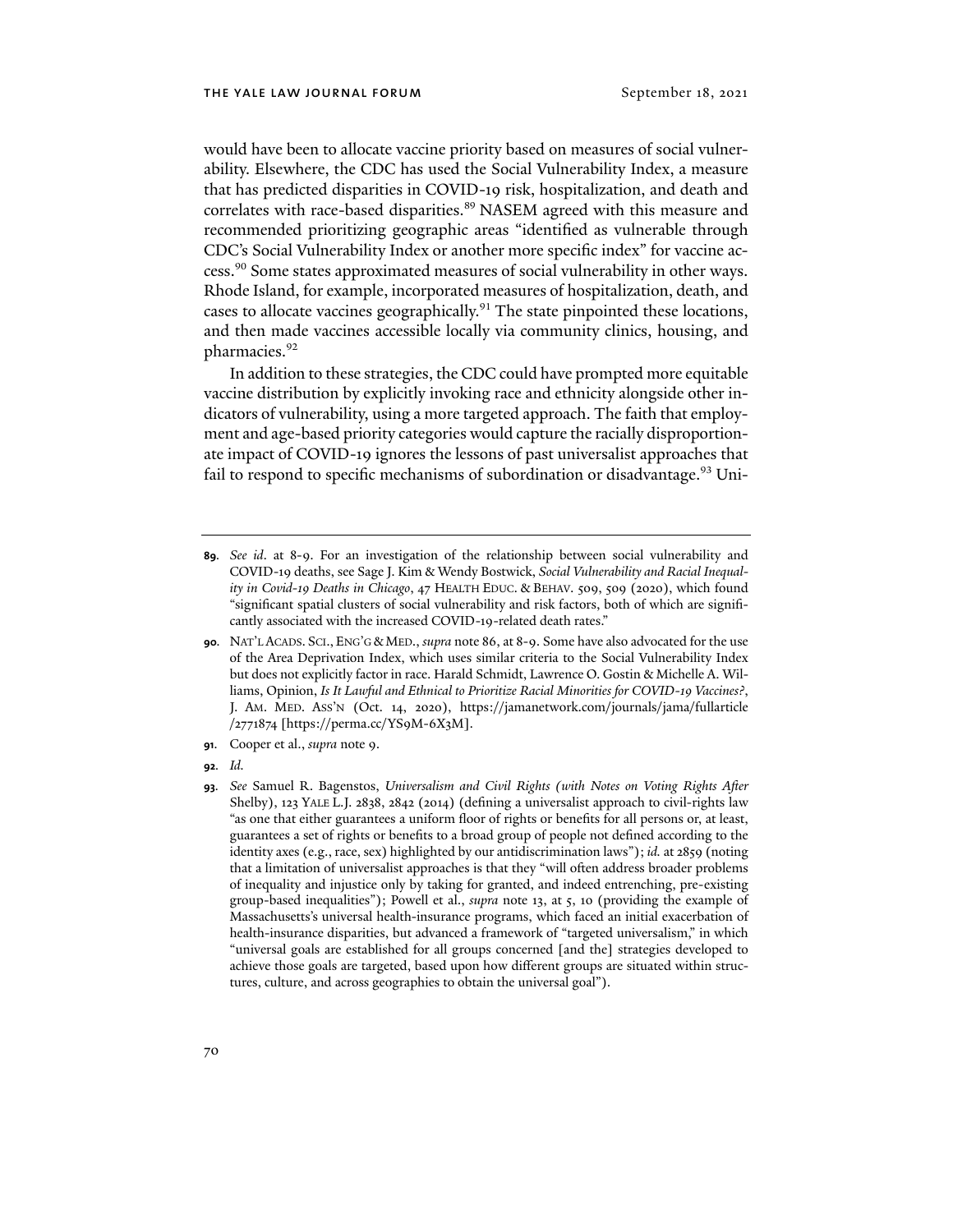versalist approaches that are nonspecific to race will also miss intersectional categories of greater vulnerability—including race and disability or health risk, race and density, race and place, race and limited English proficiency, and others. When many states moved to age-based categorizations, some commentators<sup>94</sup> and state governments realized that these priority groups were not responsive to the racial disparities in disease burden.<sup>95</sup>

State or federal allocation plans that use race as the sole factor for prioritizing access for individuals could draw constitutional challenges.<sup>96</sup> And yet, the use of formally race-neutral criteria, which ignore the distinct role that race and ethnicity has played in disease burden, risks reinforcing disparities in who has access to vaccines, and fails to acknowledge or address vaccine hesitancy linked to justified medical mistrust and histories of racial exploitation by the U.S. medical system. To address this issue, the CDC could explicitly encourage states to attend to racial inequities and barriers to access faced by communities of color. This approach would encourage states to address the ways in which trust, language, insurance, and other factors affect access by people of color. Specific strategies should include partnering with neighborhood and nonprofit groups, community medical- and social-service providers, or faith-based organizations. As Govind Persad has argued, these community-level strategies that consider the specific needs of high-risk communities of color are likely to withstand judicial scrutiny.<sup>97</sup> Given the strong correlation between race and COVID-19 disease burden in the United States, issuing CDC guidelines explicitly identifying race as one of multiple indicators of increased vulnerability (and therefore priority) could prompt states to attend to racial equity as an important aspect of distribution mechanisms.

**<sup>94</sup>***. See* Jean-Jacques & Bauchner, *supra* note 15.

**<sup>95</sup>**. For example, Rhode Island's guidelines specified, "[d]isparities also exist by race/ethnicity, highlighting the importance of a targeted approach that considers underlying factors in communities, such as population density, income, and healthcare access, that create higher risks for exposure, hospitalization, and death." *See* Dep't Health, *supra* note 72.

**<sup>96</sup>***. See* Govind Persad, *Allocating Medicine Fairly in an Unfair Pandemic*, 2021 U. ILL. L. REV. 1085 (2021) (identifying legal precedents that may complicate the use of race as an explicit factor in vaccine distribution); Michael Conklin, *Racial Preferences in COVID-19 Vaccination: Legal and Practical Implications*, 5 HOW. HUM. & C.R.L. REV. 141 (2021) (considering equal-protection challenges to vaccination-distribution systems); Schmidt et al., *supra* note 90 (describing strategies for prioritizing racial minority groups in vaccine distribution).

**<sup>97</sup>***. See* Persad, *supra* note 96, at 1097 (arguing that "uses of individual race in medical resource allocation are . . . much more vulnerable than, policies aiming to increase vaccine access at the community level in minority communities through targeted outreach, delivery of additional doses, or geographic priority").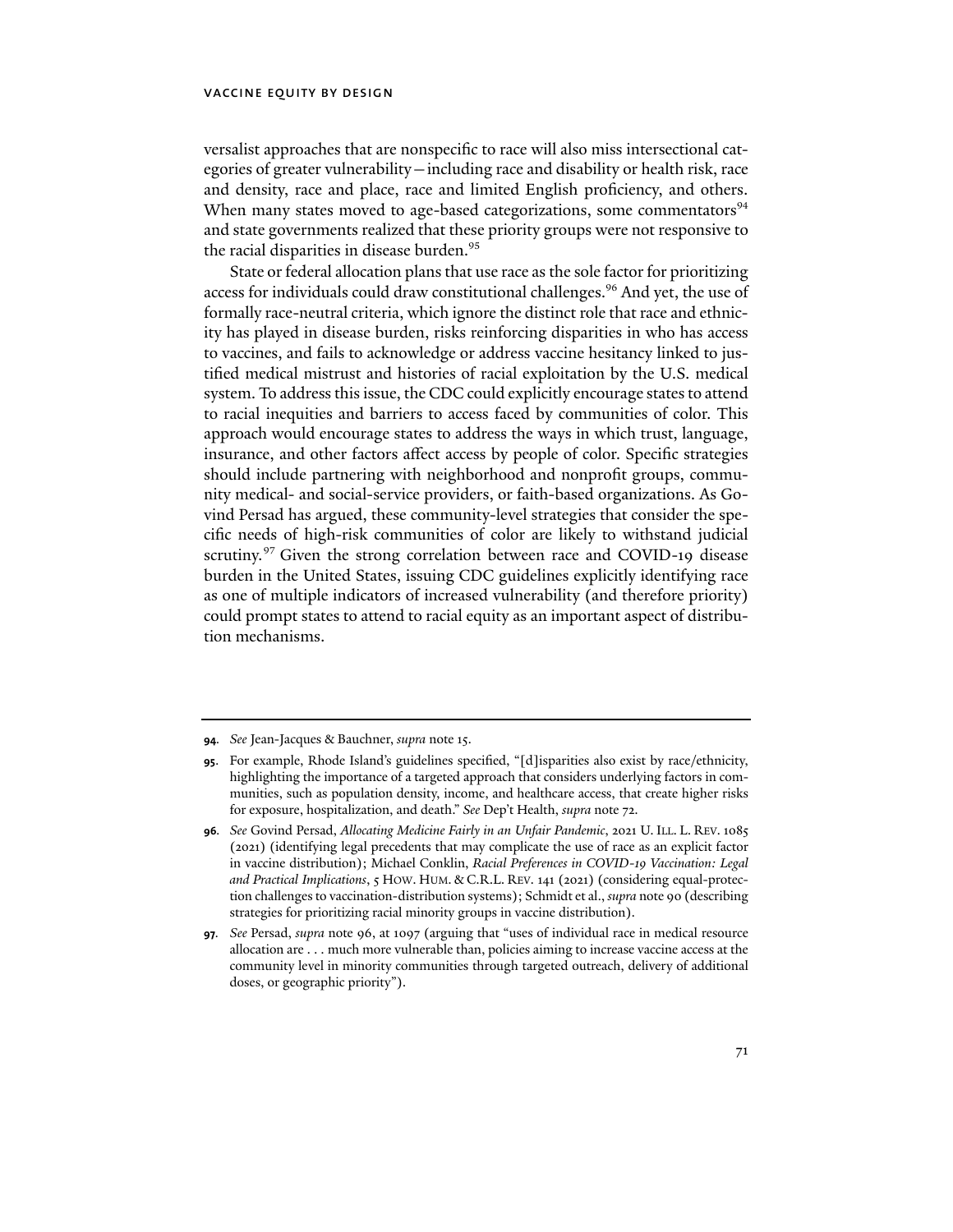Identifying race would also allow the CDC to make more tailored suggestions to address instances where race gives rise to unique access barriers. For example, a universalist approach does not acknowledge or address vaccine hesitancy linked to justified medical mistrust and histories of racial exploitation by the U.S. medical system.<sup>98</sup> This particular barrier will require access strategies that explicitly seek to build trust by partnering with neighborhood and nonprofit groups, community medical and social-service providers, or faith-based organizations. A recommendation by the CDC to include race among multiple indicators of vulnerability would prompt states to adopt frameworks that recognize and address race-specific barriers to access.

#### *B. Demand-Based Distribution*

A second key design choice made at the subnational level by many jurisdictions in the initial stages of vaccine distribution was to use opt-in, demand-based approaches to distribute vaccine doses. Individuals seeking a vaccine generally had to register and find appointments themselves; the default was no vaccination, and opting in required up-to-date information and access to opt-in systems. In many jurisdictions, individuals had to schedule appointments using the Internet, rather than via telephone or in-person scheduling or registration, or walk-in appointments.<sup>99</sup> This design choice reflected a balance of important con-

**<sup>98</sup>**. In March 2021, a Pew Research survey found racial disparities in intent to vaccinate. *See* Cary Funk & Alec Tyson, *Growing Share of Americans Say They Plan to Get a COVID-19 Vaccine—or Already Have*, PEW RSCH.CTR. (Mar. 5, 2021), [https://www.pewresearch.org/science/2021/03](https://www.pewresearch.org/science/2021/03/05/growing-share-of-americans-say-they-plan-to-get-a-covid-19-vaccine-or-already-have/) [/05/growing-share-of-americans-say-they-plan-to-get-a-covid-19-vaccine-or-already-have](https://www.pewresearch.org/science/2021/03/05/growing-share-of-americans-say-they-plan-to-get-a-covid-19-vaccine-or-already-have/) [https://perma.cc/9QAS-YKMG] (finding that in November 2020, 83% of Asian-Americans, 63% of Latinx, 61% of white people, and 42% of Black Americans indicated that they would take a COVID-19 vaccine, but that gaps had narrowed with new estimates of 91% of Asian-Americans, 70% of Latinx people, 69% of white people, and 60% of Black Americans).

**<sup>99</sup>***. See* Valerie G. Press, Megan Huisingh-Scheetz & Vineet M. Arora, *Inequities in Technology Contribute to Disparities in COVID-19 Vaccine Distribution*, JAMAHEALTH F. (Mar. 19, 2021), [https:](https://jamanetwork.com/journals/jama-health-forum/fullarticle/2777888) [//jamanetwork.com/journals/jama-health-forum/fullarticle/2777888](https://jamanetwork.com/journals/jama-health-forum/fullarticle/2777888) [https://perma.cc /Y6J8-3C3R] ("[V]accine scheduling has predominantly relied on technology such as mobile apps and internet portals. Despite ongoing efforts to ensure equity, longstanding systemic disparities in technology access and literacy are hindering equitable vaccine distribution and raising bigger questions about how technology disparities may be affecting social and health disparities."); Laura Moy & Yael Cannon, *How to Build a More Equitable Vaccine Distribution Technology*, BROOKINGS INST. (Feb. 23, 2021), https://www.brookings.edu/techstream/howto-build-more-equitable-vaccine-distribution-technology [https://perma.cc/G6RJ-E4MH] (noting that "the digital infrastructure used to set up vaccine appointments has created significant obstacles for individuals without certain technical resources" and that "[t]he online registration processes rolled out state by state are tragically too difficult for most people to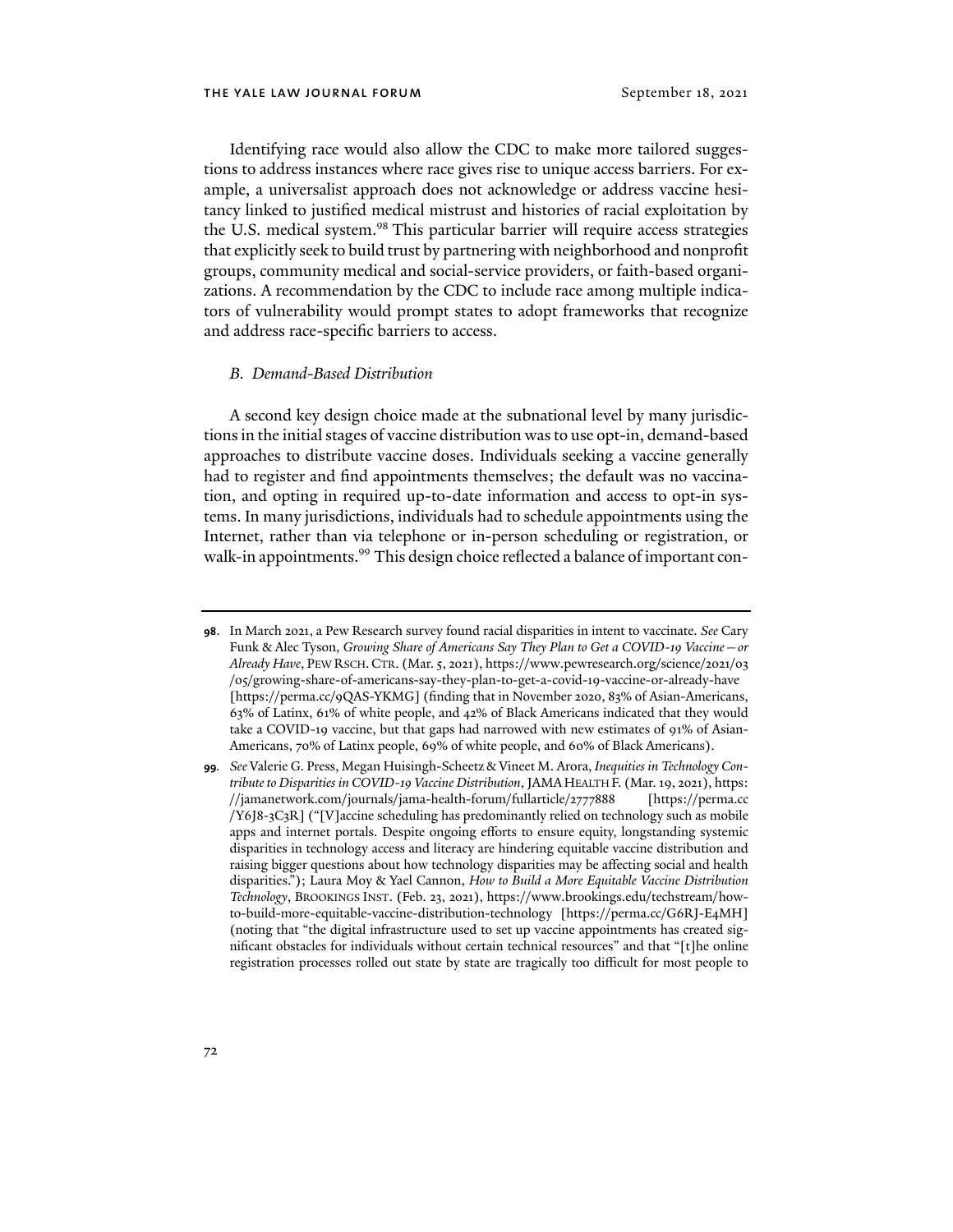siderations, including the need for preregistration to verify compliance with narrow eligibility categories, the need to provide formally neutral and transparent sign-up systems (e.g., a first-come first-serve system within priority groups), and the need to ensure that vaccine registration was not imposed in a way that restricted individual autonomy and choice. But in many jurisdictions, this signup system created access barriers for communities of color.

Many sign-up platforms were complicated for all groups to use, but wealthier and whiter residents had many advantages, including the necessary equipment, broadband infrastructure, knowledge, and time.<sup>100</sup> Communities of color, low-income communities, and rural communities are less likely to have Internet and broadband, putting them at a fundamental disadvantage.101 Even widely publicized voluntarist efforts to increase vaccine access through Twitter and scheduling bots could not fully address the problem, given that low-income individuals (and those over the age of sixty-five) are less likely to use social media platforms.102 As some researchers have pointed out, the vaccine-rollout process was marked by a sad irony: obtaining a vaccine often required access to technology, rendering lower-income individuals who lacked the necessary technological infrastructure even more vulnerable to COVID-19.<sup>103</sup>

Alternative or additional systems such as telephone scheduling, in-person scheduling, and the deliberate integration of community partners or health systems in distribution could have mitigated some of this disadvantage. In the initial stages of rollout, many jurisdictions did not rely extensively on communitybased organizations or trusted health systems (namely, sources of care that are

handle on their own," and recommending a range of alternatives including simpler and more accessible websites, setting aside appointments for high-risk communities, creating walk-in sites in vulnerable communities, and allowing sign-ups by telephone).

**<sup>100</sup>***. See, e.g.*, Cooper et al., *supra* note 9 (recounting that officials in Washington, D.C. noticed racial, income, and neighborhood disparities in who was signing up for the vaccine once eligibility was expanded to all those over the age of sixty-five).

**<sup>101</sup>***. See Internet/Broadband Fact Sheet*, PEW RSCH. CTR. (Apr. 7, 2021), [https://www.pewresearch](https://www.pewresearch.org/internet/fact-sheet/internet-broadband/) [.org/internet/fact-sheet/internet-broadband](https://www.pewresearch.org/internet/fact-sheet/internet-broadband/) [https://perma.cc/KE3U-7LX2].

**<sup>102</sup>***. See* Sharon Otterman, *N.Y.'s Vaccine Websites Weren't Working. He Built a New One for \$50*, N.Y. TIMES (Feb. 9, 2021), https://www.nytimes.com/2021/02/09/nyregion/vaccine-website-appointment-nyc.html [https://perma.cc/XUV2-8ZN5] (recounting that free websites and vaccine bots that find available appointments diminish scheduling difficulties for those who can access, but still require computer literacy).

**<sup>103</sup>***. See* Natalie C. Benda, Tiffany C. Veinot, Cynthia J. Sieck & Jessica S. Ancker, *Broadband Internet Access Is a Social Determinant of Health!*, AM. J. PUB. HEALTH (July 8, 2020), [https://ajph](https://ajph.aphapublications.org/doi/abs/10.2105/AJPH.2020.305784?journalCode=ajph&) [.aphapublications.org/doi/abs/10.2105/AJPH.2020.305784?journalCode=ajph&](https://ajph.aphapublications.org/doi/abs/10.2105/AJPH.2020.305784?journalCode=ajph&) [https:// perma.cc/MH54-UED4]*.*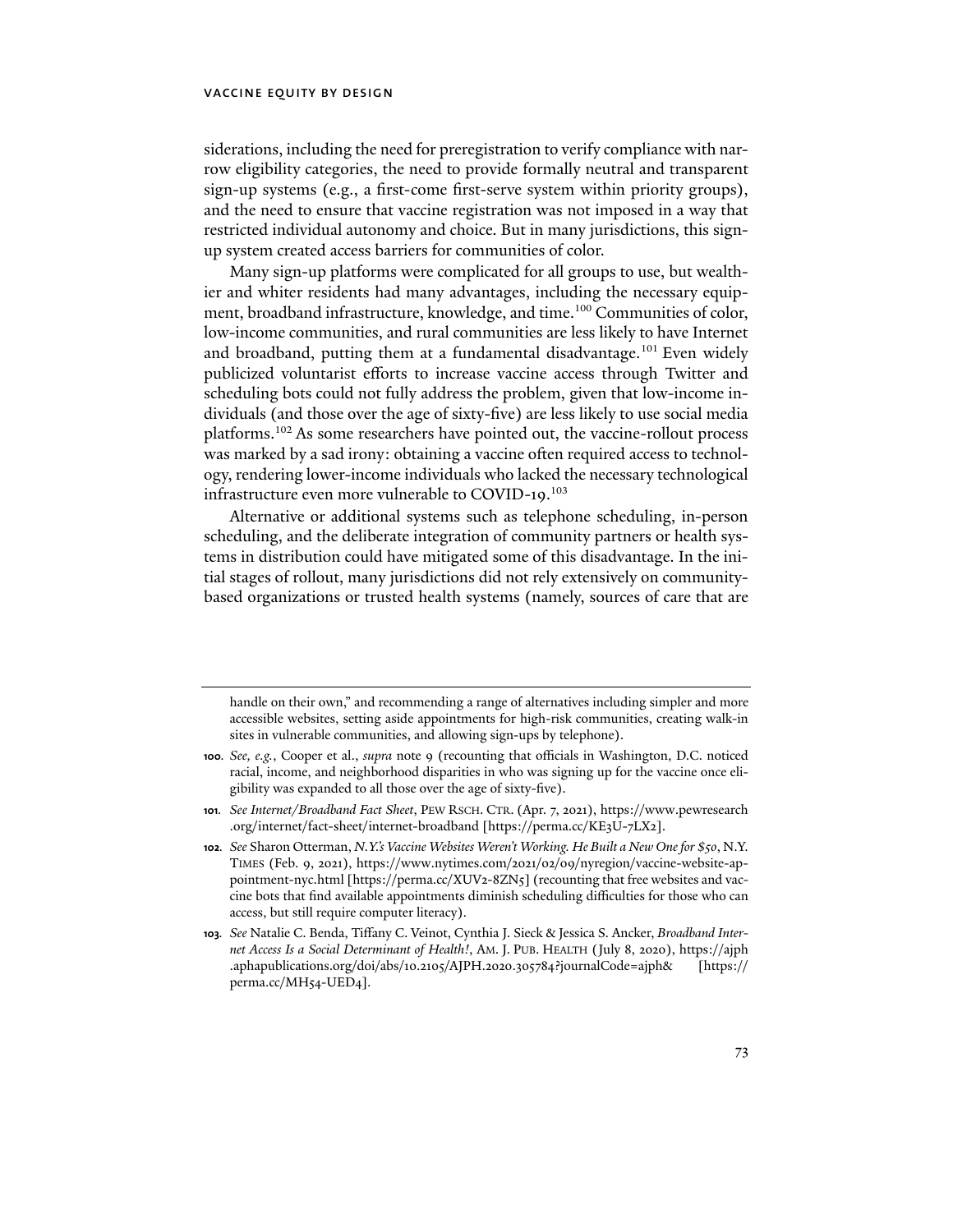less likely to draw medical mistrust, particularly institutions embedded in or operated by local communities, such as neighborhood health centers<sup>104</sup>) to reach out to potential patients to assist with preregistration and appointment scheduling. Essentially, these strategies would shift from opt-in to opt-out distribution, and from state- or city-run platforms to platforms run by organizations with preexisting credibility and community buy-in.

### *C. Centralized (Mass) Distribution*

A third inequality-amplifying strategy was the overreliance by many states and localities on centralized vaccination sites for initial vaccine distribution. We acknowledge that mass vaccination campaigns can and should be an important part of the pandemic response, but we align with commentators who have noted that mass vaccination should be carried out with attention to "community acceptance, accessibility, and equity," including communicating with community leaders, using call centers to address language barriers, and making transportation and physical access a priority.105 Locating access to COVID-19 vaccination in large, centralized sites simplifies and speeds up vaccine administration, but also creates distance and travel barriers for at-risk communities, including communities of color.<sup>106</sup> Alternative or additional strategies for distribution could have mitigated these impacts, as demonstrated by states and localities that adopted more decentralized or place-based distribution strategies.<sup>107</sup> Decentralized distribution strategies that are sensitive to neighborhood characteristics have the dual advantages of reducing logistical access barriers and potentially reducing justified medical mistrust.

**<sup>104</sup>***. See infra* notes 108-111 (detailing the role community health partners might play in decreasing vaccine hesitancy).

**<sup>105</sup>***. See* Eric Goralnick, Christoph Kaufmann & Atul A. Gawande, *Mass Vaccination Sites—An Essential Innovation to Curb the Covid-19 Pandemic*, 384 NEW ENG.J. MED e67(1), e67(2) (2021).

**<sup>106</sup>***. See* Benjamin Rader, Christina M. Astley, Karla Therese L. Sy, Kara Sewalk, Yulin Hswen, John S. Brownstein & Moritz U. G. Kraemer, *Geographic Access to United States SARS-CoV-2 Testing Sites Highlights Healthcare Disparities and May Bias Transmission Estimates*, 27 J. TRAVEL MED. 1, 1 (2020).

**<sup>107</sup>***. See* Maul et al., *supra* note 16 (describing Maryland's efforts to decentralize vaccine distribution by using mobile clinics). Commentators have suggested particular types of organizations, retail locations, and geographic locations in vaccine-distribution strategies. *See, e.g.*, Judith A. Chevalier, Jason L. Schwartz, Yihua Su & Kevin R. Williams, *Distributional Impacts of Retail Vaccine Availability* (Nat'l Bureau of Econ. Rsch., Working Paper No. 28835, 2021), https:// www.nber.org/papers/w28835 [https://perma.cc/LNT4-ZN84].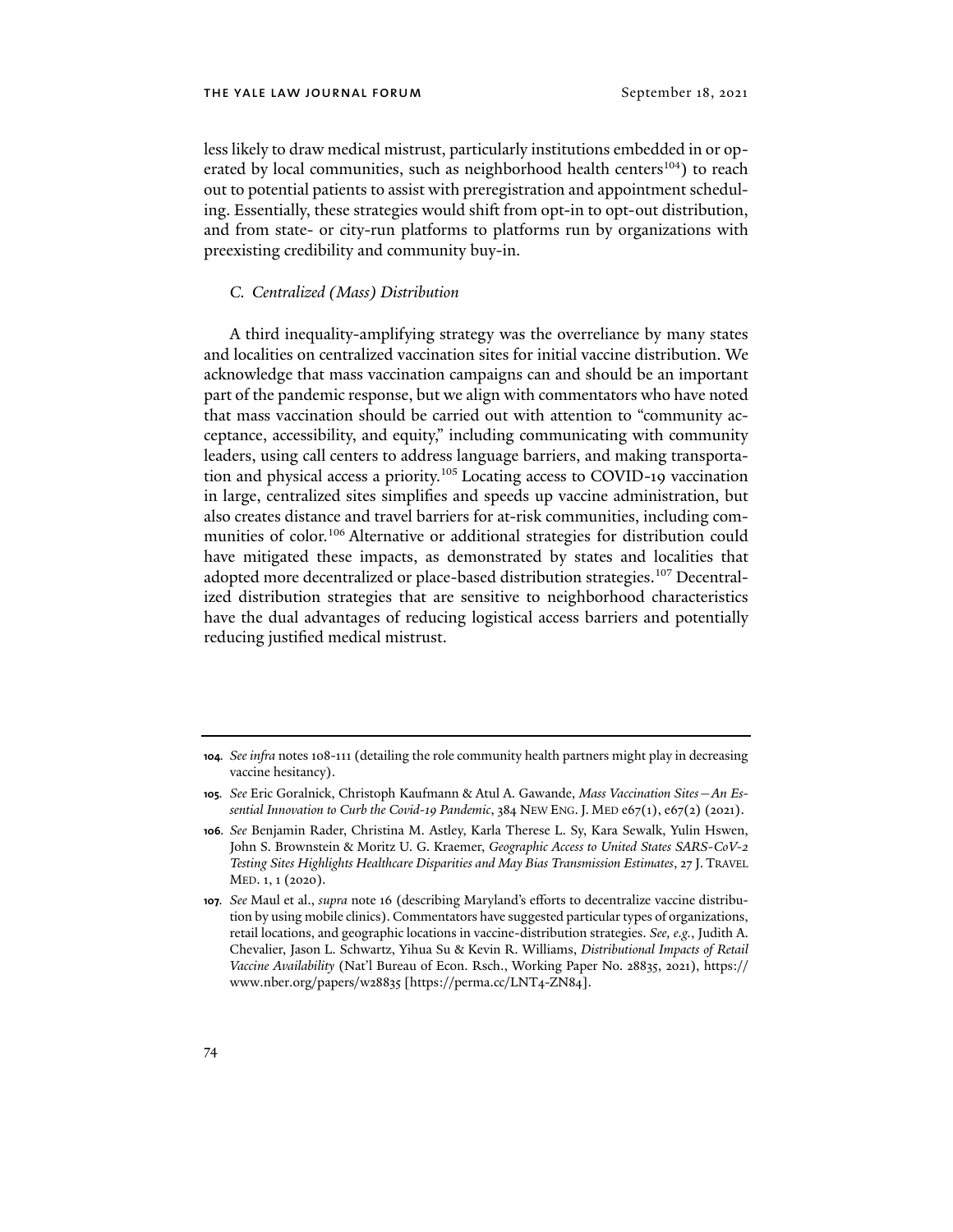Distributing the vaccine through decentralized networks of primary-care providers<sup>108</sup> – such as community health centers or pharmacies – or in collaboration with trusted community partners could have addressed many place-based and resource-based access barriers, while simultaneously reducing justified medical mistrust.<sup>109</sup> Community partners with high social capital, formal and informal resources, and social networks—such as housing providers, faith-based organizations, neighborhood health centers, libraries, pharmacies, and family  $dotors - can play a crucial role in building trust.<sup>110</sup> Peer-reviewed literature$ supports these distribution mechanisms; for example, a recent systematic review of efforts to reduce vaccine hesitancy has identified logistical and decentralized mechanisms that improve uptake of influenza shots and childhood vaccinations.111 "Dialogue-based interventions"—interventions that work with community and religious leaders, connect with social mobilization efforts, use social or mass media, give local care providers communication tools and training, or push reminders directly to individuals in at-risk areas—showed particular promise, as each of these intervention types was found to increase vaccine uptake.<sup>112</sup> Centralized, demand-based distribution systems cannot serve these purposes, and many were discontinued as early vaccine demand was satisfied and the distribution focus shifted to underserved communities.<sup>113</sup>

The other advantage of decentralized distribution networks, either alongside or in lieu of mass vaccination sites, is that they build capacity. States that initiate and strengthen these efforts, particularly actions involving community partners and care providers (such as community clinics, pharmacies, and health centers),

**109***. Id.*

**<sup>108</sup>***. See* Scott Ratzan, Eric C. Schneider, Hilary Hatch & Joseph Cacchione, *Missing the Point— How Primary Care Can Overcome COVID-19 Vaccine "Hesitancy*,*"* 384 NEW ENG. J. MED.  $e100(1), e100(1)-(3)(2021).$ 

**<sup>110</sup>**. Partnering with local leadership and trusted community authorities (trusted messengers) can build credibility, help tailor messages for local audiences, and develop buy-in. *See* Emily K. Brunson, Alison Buttenheim, Saad Omer & Sandra Crouse Quinn, *Strategies for Building Confidence in the COVID-19 Vaccines*, NAT'L ACADS. SCI., ENG'G & MED. 7 (Feb. 2021), https:// www.nap.edu/read/26068/chapter/1 [https://perma.cc/6K8B-MQ52].

**<sup>111</sup>**. Caitlin Jarrett, Rose Wilson, Maureen O'Leary, Elisabeth Eckersberger, Heidi J. Larson & the SAGE Working Group on Vaccine Hesitancy, *Strategies for Addressing Vaccine Hesitancy—A Systematic Review*, 33 VACCINE 4180, 4185-87 (2015).

**<sup>112</sup>***. Id.* at 4185.

**<sup>113</sup>**. Sheryl Gay Stolberg, *With Mass Vaccination Sites Winding Down, It's All About the 'Ground Game*,*'* N.Y. TIMES (June 22, 2021), https://www.nytimes.com/2021/06/22/us/politics/massvaccination-sites-coronavirus.html [https://perma.cc/3TWJ-RTUL] (describing closing of federal- and state-run mass vaccination sites as demand waned and efforts shifted to harder to reach populations).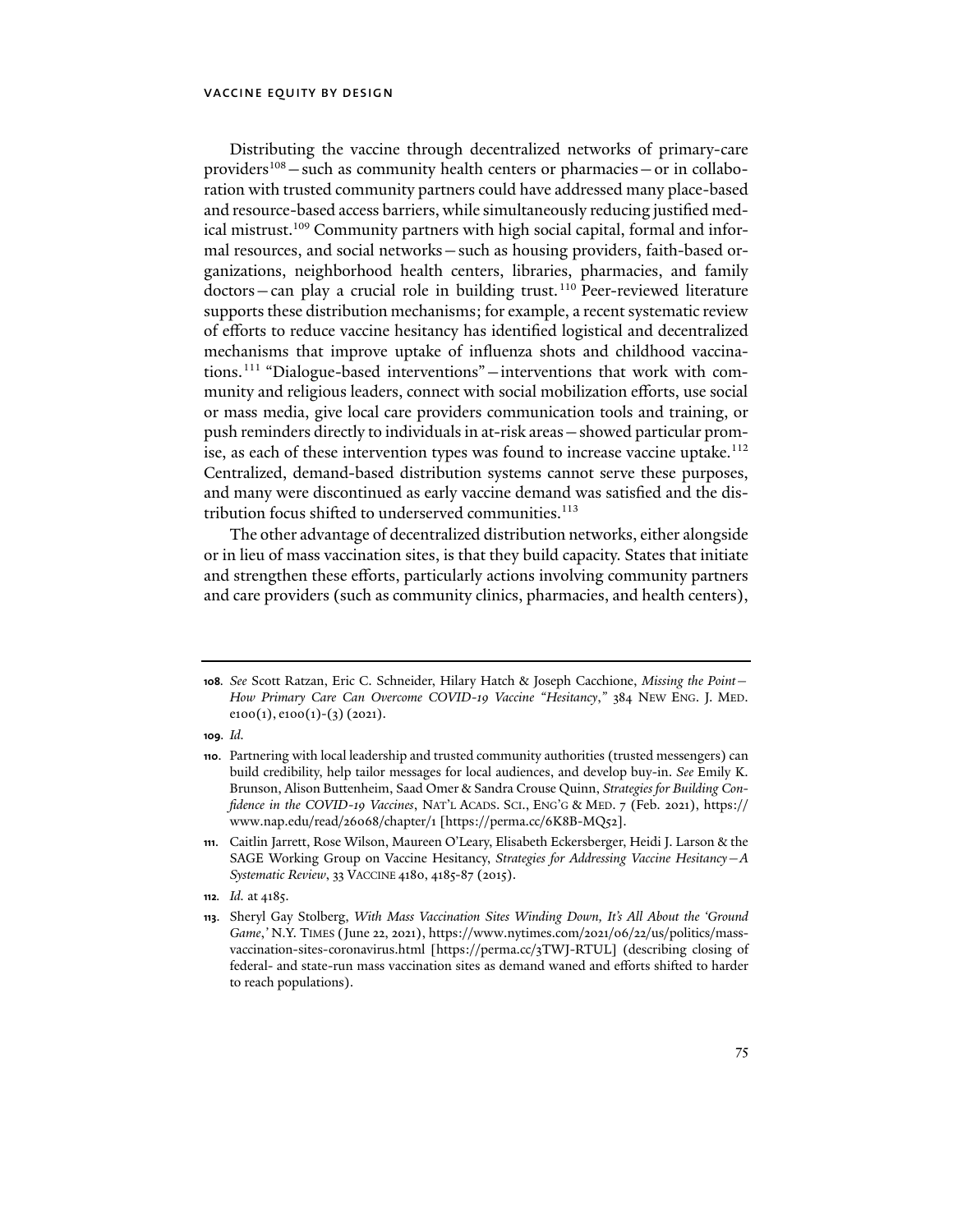will increase the capacity of these networks to deliver other preventive-care interventions (such as influenza vaccinations and testing for current and future diseases). These benefits can outlast the immediate crisis and contribute to lasting increases in health-care access.

# **iii. equity by design: regulatory tools to avoid inverse equity effects in times of crisis**

The prior Part identified alternatives or additions to the strategies that the federal government, states, and localities used to distribute COVID-19 vaccines. The omission of these elements has broader implications for strengthening the regulatory infrastructure and advancing public-health equity. State and local flexibility is essential for a decentralized and tailored approach, given differences in disease burdens, variation in available resources, and the legitimate advantage to be gained from experimentation across jurisdictions.

In this Part, we turn to federal law to identify how federal regulators can encourage (or mandate) vaccine-allocation strategies that would be most effective at reducing inverse equity effects. Federal systems have a comparative advantage in collecting and rapidly analyzing data, publicizing information with credibility, disseminating expertise through guidance, enforcing civil-rights violations, and supporting information networks. In what follows, we suggest a mix of hard and soft federal regulatory approaches to avoid inverse equity effects from the outset.

Throughout this Part, we note that traditional regulatory pacing and deliberation processes are less appropriate in times of widespread infectious disease. Indeed, this is a key reason why emergency statutes temporarily accord greater authority to the executive branch, which enables more nimble responses to emerging threats.<sup>114</sup> Some scholars have proposed rapid policy evaluations, which would be useful for informing future emergency responses.<sup>115</sup> As a practical matter, however, there is very little time to build in an evaluation ex ante in times of crisis. As an ethical matter, there may be insufficient equipoise—the equal likelihood that a new intervention will help or harm its target population compared to the current standard—to use randomized or controlled evaluations. And as an administrative matter, it may be difficult (or inadvisable) to supply

**<sup>114</sup>***. See* Lawrence O. Gostin, Jason W. Sapsin, Stephen P. Teret, Scott Burris, Julie Samia Mair, James G. Hodge, Jr & Jon S. Vernick, *The Model State Emergency Health Powers Act*, 288 J. AM. MED. ASS'N 622 (2002); *see also* Cali Curley & Peter Stanley Federman, *State Executive Orders: Nuance in Restrictions, Revealing Suspensions, and Decisions to Enforce*, 80 PUB. ADMIN. REV. 623 (2020) (chronicling executive orders in the early stage of the COVID-19 pandemic).

**<sup>115</sup>**. Colleen V. Chien, *Rigorous Policy Pilots: Experimentation in the Administration of the Law*, 104 IOWA L. REV. 2313 (2019).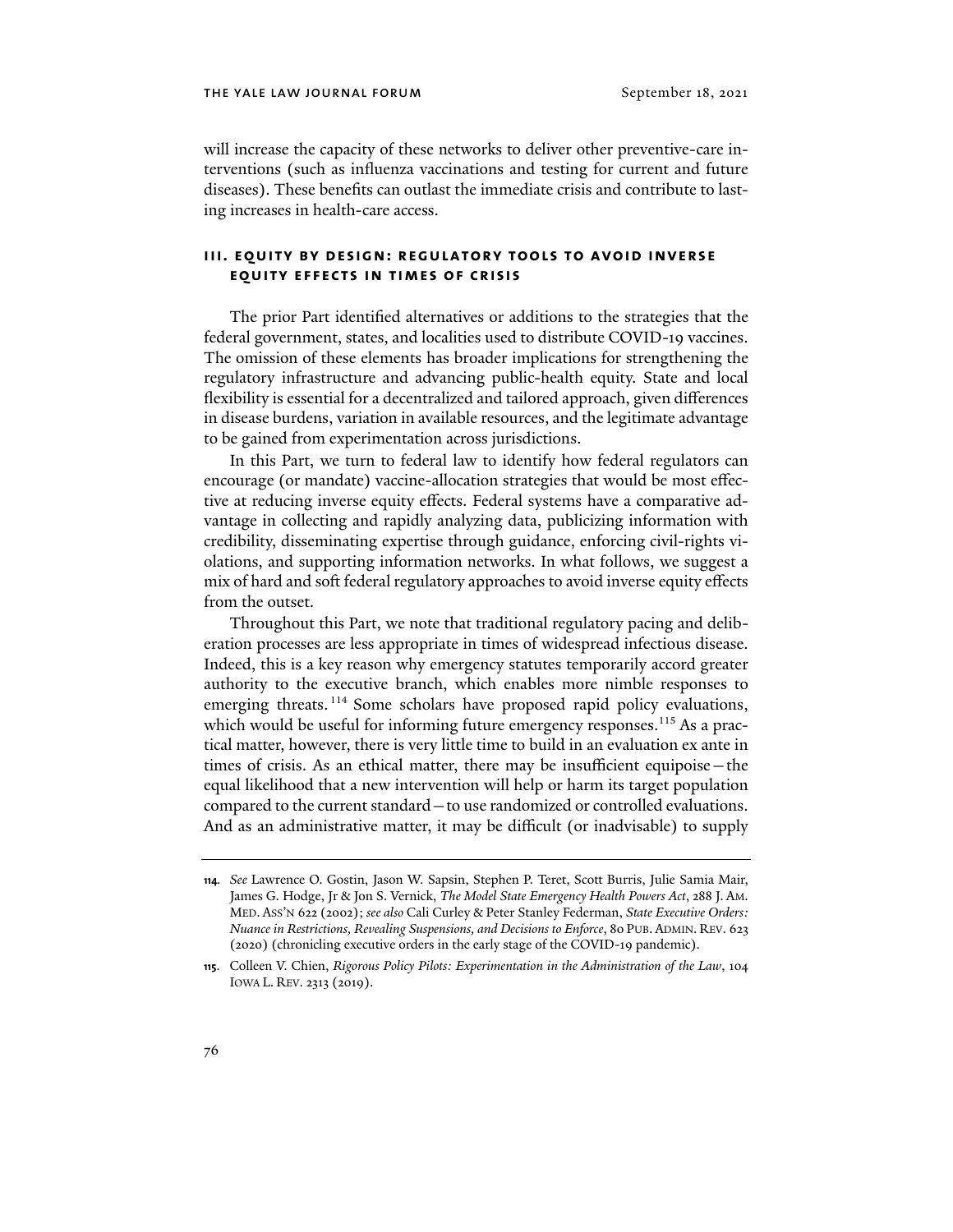different messaging or rules for intervention and control conditions during an emergency.

But other evaluation designs are possible $116$  and have contributed much to the COVID-19 response. We urge federal, state, and local governments to use these designs to evaluate the equity outcomes of their responses, including inverse equity effects when new preventive or treatment innovations are rolled out.

We now consider five categories of federal regulatory options that could increase equity from the outset of vaccine rollout, even in times of crisis: (1) providing specific guidance regarding equity goals and obligations, (2) providing default equity plans for state adoption, (3) collecting equity outcome data, (4) publicly disseminating and ranking state equity outcomes, and (5) facilitating information sharing among states.

The framework we suggest below is well within the power of federal authorities. Undoubtedly, the pandemic raised fundamental questions about the role of federal, state, local governments in regulating public health. The early days of the pandemic were marked by sharp contestations over distribution of PPE, stayat-home orders, and mask mandates that implicated federalism and localism. And some have argued that the pandemic demonstrates the need for a more centralized federal authority over public-health emergencies.<sup>117</sup> While states have police power over public health,<sup>118</sup> the specific recommendations below flow from the CDC's and the Department of Health and Human Services' (HHS) current statutory and regulatory power over vaccine distribution, interstate disease transmission, data collection, and the conditioning of federal funds to prohibit discrimination.<sup>119</sup>

#### *A. Equity Directives*

Federal systems designers should have attended to race, ethnicity, and social vulnerability more explicitly in the initial guidance that they issued to states and localities. There are at least two points in the regulatory framework where federal agencies might have advanced racial and ethnic equity in the distribution of

**<sup>116</sup>**. These alternatives could include pre-post assessments, regression-discontinuity designs, or difference-in-difference analyses of jurisdictions that vary due to different states' policy choices.

**<sup>117</sup>***. See, e.g.*, Rebecca L. Haffajee & Michelle M. Mello, *Thinking Globally, Acting Locally—The U.S. Response to COVID-19*, 382 NEW ENG. J. MED. e75(1), e75(2)-(3) (2020).

**<sup>118</sup>***. Id.*

**<sup>119</sup>***. See, e.g.*, *infra* notes 120-122 (detailing agencies' Title VI authority); *see also* 42 U.S.C. § 264 (2018) (stating the Surgeon General's authority to "make and enforce such regulations as . . . are necessary to prevent the introduction, transmission, or spread of communicable diseases" from foreign countries or across states).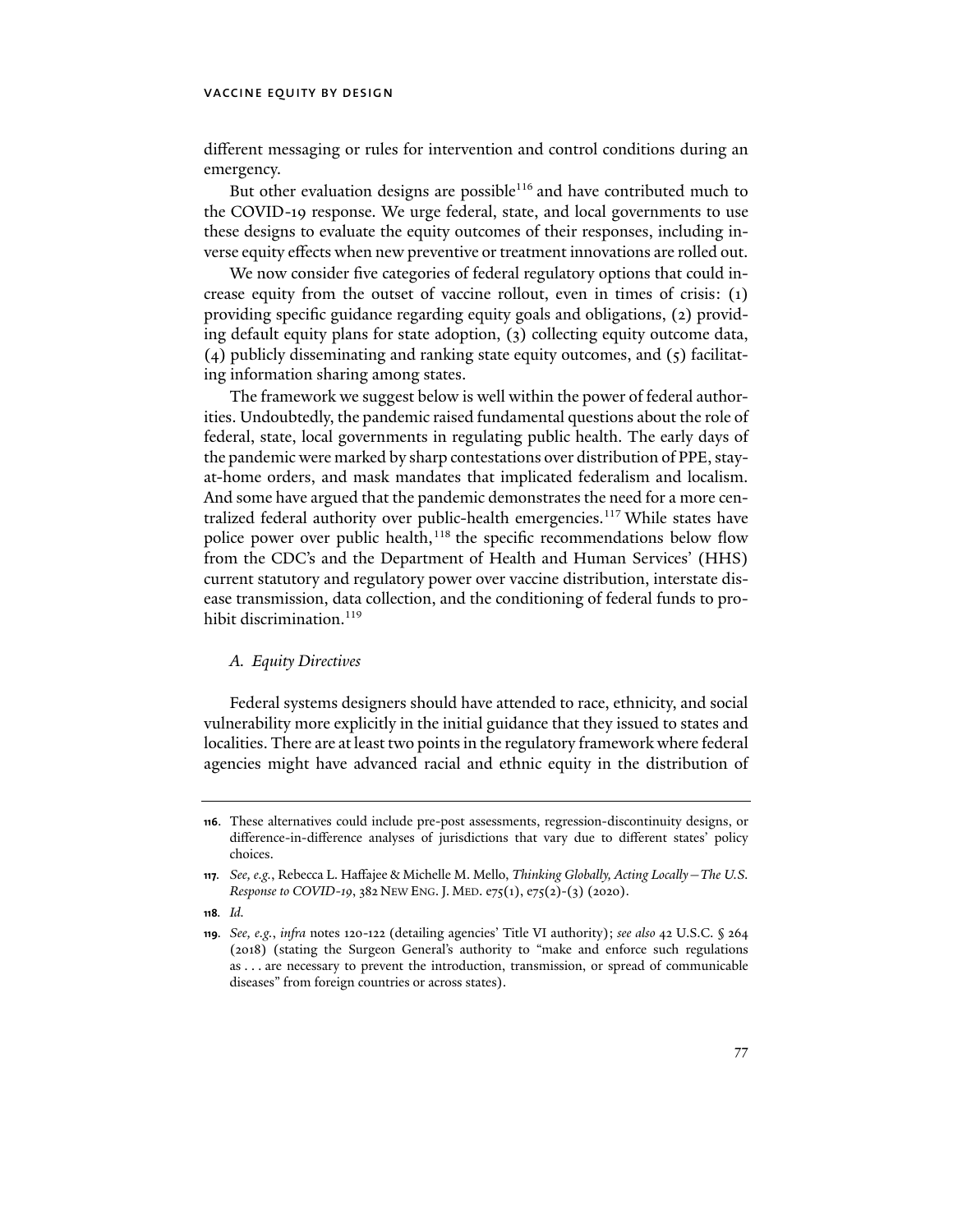COVID-19 vaccines. First, as suggested in Part II, the CDC's allocation guidance could have recommended that jurisdictions attend to racial and ethnic disparities within priority groups, and they could have encouraged jurisdictions to prioritize counties or neighborhoods that were socially vulnerable and most affected by the pandemic.

Second, HHS and the Department of Justice (DOJ) should have issued clear directives under Title VI of the 1964 Civil Rights Act and other relevant civilrights statutes to require states to adopt practices that would have promoted equitable vaccine access.<sup>120</sup> Title VI extends to federally funded programs,<sup>121</sup> and the applicability of Title VI and other civil-rights statutes to funding in health care was recently reinforced by the Affordable Care Act.<sup>122</sup> Federal assistance for the COVID-19 response, including the funds made available to support testing, vaccination, and treatment, likely would have qualified as "health program[s] or activit[ies]," enabling the DOJ or the HHS Office for Civil Rights to enforce Title VI in state COVID-19 vaccination rollouts.<sup>123</sup> Title VI also imposes duties of in-

**<sup>120</sup>***. See* Civil Rights Act of 1964, 42 U.S.C. § 2000d (2018) (prohibiting discrimination on the basis of race, color, or national origin in federally funded programs). The DOJ is responsible for coordinating and implementing federal civil-rights laws "prohibiting discriminatory practices in Federal programs and programs receiving federal financial assistance." *See* Exec. Order No. 12250, 28 C.F.R. § 41 (2012).

**<sup>121</sup>***. See, e.g.*, *Guidance to Federal Financial Assistance Recipients Regarding Title VI Prohibition Against National Origin Discrimination Affecting Limited English Proficient Persons*, U.S. DEP'T HEALTH & HUM. SERVS., https://www.hhs.gov/civil-rights/for-individuals/special-topics/limitedenglish-proficiency/guidance-federal-financial-assistance-recipients-title-vi/index.html [https://perma.cc/3ZHA-ULKP].

**<sup>122</sup>***. See* 42 U.S.C. § 18116(a) (2018) (stating that individuals "shall not, on the ground prohibited under [Title VI of the Civil Rights Act of 1964, Title IX of the Education Amendments of 1972, the Age Discrimination Act of 1975, or the Federal Rehabilitation Act of 1973] be denied the benefits of, or be subjected to discrimination under, any health program or activity, any part of which is receiving Federal financial assistance"). The Affordable Care Act (ACA) also expanded the range and number of entities receiving federal financial assistance via large increases in federal spending, such as the advance premium tax credits for marketplace insurance.

**<sup>123</sup>**. Title VI, 42 U.S.C. § 2000d (2018), and other relevant civil rights laws that prohibit discrimination by recipients of federal funds such as section 504 of the Rehabilitation Act of 1973, 29 U.S.C. § 794 (2018), and Title IX of the Education Amendments Act of 1972, 20 U.S.C. § 1681 (2018), are also enforceable post hoc in court or by the agency. In the case of Title VI and Title IX, the Supreme Court has found that the disparate-impact regulations are only enforceable through administrative complaints. *See* Alexander v. Sandoval, *5*32 U.S. 275, 293 (2001) (holding that plaintiffs could not bring private judicial actions to enforce Title VI's disparate-impact regulations). Section 1557 guidance under the Obama Administration attempted to restore private rights of action for disparate-impact claims. *See* Nondiscrimination in Health Programs & Activities, 81 Fed. Reg. 31,376, 31,439-440 (May 18, 2016). But some courts declined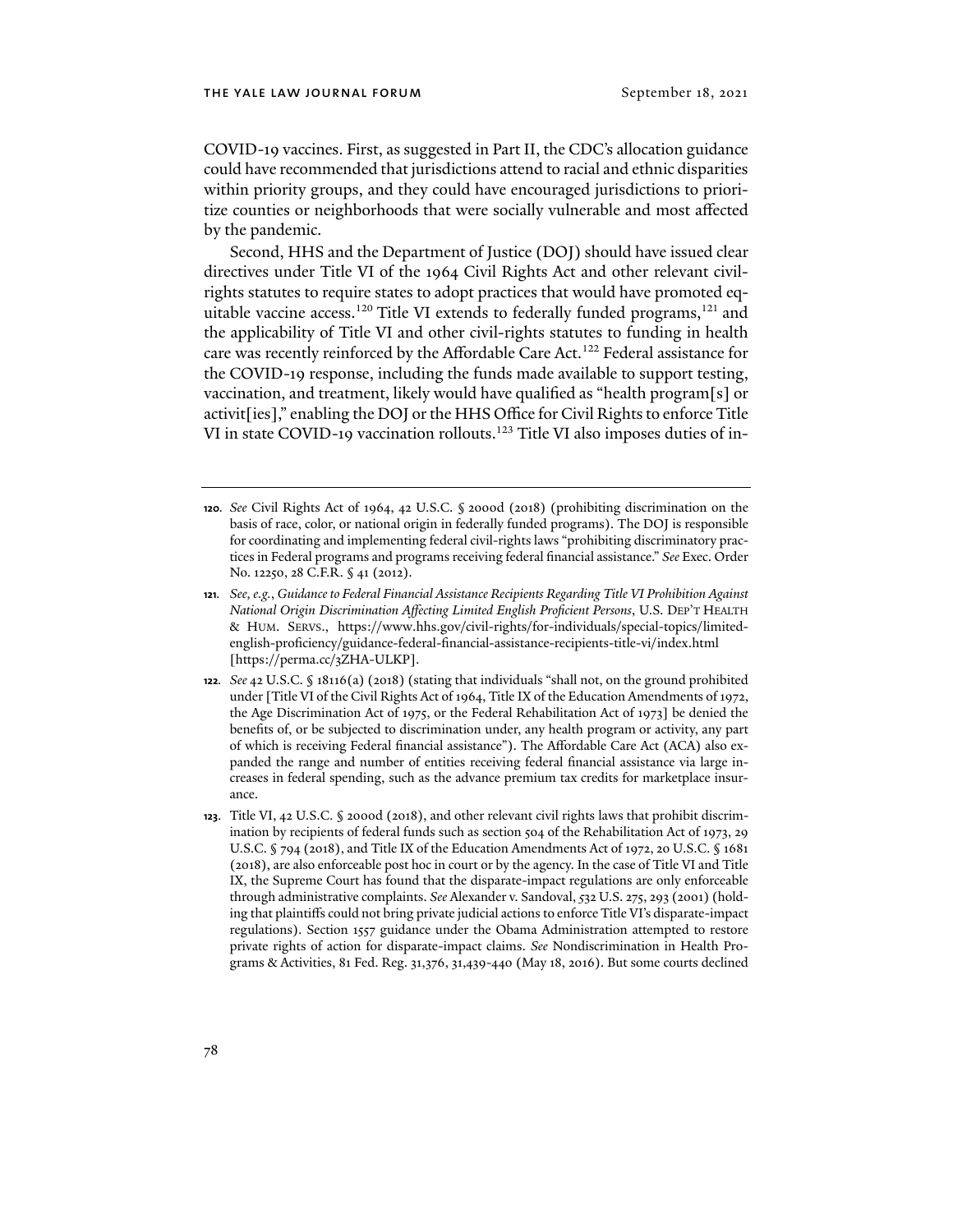clusion that go beyond nondiscrimination to require the elimination of unjustified barriers.124 And in other contexts, federal agencies have used their power under Title VI and federal civil-rights statutes to ensure that federal spending operates to diminish inequality and promote fair access to federally subsidized programs.<sup>125</sup> Indeed, HHS issued affirmative inclusionary guidance on the location and accessibility of COVID-19-testing sites on the basis of race, ethnicity, and language.<sup>126</sup> The agency also issued disability guidance requiring accommodation and standards of accessibility in the physical structure, location, and aspects of vaccination programs.<sup>127</sup>

Similar affirmative guidance from HHS and the DOJ might have directed states to avoid COVID-19 vaccine-distribution mechanisms that exacerbate racial and ethnic inequities, while instructing them on how to improve access. This could include advising grant recipients to locate vaccination sites in neighborhoods of color most affected by the pandemic or in decentralized accessible sites

- **124***. See, e.g.*, U.S. DEP'T HEALTH & HUM. SERVS., *supra* note 121 (requiring access to non-English speakers); FTA Regulation on Nondiscrimination in Federally-Assisted Programs of the Department of Transportation, 49 C.F.R. § 21 (2020) (imposing requirements of nondiscrimination and proactive inclusion on federal grantees). This duty of inclusion builds on the Title VI disparate impact regulations adopted by twenty-six federal agencies. *See* 41 C.F.R. § 101- 6.204-2(a)(2) to (3) (2020) (GSA); 45 C.F.R. § 80.3(b)(2)-(3) (2020) (HHS regulations prohibiting recipients of federal funds from using "criteria or methods of administration which have the effect of subjecting individuals to discrimination because of their race, color, or national origin"); *see also Title VI Legal Manual*, U.S. DEP'T JUSTICE (Feb. 3, 2021), [https://www](https://www.justice.gov/crt/fcs/T6Manual7#103) [.justice.gov/crt/fcs/T6Manual7#103](https://www.justice.gov/crt/fcs/T6Manual7#103) [https://perma.cc/FL6R-Z9TM] (providing examples of agency rulemaking and guidance to inform grant recipients how to avoid adverse disparate impacts).
- **125**. For an account of this phenomenon, see Olatunde C.A. Johnson, *Beyond the Private Attorney General: Equality Directives in American Law*, 87 N.Y.U. L. REV. 1339, 1339 (2012), which describes "equality directives" adopted pursuant to Title VI, 42 U.S.C. § 2000d (2018), and the Fair Housing Act, 42 U.S.C. § 3608 (2018).
- **126***. See Bulletin: Civil Rights Protections Prohibiting Race, Color and National Origin Discrimination During COVID*-*19; Application of Title VI of the Civil Rights Act of 1964*, U.S. DEP'T HEALTH & HUM. SERVS. (July 20, 2020), https://www.hhs.gov/sites/default/files/title-vi-bulletin.pdf [https://perma.cc/DS4T-LCLV] (requiring that grantees ensure that "testing sites are accessible to racial and ethnic minority populations" and specifying that "recipients may consider making walk-in testing sites available in urban areas where racial and ethnic minority populations may not have access to vehicle transportation, or providing home visitation testing in rural areas where transportation is a challenge for racial and ethnic minorities").
- **127***. See* Off. for Civ. Rts., *HHS Office for Civil Rights Guidance on Federal Legal Standards Prohibiting Disability Discrimination in Covid-19 Vaccination Programs*, U.S. DEP'T HEALTH & HUM. SERVS. 1 (Apr. 13, 2021), [https://www.hhs.gov/sites/default/files/federal-legal-standards-prohibit](https://www.hhs.gov/sites/default/files/federal-legal-standards-prohibiting-disability-discrimination-covid-19-vaccination.pdf)in[g-disability-discrimination-covid-19-vaccination.pdf \[](https://www.hhs.gov/sites/default/files/federal-legal-standards-prohibiting-disability-discrimination-covid-19-vaccination.pdf)https://perma.cc/Q79X-8HSU].

to follow this aspect of the guidance, *see, e.g.*, Doe v. BlueCross Blue Shield of Tenn., 926 F.3d. 235, 240-41 (2019), and the issue remains unsettled.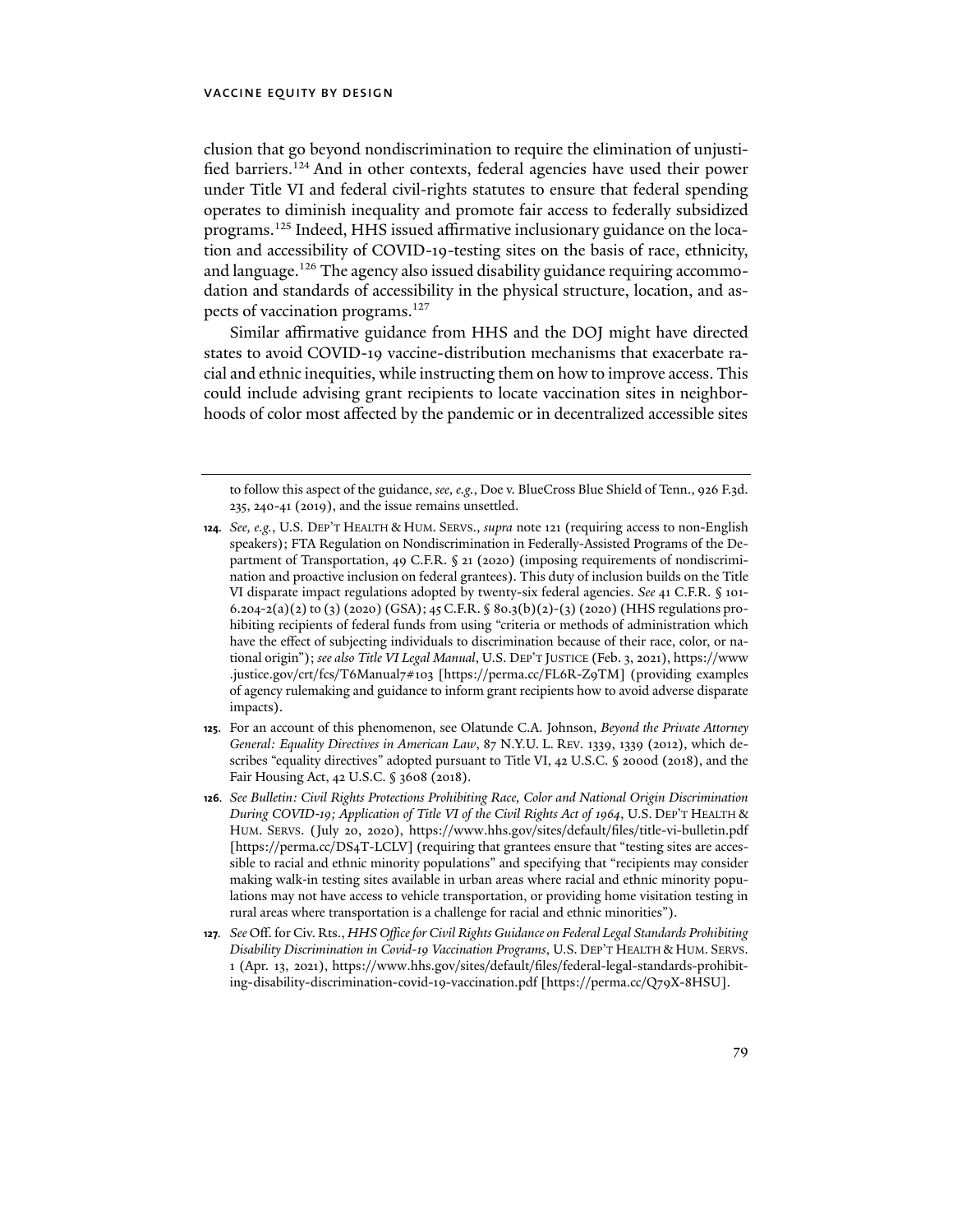such as pharmacies or large housing providers, to provide transportation or ensure accessibility via public transit, to prioritize residents from particular census tracts for sign-ups, to allow walk-in or telephone scheduling as an alternative to internet-based registration, to ensure that registration and outreach materials are available in multiple languages, and to partner with community groups for outreach to particularly hard-to-reach populations.<sup>128</sup>

In addition to guiding states and localities in their vaccination plans, federal agencies can implement these strategies directly in vaccination centers that are federally funded and operated. COVID-19 federal vaccination efforts have included a retail pharmacy program and direct provision of vaccine doses and funding to community health centers in key areas.<sup>129</sup> Numbers released by the White House suggest that as of March 2021, federal vaccination sites and federally funded community health centers provided sixty to sixty-five percent of their allocated COVID-19 vaccines to people of color.<sup>130</sup> These federal distribution programs have been funded by the CDC and by the Health Resources and Services Administration (HRSA), another section of HHS. 131 Mass vaccination programs implemented by the Federal Emergency Management Authority (FEMA) have been part of these efforts, and commentators have suggested ways to make these programs more equity focused by adjusting allocation processes to prioritize underserved groups.<sup>132</sup>

**<sup>128</sup>***. See supra* notes 66-95 and accompanying text (suggesting specific strategies for increasing vaccine equity).

**<sup>129</sup>***. See, e.g.*, *FACT SHEET: Biden Administration Announces Historic \$10 Billion Investment to Expand Access to COVID-19 Vaccines and Build Vaccine Confidence in Hardest-Hit and Highest-Risk Communities*, WHITE HOUSE (Mar. 25, 2021), [https://www.whitehouse.gov/briefing-room](https://www.whitehouse.gov/briefing-room/statements-releases/2021/03/25/fact-sheet-biden-administration-announces-historic-10-billion-investment-to-expand-access-to-covid-19-vaccines-and-build-vaccine-confidence-in-hardest-hit-and-highest-risk-communities/) [/statements-releases/2021/03/25/fact-sheet-biden-administration-announces-historic-10-bil](https://www.whitehouse.gov/briefing-room/statements-releases/2021/03/25/fact-sheet-biden-administration-announces-historic-10-billion-investment-to-expand-access-to-covid-19-vaccines-and-build-vaccine-confidence-in-hardest-hit-and-highest-risk-communities/)lion-[investment-to-expand-access-to-covid-19-vaccines-and-build-vaccine-confidence-in](https://www.whitehouse.gov/briefing-room/statements-releases/2021/03/25/fact-sheet-biden-administration-announces-historic-10-billion-investment-to-expand-access-to-covid-19-vaccines-and-build-vaccine-confidence-in-hardest-hit-and-highest-risk-communities/)[hardest-hit-and-highest-risk-communities](https://www.whitehouse.gov/briefing-room/statements-releases/2021/03/25/fact-sheet-biden-administration-announces-historic-10-billion-investment-to-expand-access-to-covid-19-vaccines-and-build-vaccine-confidence-in-hardest-hit-and-highest-risk-communities/) [https://perma.cc/XT2D-KC44].

**<sup>130</sup>***. See id.* (announcing further investments in federal community health centers); *see also Federally Supported Community Vaccination Centers*, FED. EMERGENCY MGMT. AUTH. (July 6, 2021), https://www.fema.gov/disaster/coronavirus/vaccine-support/vaccine-center [https:// perma.cc/NW2M-D4RH] (delineating types of federally run vaccination facilities, including distribution at stadiums, hospitals, schools, religious institutions, and mobile vaccination centers).

**<sup>131</sup>**. WHITE HOUSE, *supra* note 129; *see also* Bureau of Primary Health Care, *American Rescue Plan Act Awards*, HEALTH RES. & SERV. ADMIN. (Apr. 2021)[, https://bphc.hrsa.gov/program](https://bphc.hrsa.gov/program-opportunities/american-rescue-plan/awards)-op[portunities/american-rescue-plan/awards \[](https://bphc.hrsa.gov/program-opportunities/american-rescue-plan/awards)https://perma.cc/WT7V-5M6B] (showing allocations of more than \$6 billion in funds for health centers serving key populations).

**<sup>132</sup>***. See* William F. Parker, Govind Persad & Monica E. Peek, *Fair Allocation at COVID-19 Mass Vaccination Sites*, 2 JAMA HEALTH F. e210464(1), e210464(1) (2021) (proposing four equityadvancing measures at mass vaccination sites: "(1) preregistration using existing information, (2) eligibility rules that recognize the greater burden of COVID-19 in underserved neighborhoods, (3) appointment assignment that prioritizes those with disadvantage, and (4) socioculturally informed outreach to lottery selectees").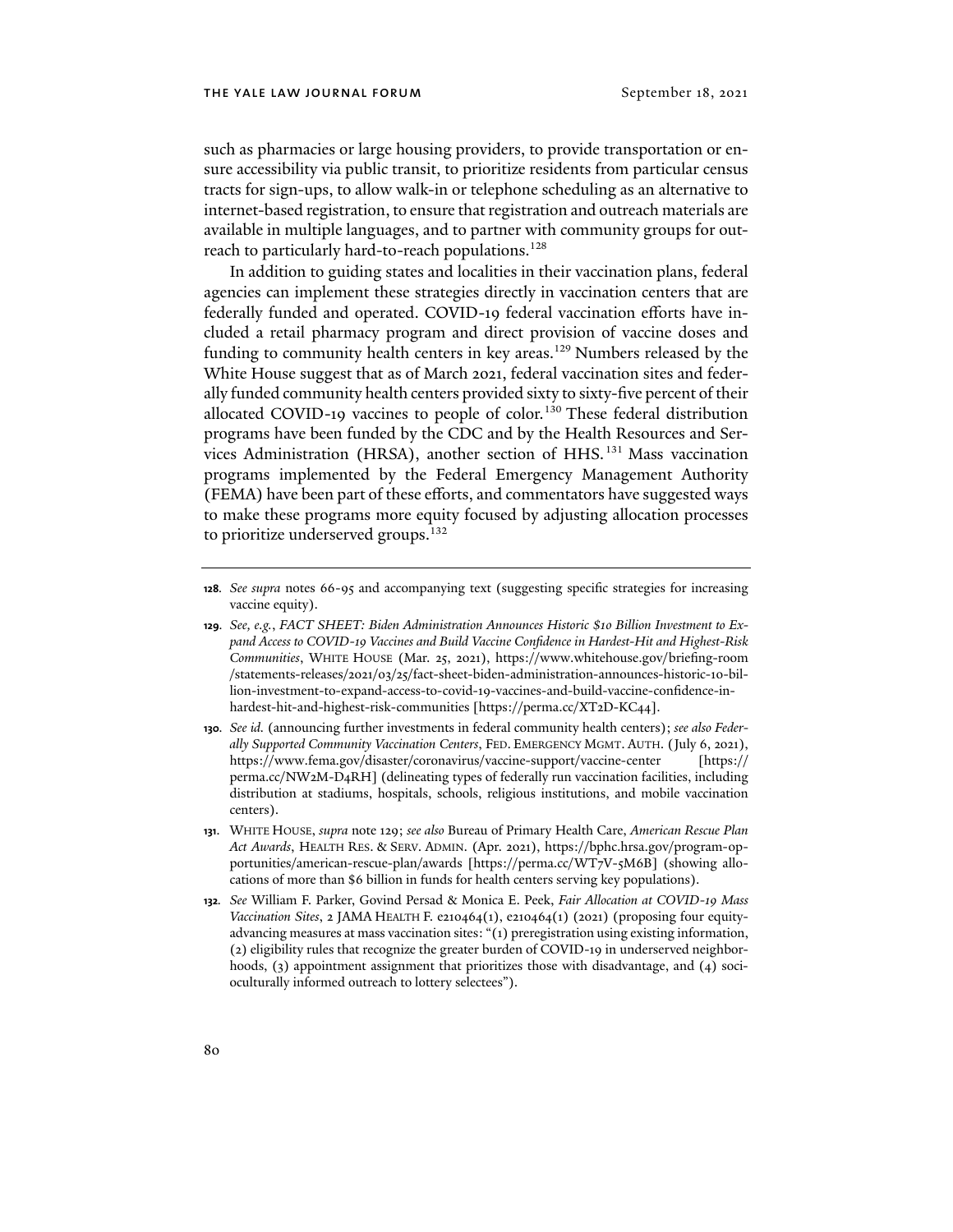#### *B. Default Equity Plans*

One means of inducing states to attend to racial equity is to require them to file a vaccine-equity plan with an agency, like the CDC, that employs scientific experts with the skills to evaluate such plans and make recommendations. As part of the CDC's response to racial disparities in COVID-19 burdens, the agency appointed a Chief Health Equity Officer and began specifically collecting and reporting data on COVID-19 outcomes by race and ethnicity.133 The agency did not, however, require grant recipients to commit to specific equity-enhancing strategies. To enforce such a requirement, Congress could draw on its Spending Clause authority to attach conditions to financial assistance, such as federal aid to vaccination programs.<sup>134</sup> When Congress delegates authority to HHS or the CDC to administer state funding, the agency might also possess implied (or explicit) statutory authority to set application requirements. The congressional acts addressing COVID-19<sup>135</sup> have allocated more than \$67 billion to the CDC for its COVID-19 response,<sup>136</sup> including more than \$20 billion to support the distribution and tracking of coronavirus-vaccine distribution.<sup>137</sup> The CDC has now distributed over \$55 billion to states, tribal governments, local governments, and territories in grants and assistance, including more than \$7 billion earmarked for vaccination efforts.<sup>138</sup> This includes a series of grants specifically

- **135***. See, e.g.*, Coronavirus Preparedness and Response Supplemental Appropriations Act of 2020, Pub. L. No. 116-123, 134 Stat. 146; Coronavirus Aid, Relief, and Economic Security (CARES) Act, Pub. L. No. 116-136, 134 Stat. 281 (2020); Paycheck Protection Program and Health Care Enhancement Act, Pub. L. No. 116-139, 134 Stat. 620 (2020); Coronavirus Response and Relief Supplemental Appropriations Act of 2021, Pub. L. No. 116-260, 114 Stat. 600; American Rescue Plan Act of 2021, Pub. L. No. 117-2, 135 Stat. 4.
- **136***. Budget: Novel Coronavirus (COVID-19)*, CTRS. FOR DISEASE CONTROL & PREVENTION, [https:](https://www.cdc.gov/budget/fact-sheets/covid-19/index.html) [//www.cdc.gov/budget/fact-sheets/covid-19/index.html](https://www.cdc.gov/budget/fact-sheets/covid-19/index.html) [https://perma.cc/DU3D-YU7T].
- **137***. Id.*
- **138***. Budget: CDC COVID-19 Funding*, CTRS. FOR DISEASE CONTROL & PREVENTION, [https://www](https://www.cdc.gov/budget/fact-sheets/covid-19/funding/index.html) [.cdc.gov/budget/fact-sheets/covid-19/funding/index.html](https://www.cdc.gov/budget/fact-sheets/covid-19/funding/index.html) [https://perma.cc/B6P5-NGBP] (showing grant funds per state for COVID-19 purposes, including a breakout for the purpose of vaccine preparedness).

**<sup>133</sup>**. U.S. DEP'T HEALTH & HUM. SERV., *supra* note 126.

**<sup>134</sup>***. See* U.S. CONST. art. I, § 8, cl. 1. Congress can condition federal spending as long as the condition is "germane" to the underlying legislation and the amount of money to which the conditions are attached is not so large as to be unduly "coercive." *See* Nat. Fed'n Indep. Bus. v. Sebelius, 567 U.S. 519, 581 (2012) (finding that provisions of the ACA that require states to expand Medicaid programs to cover all individuals below the age of 65 with incomes below 113% of the federal poverty line constituted a "gun to the head" of states, violating the Spending Clause); South Dakota v. Dole, 483 U.S. 203, 211-12 (1987) (upholding Congress's conditioning of 5 of federal-highway funds on states' raising the drinking age as a "relatively mild encouragement").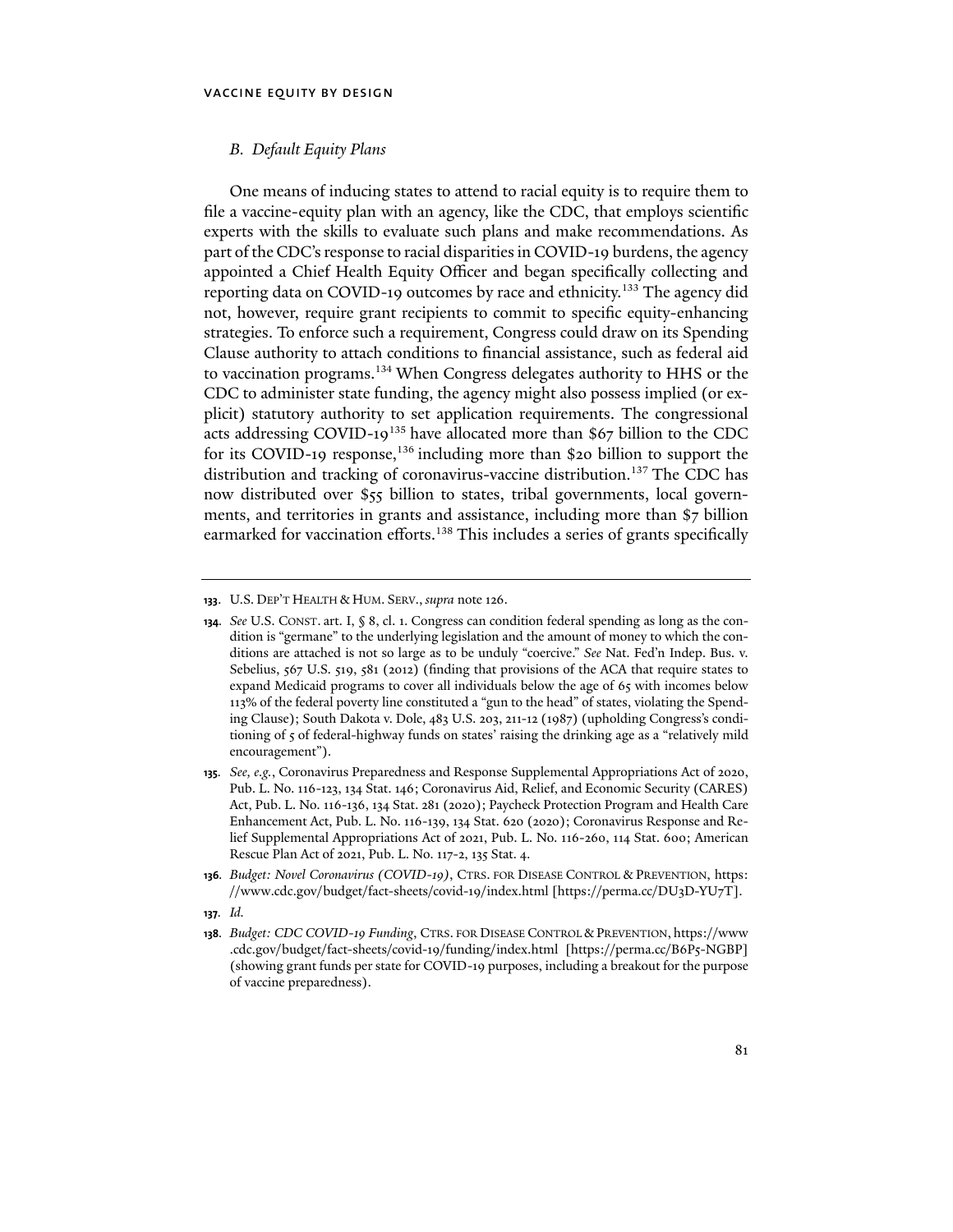intended to promote equity, for which "75% of the total funding must focus on . . . vaccine access, acceptance, and uptake among racial and ethnic minority communities; and 60% must go to support local health departments, community-based organizations, and community health centers."139 If the CDC had required an equity plan as part of the application or reporting for funding, states would have incentives ex ante to build racial equity concerns into their vaccine rollout plans.

We propose, however, that the CDC go further than simply asking for an upfront equity plan, and instead propose a default plan that states can choose or modify. Although some state-by-state tailoring will be important, the CDC could offer states a default equity strategy as a starting point. States could then select the parts of the strategy that they wished to pursue or adopt the default plan wholesale. The creation of a default plan could save states time as they seek federal funds, and ensure that states at least consider implementing strategies that promoted equity effectively in the past. This strategy would not entail withdrawing funds if states departed from their plans. But identifying and publishing states' equity strategies would ensure that states at least consider equity issues, and it would harness reputational incentives for states to follow through with their selected strategies.<sup>140</sup>

## *C. Data Collection*

Data are key to understanding disparities and advancing equity. A core function of the CDC is to conduct surveillance of infectious diseases at the federal level.<sup>141</sup> The process of surveillance, however, relies on voluntary participation by states. All states require reporting of reportable disease cases, with reportable

**<sup>139</sup>***. CDC Awards \$3 Billion to Expand COVID-19 Vaccine Programs*, CTRS. FOR DISEASE CONTROL & PREVENTION (Apr. 6, 2021), [https://www.cdc.gov/media/releases/2021/p0407-covid-19-vac](https://www.cdc.gov/media/releases/2021/p0407-covid-19-vaccine-programs.html)[cine-programs.html](https://www.cdc.gov/media/releases/2021/p0407-covid-19-vaccine-programs.html) [https://perma.cc/NK7E-LGSQ].

**<sup>140</sup>**. Visible plans can help community-based stakeholders hold states and localities accountable for progress. *Cf.* Olatunde C. A. Johnson, *Overreach and Innovation in Equality Regulation*, 66 DUKE L.J. 1771, 1804 (2017) (describing how nongovernmental groups contribute to the implementation of civil-rights goals by monitoring states and localities and engaging with regulatory processes).

**<sup>141</sup>**. *See What Is Case Surveillance?*, CTRS. FOR DISEASE CONTROL & PREVENTION (June 11, 2021), https://www.cdc.gov/nndss/about/index.html [https://perma.cc/9DUY-EWNM] ("CDC monitors about 120 of these notifiable diseases and conditions at the national level.").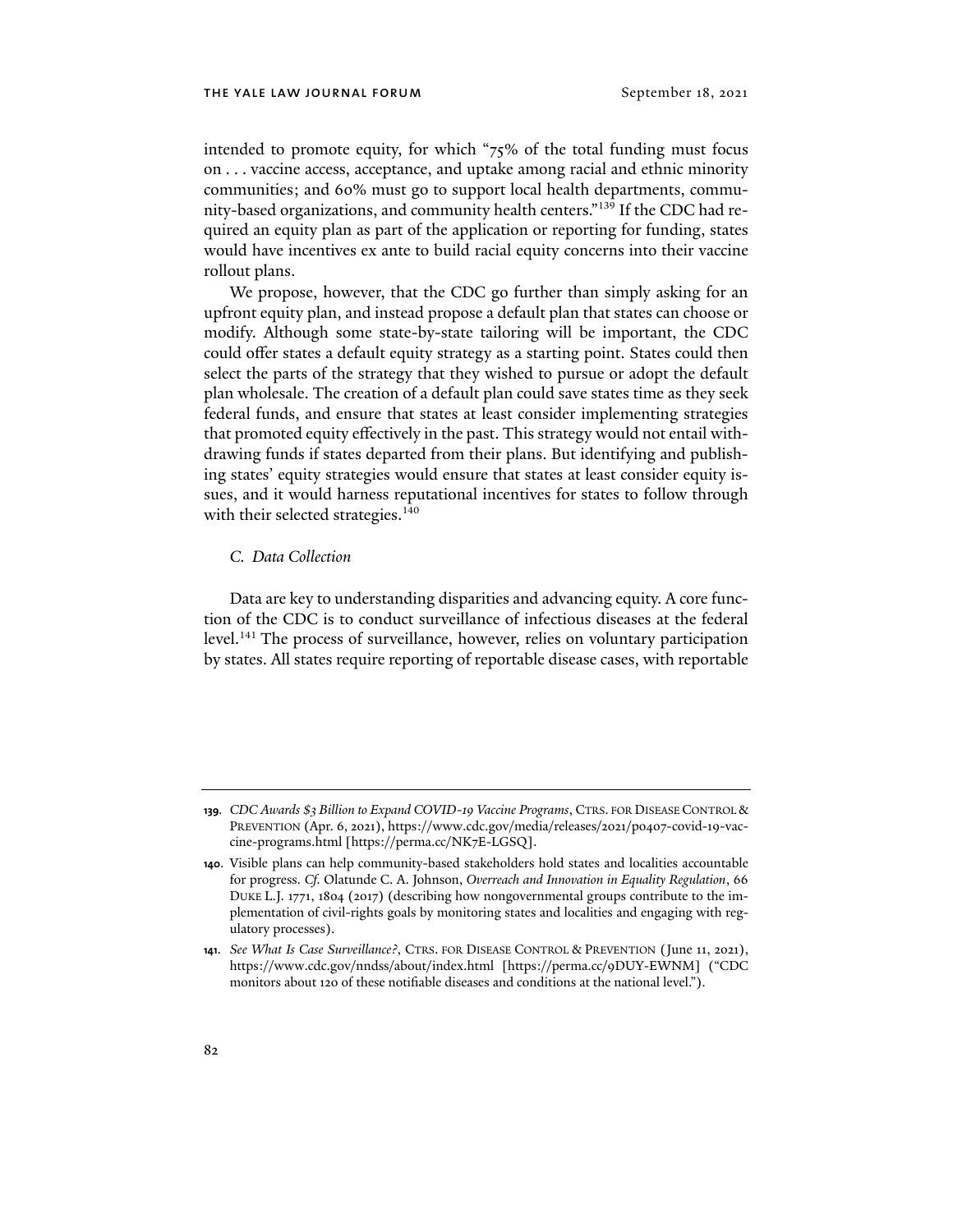diseases identified by the state itself.<sup>142</sup> Further, the CDC provides states and localities guidance and resources to aid them in their reporting.<sup>143</sup> Where the CDC has also designated a particular disease or infection as notifiable,<sup>144</sup> states then provide these reports voluntarily to the CDC, which collects information via the National Notifiable Disease Surveillance System.<sup>145</sup> In times of emergency, the Public Health Services Act allows the CDC to waive the need for additional approvals to *request* state information.<sup>146</sup> Therefore, although state data reporting to the CDC is still voluntary in emergency circumstances, the agency has more flexibility in determining what information to request.<sup>147</sup>

Congressional responses to COVID-19 have allocated additional funding to the CDC to support the agency's Data Modernization Initiative, an effort to improve disease surveillance in collaboration with state, local, and territorial governments.148 The Coronavirus Aid, Relief, and Economic Security (CARES) Act allocated \$500 million to the CDC to improve data infrastructure,<sup>149</sup> with particular efforts to support automated data reporting and electronic transmission of data.150 If these systems succeed in streamlining the administrative burdens that may deter states from reporting notifiable diseases by race, this will be a critical public-health investment for monitoring equity in future pandemics.

The CDC has also made efforts to use its grant authority to secure improved reporting of vaccination data by race and ethnicity. In its 2020 Interim Playbook

- **144**. There are currently about 120 diseases designated as federally notifiable. *Id.*
- **145***. Id.*
- **146**. 42 U.S.C. § 247d(f) (2018).
- **147***. See* Memorandum from Brenda Destro, Deputy Assistant, Sec'y for Plan. & Evaluation on the Paperwork Reduction Act Waiver During a Public Health Emergency: Distribution of Traceable Opioid Material Kits Across U.S. Laboratories to Alex M. Azar II, Sec'y for Dep't of Health & Hum. Servs. (Mar. 20, 2019), https://www.reginfo.gov/public/do/Download-Document?objectID=91342001 [https://perma.cc/8QQ4-3KEB]; *see also* Public Health Service Act, Pub. L. No. 78-410, 58 Stat. 682 (1944), *amended by* Pub. L. No. 114-255, § 3087, 130 Stat. 1033, 1147 (2016) (adding § 319(f) to the Public Health Service Act, thereby allowing the Secretary of the Department of Health and Human Services to waive requirements of the Paperwork Reduction Act for voluntary data collection during times of public-health emergency).
- **148***. Public Health Data Modernization Initiative*, CTRS. FOR DISEASE CONTROL & PREVENTION, [https://www.cdc.gov/budget/documents/covid-19/COVID-19-Data-Modernization-Initia](https://www.cdc.gov/budget/documents/covid-19/COVID-19-Data-Modernization-Initiative-Fact-Sheet.pdf)[tive-Fact-Sheet.pdf](https://www.cdc.gov/budget/documents/covid-19/COVID-19-Data-Modernization-Initiative-Fact-Sheet.pdf) [https://perma.cc/J2LT-YPES].
- **149***. Id.* at 1.

**<sup>142</sup>***. See id.* ("Each state or territory sets local laws and rules for which diseases and conditions must be reported.").

**<sup>143</sup>***. National Notifiable Diseases Surveillance System*, CTRS. FOR DISEASE CONTROL & PREVENTION, https://www.cdc.gov/nndss/docs/NNDSS-Infographic-508.pdf [https://perma.cc/Z4U2- 38HC].

**<sup>150</sup>***. Id.* at 2.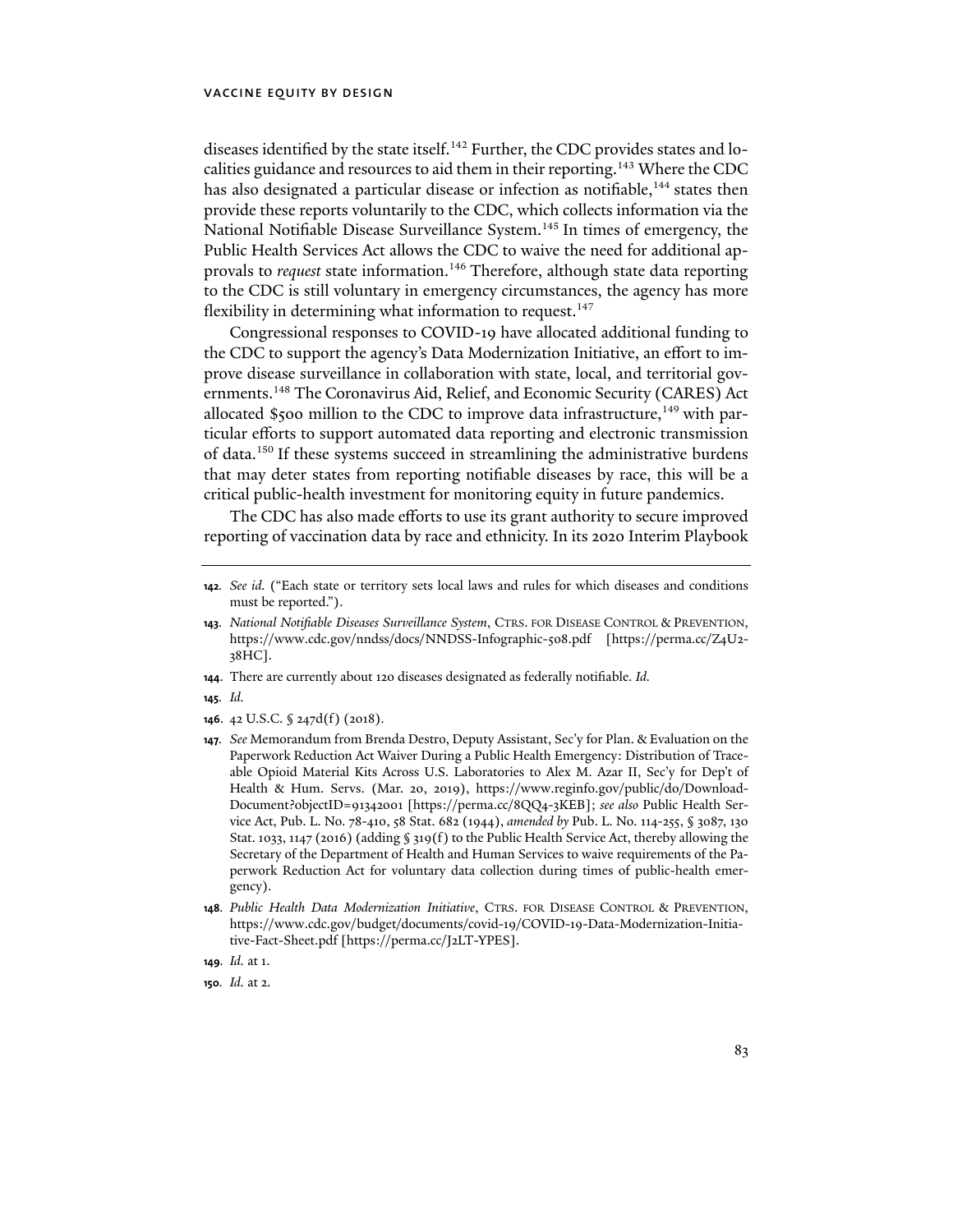for Jurisdiction Operations for the COVID-19 Vaccination Program, the CDC directs funding recipients to "address all requirements outlined in the playbook and clearly describe their responsibility for ensuring activities are implemented."151 In order to receive or administer vaccinations, provider facilities supported by CDC funds must enroll in the federal COVID-19 Vaccination Program, which requires an agreement to "record and report required information" for every vaccine dose administered.<sup>152</sup> This required information, in turn, includes a record of the recipient's race and ethnicity.<sup>153</sup> These types of reporting requirements are a useful avenue for collecting race-specific data. Although this current arrangement extends only to COVID-19 vaccine distribution in CDCfunded programs, regulators could use this strategy more broadly to routinely mandate demographically disaggregated data on infections and deaths.

The CDC should routinely request information from states that disaggregates both process and outcome data by race and ethnicity.154 When President Biden took office, his administration placed an increased focus on health equity with regard to COVID-19. This included establishing a COVID-19 health equity taskforce, making recommendations to increase data collection that reflected race and ethnicity, and improving responses tailored to the COVID-19 needs and challenges of particular populations.155 An additional and clarifying step would be for Congress to authorize the CDC to mandate that states report on diseases and vaccination explicitly by race or neighborhood, even if the agency could only exercise that power during an active public-health crisis.

#### *D. Dissemination and Ranking Equity Outcomes*

In addition to collecting data on equity-related outcomes, we would also urge the CDC to report these data publicly on a state-by-state level, allowing for the

**<sup>151</sup>***. COVID-19 Vaccination Program Interim Operational Guidance Jurisdiction Operations*,CTRS. FOR DISEASE CONTROL & PREVENTION 2 (Oct. 29, 2020), https://www.cdc.gov/vaccines/imzmanagers/downloads/COVID-19-Vaccination-Program-Interim\_Playbook.pdf [https:// perma.cc/TPH6-VZ9B].

**<sup>152</sup>***. Id.* at 21.

**<sup>153</sup>***. Id.* at 64.

**<sup>154</sup>**. Process data, for example, could include numbers of communities or people reached by outreach efforts, while outcome data in this instance would consist of numbers of people receiving vaccinations.

**<sup>155</sup>***. See National Strategy for Covid-19 Response and Pandemic Preparedness*, WHITE HOUSE (Jan. 2021), https://www.whitehouse.gov/wp-content/uploads/2021/01/National-Strategy-forthe-COVID-19-Response-and-Pandemic-Preparedness.pdf [https://perma.cc/HY4A-5XWE]*.*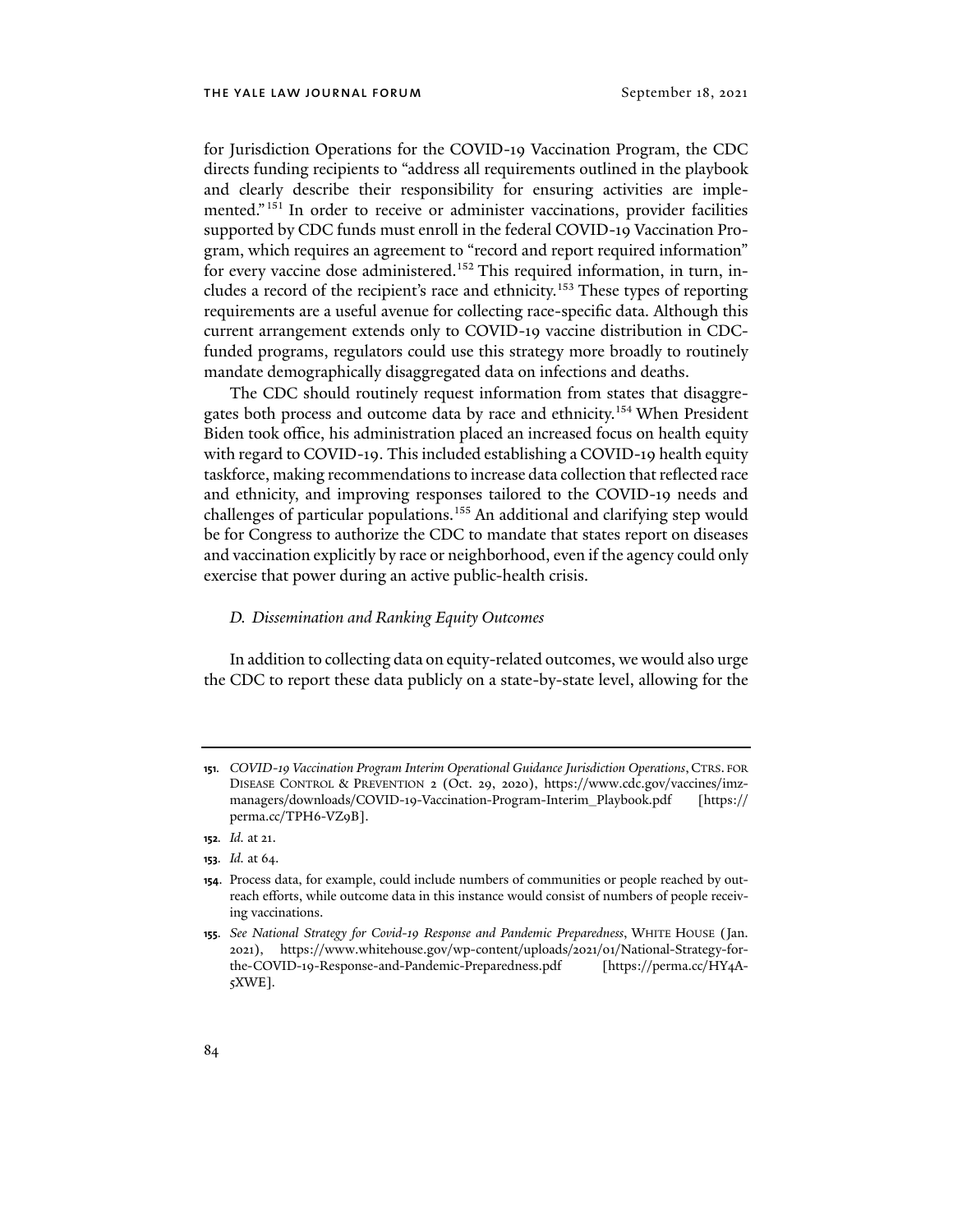comparison and ranking of states. Multiple metrics could be used to accommodate different equity definitions, such as vaccination rates as a proportion of overall disease burden, as a proportion of population share, or as a proportion of mortality. Disclosures employing these metrics would increase public focus and reputational motivations for states to improve the equity outcomes of vaccine rollout, and it would give community-based advocates the information needed to encourage improvements. At the start of the rollout, a number of states were not sharing vaccination data disaggregated by race.<sup>156</sup> Efforts to track equity outcomes relied on private actors such as the Kaiser Family Foundation<sup>157</sup> or news outlets.158 As of June 2021, however, most states have included race and ethnicity information on their public COVID-19 dashboards, though states vary in the categories they collect and highlight.<sup>159</sup> Routine CDC reporting could encourage states to post their own data by race and ethnicity categories, which would increase transparency. The CDC reporting of state data would be highly visible, and it would boost the legitimacy, utility, and accuracy of state information. The CDC does, in fact, report these data for the United States in aggregate (rather than by state or county, at the time of this writing), but it is limited by variability and incompleteness in state reporting.<sup>160</sup>

- **156***. See, e.g.*, *COVID-19 Vaccinations by Race/Ethnicity*, KAISER FAM. FOUND. (Aug. 17, 2021), [https:](https://www.kff.org/other/state-indicator/covid-19-vaccinations-by-race-ethnicity/?currentTimeframe=0&sortModel=%7B%22colId%22:%22Location%22,%22sort%22:%22asc%22%7D) //www.kff.org/other/state-indicator/covid-19-vaccinations-by-race-ethnicity [https:// perma.cc/74QG-MV7P] (showing that at least ten states were not reporting vaccination by race or ethnicity as of March 1, 2021); *see also How States Collect, Report, and Act on COVID-19 Race and Ethnicity Data*, NAT'L ACAD. FOR STATE HEALTH POL'Y (July 2, 2021)[, https://www](https://www.nashp.org/how-states-report-covid-19-data-by-race-and-ethnicity/) [.nashp.org/how-states-report-covid-19-data-by-race-and-ethnicity](https://www.nashp.org/how-states-report-covid-19-data-by-race-and-ethnicity/) [https://perma.cc /W7FX-CXDM] (showing states that report vaccine data disaggregated by race and ethnicity); Caitlin Antonios, Mohar Chatterjee, Georgia Gee, Derek Kravitz, & Kyra Senese, *Why Some States Won't Share Race and Ethnicity Data on Vaccinations with the CDC—and Why That's a Problem*, COVID TRACKING PROJECT (Feb. 16, 2021), [https://covidtracking.com/analysis-up](https://covidtracking.com/analysis-updates/why-some-states-wont-share-race-and-ethnicity-data-on-vaccinations-with-the-cdc-and-why-thats-a-problem)[dates/why-some-states-wont-share-race-and-ethnicity-data-on-vaccinations-with-the-cdc](https://covidtracking.com/analysis-updates/why-some-states-wont-share-race-and-ethnicity-data-on-vaccinations-with-the-cdc-and-why-thats-a-problem)[and-why-thats-a-problem \[](https://covidtracking.com/analysis-updates/why-some-states-wont-share-race-and-ethnicity-data-on-vaccinations-with-the-cdc-and-why-thats-a-problem)https://perma.cc/EQS4-BTJB].
- **157**. Ndugga et al., *supra* note 3.
- **158***. 15 States and DC Have Closed at Least Half Their Black Vaccine Gap: Covid-19 Tracker*, BLOOM-BERG (May 26, 2021), https://www.bloomberg.com/graphics/covid-vaccine-tracker-globaldistribution/us-vaccine-demographics.html [https://perma.cc/9GAG-PBKQ].
- **159***. See* Emily Zylla, Sydney Bernard & Elizabeth Lukanen, *State Health & Value Strategies, Ensuring Equity: State Strategies for Monitoring Covid-19 Vaccination Rates by Race and Other Priority Populations*, STATE HEALTH &VALUE STRATEGIES (June 3, 2021), [https://www.shvs.org/ensur](https://www.shvs.org/ensuring-equity-state-strategies-for-monitoring-covid-19-vaccination-rates-by-race-and-other-priority-populations/)ing-[equity-state-strategies-for-monitoring-covid-19-vaccination-rates-by-race-and-other](https://www.shvs.org/ensuring-equity-state-strategies-for-monitoring-covid-19-vaccination-rates-by-race-and-other-priority-populations/)[priority-populations \[](https://www.shvs.org/ensuring-equity-state-strategies-for-monitoring-covid-19-vaccination-rates-by-race-and-other-priority-populations/)https://perma.cc/C8SA-BPSE] ("Almost all states (47), with the exception of Montana, New Hampshire, Oklahoma and Wyoming, are now reporting vaccine doses administered by race; and 44 states are reporting doses administered by ethnicity. Thirty states report information about how the administration of vaccine doses by race and ethnicity compares to the state's underlying population distribution.").
- **160**. CTRS. FOR DISEASE CONTROL & PREVENTION, *supra* note 4.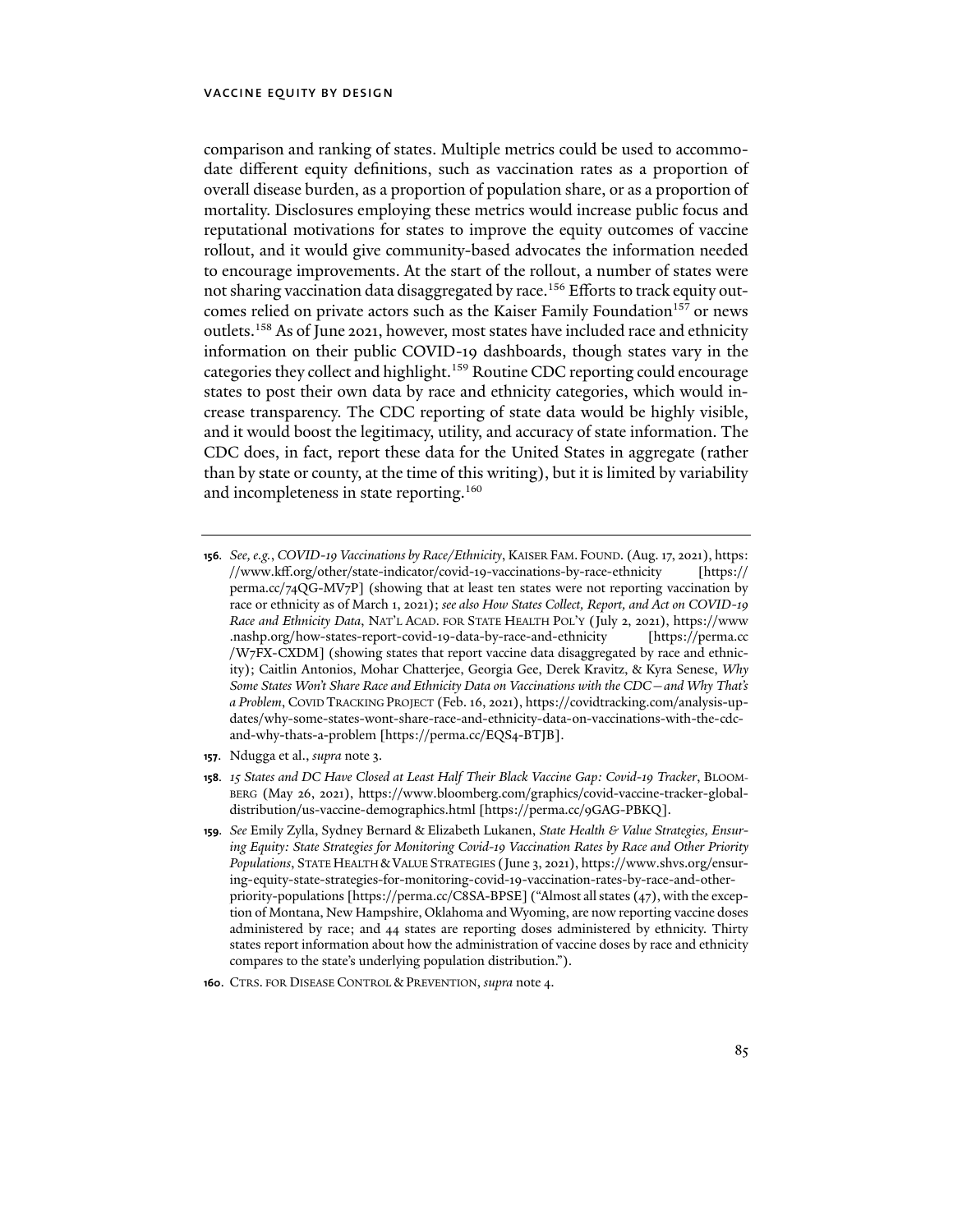This recommendation would be particularly powerful in conjunction with state-provided equity plans, as described above. Alongside each state's equity outcomes, the CDC could also post the state's equity plan. If many states adopt similar strategies or select options from the default plan, the agency could check off each state's choices from a list of common strategies. This would facilitate comparisons between states, and it would give advocates more insight into the types of equity-promoting strategies that states themselves have planned. It may also help track which strategies are more effective in promoting equity across states, which can inform evaluations and ongoing adjustments.

Transparency in reporting is necessary, but insufficient. Experimental studies suggest that adults in the United States are accustomed to racial disparities, such that publicizing even gross disparities does not draw sustained engagement or public outrage. Worse, it can invite people to rationalize disparities.<sup>161</sup> Still, even though transparency cannot remedy racial inequity by itself, it is an important complement to all other equity-promoting strategies.

#### *E. Facilitating Information Sharing*

Just as the CDC can be a credible hub for vaccine-equity outcome data, it can also provide a platform for states and localities to share strategies that may be equity promoting (or that turn out to be equity inhibiting). The CDC has long run a program identifying "effective behavioral interventions (EBIs)"—programs that have demonstrated effectiveness for preventing HIV.<sup>162</sup> The agency actively identifies programs for different population groups, designates them as EBIs, and posts information that helps public-health actors identify and adopt those programs in practice.<sup>163</sup> The agency also provides technical assistance to new program implementers.164

Although the full measure of this approach may not be feasible in pandemic times, the CDC can provide web space for states and localities to offer equity-

**163***. See id*.

**<sup>161</sup>***. See, e.g.*, Rebecca C. Hetey & Jennifer L. Eberhardt, *The Numbers Don't Speak for Themselves: Racial Disparities and the Persistence of Inequality in the Criminal Justice System*, 27 CURRENT DIRECTIONS PSYCH. SCI. 183 (2018) (finding that data about racial disparities in the criminaljustice system often promote stereotypes and justify and rationalize the disparities within that system).

**<sup>162</sup>***. Effective Interventions*, CTRS. FOR DISEASE CONTROL & PREVENTION (Mar. 5, 2021), https:// www.cdc.gov/hiv/effective-interventions/index.html [https://perma.cc/ST4L-5MKY].

**<sup>164</sup>***. See Capacity Building Assistance*, CTRS. FOR DISEASE CONTROL & PREVENTION (Mar. 3, 2021), https://www.cdc.gov/hiv/capacity-building-assistance/index.html [https://perma.cc/PK3X -EUSS].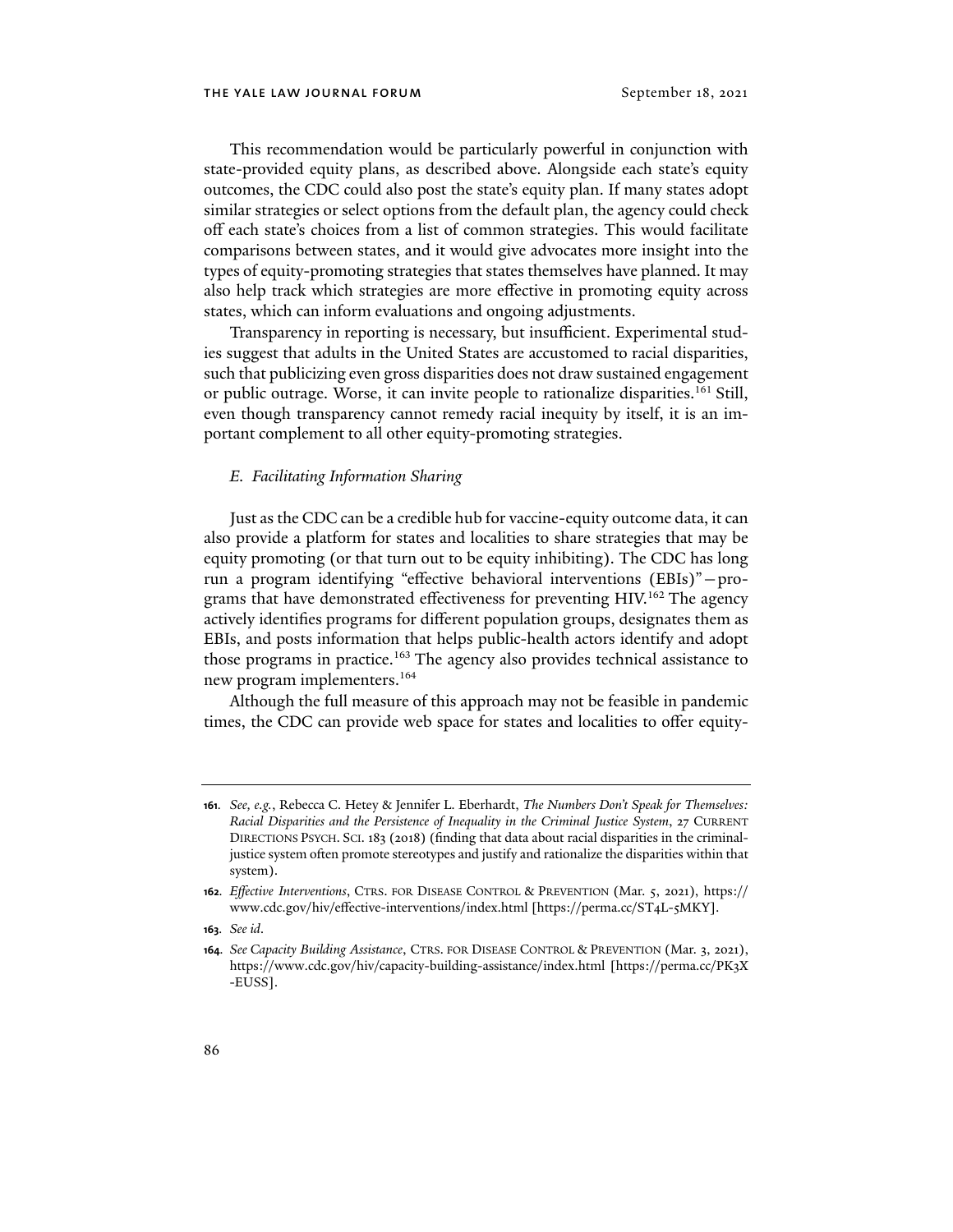promoting strategy ideas, create a forum for the public to suggest ways to increase equitable distribution, or facilitate information sharing among states (such as through webinars or discussion groups).165 The CDC could publicize best or promising vaccine-equity practices for localities, states, and the public, similar to the efforts the agency has made to identify evidence-based HIV prevention programs. Encouraging the diffusion of best practices could reduce duplicative efforts, increase problem solving, and ultimately promote equitable vaccine distribution.

#### **conclusion**

Improving racial equity in vaccine access is a legal, ethical, and practical obligation, particularly in a crisis. In this Essay, we have identified the tendency for initial vaccine rollout to be inequality-forcing, rather than equity-building, drawing on a large body of public-health research documenting the inverse equity hypothesis. COVID-19 vaccination has fallen into this familiar pattern of early access by the wealthy and white, followed by lagging access by people of color and the most disadvantaged. We have analyzed ways in which federal agency guidance and states' own choices have contributed to exacerbating vaccine inequity, which in turn translates into disparities in COVID-19 disease burden. And we have demonstrated that these choices were not inevitable at the outset and are not unchangeable now. Federal regulatory tools are available to increase equitable vaccine distribution, many of which leverage existing authorities that have gone untapped in the COVID-19 response.

Our focus in this Essay has been racial and ethnic equity, which is critical given the distribution of COVID-19's burdens. But these strategies can also promote equity along other axes, such as disability, which is already the subject of specific CDC guidance.<sup>166</sup> For any underserved group, it would be helpful to conceptualize equity as measured by vaccine access in relation to the burden of disease, rather than alternatives such as equal lottery chances of vaccination or access in relation to population proportion.

**<sup>165</sup>**. The CDC is already providing these venues for some COVID-19 issues. *See COVID-19 Webinars and Partner Calls*, CTRS. FOR DISEASE CONTROL & PREVENTION (Aug. 17, 2021), https:// www.cdc.gov/coronavirus/2019-ncov/communication/videos-webinars-calls.html?Sort =Date%3A%3Adesc [https://perma.cc/JA3X-RS8Z] (identifying at least twelve CDC-led webinars intended for federal and state governmental officials since the start of the pandemic).

**<sup>166</sup>***. See Vaccines and Immunizations, Jurisdictions: Vaccinating Older Adults and People with Disabilities*, CTRS. FOR DISEASE CONTROL & PREVENTION (May 14, 2021), [https://www.cdc.gov/vac](https://www.cdc.gov/vaccines/covid-19/clinical-considerations/older-adults-and-disability/access.html)[cines/covid-19/clinical-considerations/older-adults-and-disability/access.html](https://www.cdc.gov/vaccines/covid-19/clinical-considerations/older-adults-and-disability/access.html) [https:// perma.cc/8XRD-KZAS].